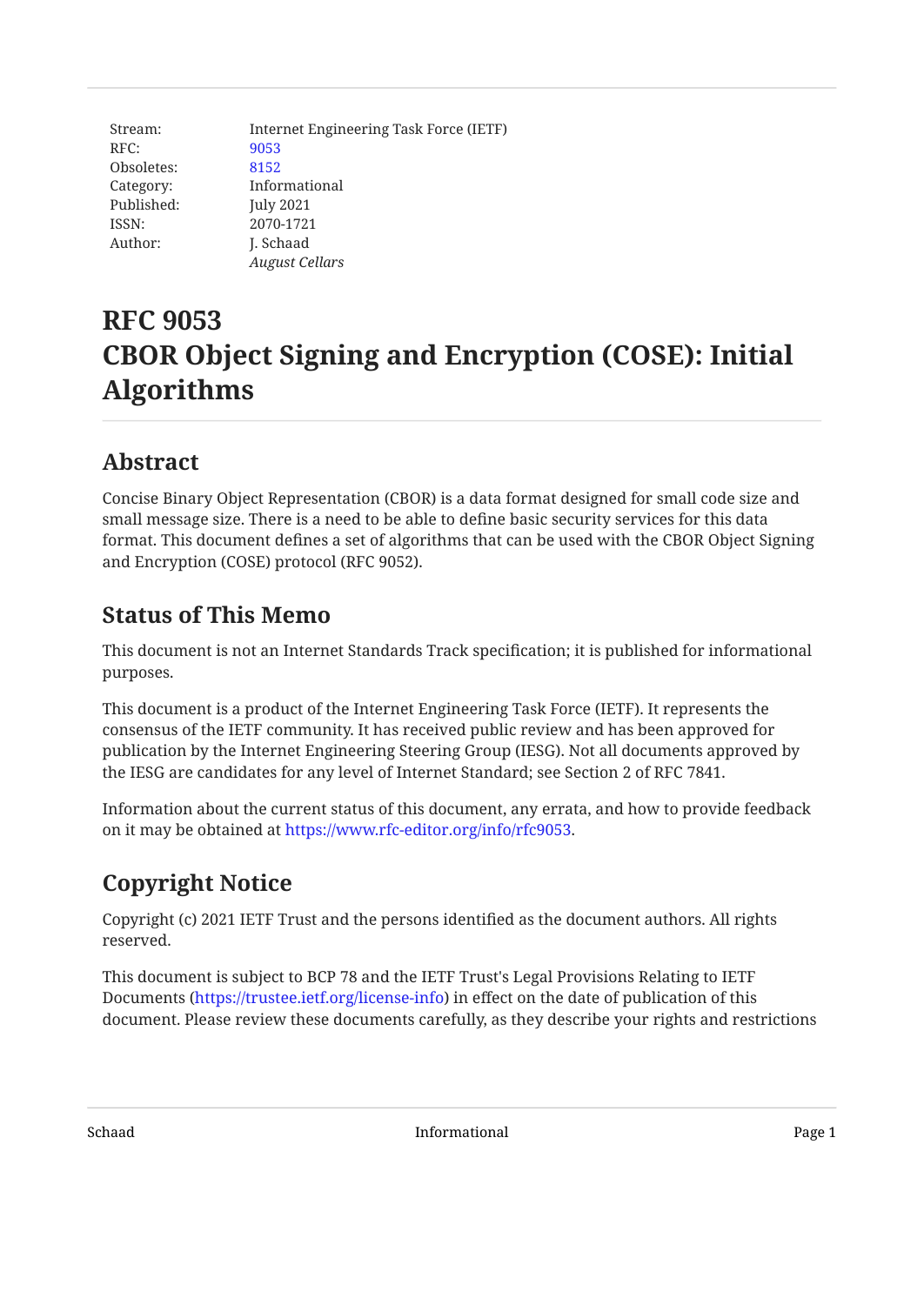with respect to this document. Code Components extracted from this document must include Simplified BSD License text as described in Section 4.e of the Trust Legal Provisions and are provided without warranty as described in the Simplified BSD License.

## <span id="page-1-0"></span>**[Table of Contents](#page-1-0)**

- [1.](#page-3-0) [Introduction](#page-3-0)
	- [1.1.](#page-3-1) [Requirements Terminology](#page-3-1)
	- [1.2.](#page-3-2) [Changes from RFC 8152](#page-3-2)
	- [1.3.](#page-3-3) [Document Terminology](#page-3-3)
	- [1.4.](#page-4-0) [CBOR Grammar](#page-4-0)
	- [1.5.](#page-4-1) [Examples](#page-4-1)
- [2.](#page-4-2) [Signature Algorithms](#page-4-2)
	- [2.1.](#page-5-0) [ECDSA](#page-5-0)
		- [2.1.1.](#page-6-0) [Security Considerations for ECDSA](#page-6-0)
	- [2.2.](#page-6-1) [Edwards-Curve Digital Signature Algorithms \(EdDSAs\)](#page-6-1)
		- [2.2.1.](#page-7-0) [Security Considerations for EdDSA](#page-7-0)
- [3.](#page-7-1) [Message Authentication Code \(MAC\) Algorithms](#page-7-1)
	- [3.1.](#page-7-2) [Hash-Based Message Authentication Codes \(HMACs\)](#page-7-2)
		- [3.1.1.](#page-8-0) [Security Considerations for HMAC](#page-8-0)
	- [3.2.](#page-9-0) [AES Message Authentication Code \(AES-CBC-MAC\)](#page-9-0)
		- [3.2.1.](#page-9-1) [Security Considerations for AES-CBC-MAC](#page-9-1)
- [4.](#page-10-0) [Content Encryption Algorithms](#page-10-0)
	- [4.1.](#page-10-1) [AES-GCM](#page-10-1)
		- [4.1.1.](#page-11-0) [Security Considerations for AES-GCM](#page-11-0)
	- [4.2.](#page-11-1) [AES-CCM](#page-11-1)
		- [4.2.1.](#page-13-0) [Security Considerations for AES-CCM](#page-13-0)
	- [4.3.](#page-13-1) [ChaCha20 and Poly1305](#page-13-1)
		- [4.3.1.](#page-14-0) [Security Considerations for ChaCha20/Poly1305](#page-14-0)
- [5.](#page-14-1) [Key Derivation Functions \(KDFs\)](#page-14-1)
	- [5.1.](#page-14-2) [HMAC-Based Extract-and-Expand Key Derivation Function \(HKDF\)](#page-14-2)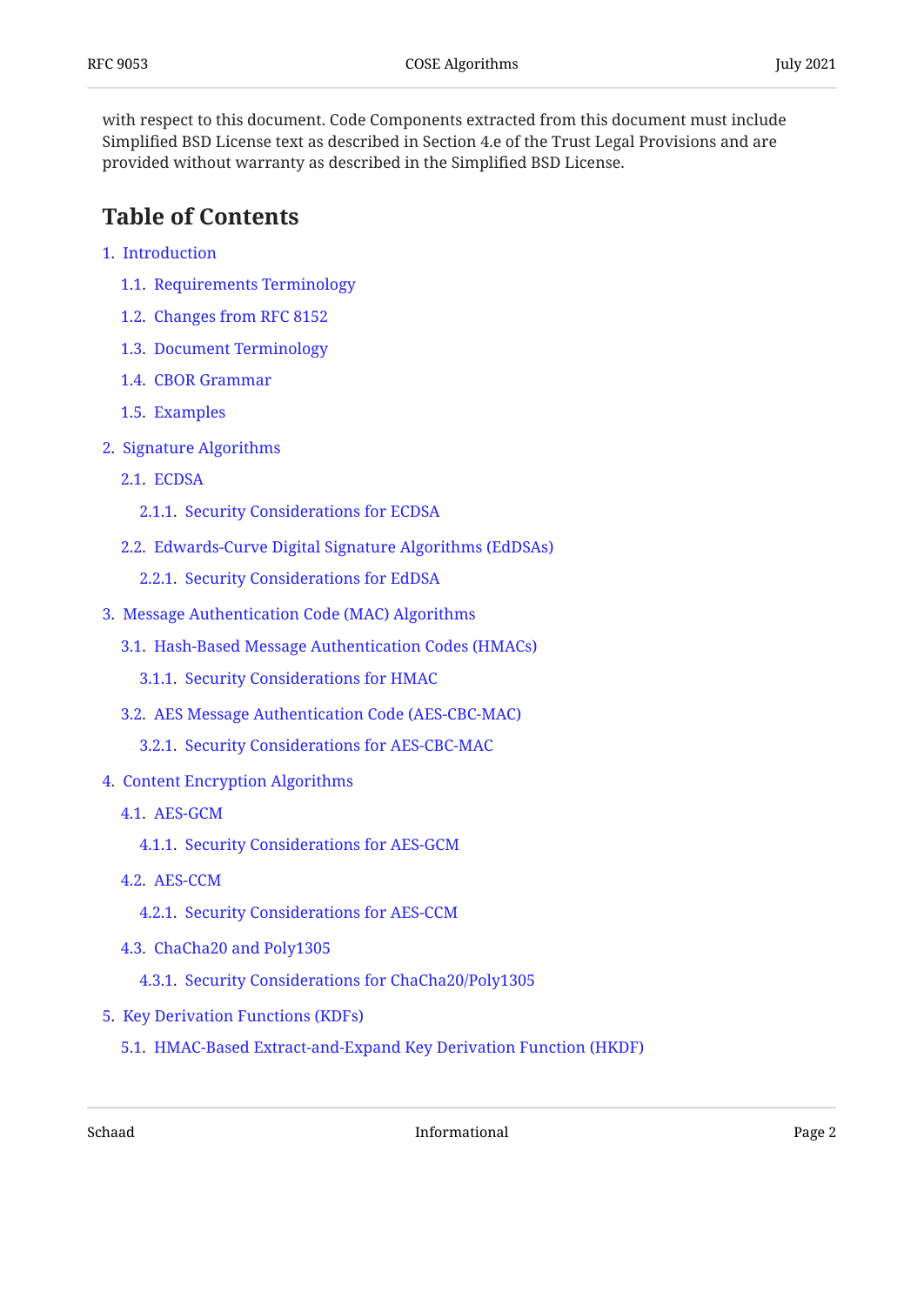- [5.2.](#page-16-0) [Context Information Structure](#page-16-0)
- [6.](#page-20-0) [Content Key Distribution Methods](#page-20-0)
	- [6.1.](#page-20-1) [Direct Encryption](#page-20-1)
		- [6.1.1.](#page-20-2) [Direct Key](#page-20-2)
		- [6.1.2.](#page-20-3) [Direct Key with KDF](#page-20-3)
	- [6.2.](#page-22-0) [Key Wrap](#page-22-0)
		- [6.2.1.](#page-22-1) [AES Key Wrap](#page-22-1)
	- [6.3.](#page-22-2) [Direct Key Agreement](#page-22-2)
		- [6.3.1.](#page-22-3) [Direct ECDH](#page-22-3)
	- [6.4.](#page-25-0) [Key Agreement with Key Wrap](#page-25-0)
		- [6.4.1.](#page-25-1) [ECDH with Key Wrap](#page-25-1)
- [7.](#page-26-0) [Key Object Parameters](#page-26-0)
	- [7.1.](#page-27-0) [Elliptic Curve Keys](#page-27-0)
		- [7.1.1.](#page-28-0) [Double Coordinate Curves](#page-28-0)
	- [7.2.](#page-29-0) [Octet Key Pair](#page-29-0)
	- [7.3.](#page-29-1) [Symmetric Keys](#page-29-1)
- [8.](#page-30-0) [COSE Capabilities](#page-30-0)
	- [8.1.](#page-31-0) [Assignments for Existing Algorithms](#page-31-0)
	- [8.2.](#page-31-1) [Assignments for Existing Key Types](#page-31-1)
	- [8.3.](#page-31-2) [Examples](#page-31-2)
- [9.](#page-33-0) [CBOR Encoding Restrictions](#page-33-0)
- [10](#page-33-1). [IANA Considerations](#page-33-1)
	- [10.1](#page-33-2). [Changes to the "COSE Key Types" Registry](#page-33-2)
	- [10.2](#page-34-0). [Changes to the "COSE Algorithms" Registry](#page-34-0)
	- [10.3](#page-34-1). [Changes to the "COSE Key Type Parameters" Registry](#page-34-1)
	- [10.4](#page-34-2). [Expert Review Instructions](#page-34-2)
- [11](#page-35-0). [Security Considerations](#page-35-0)
- [12](#page-37-0). [References](#page-37-0)
	- [12.1](#page-37-1). [Normative References](#page-37-1)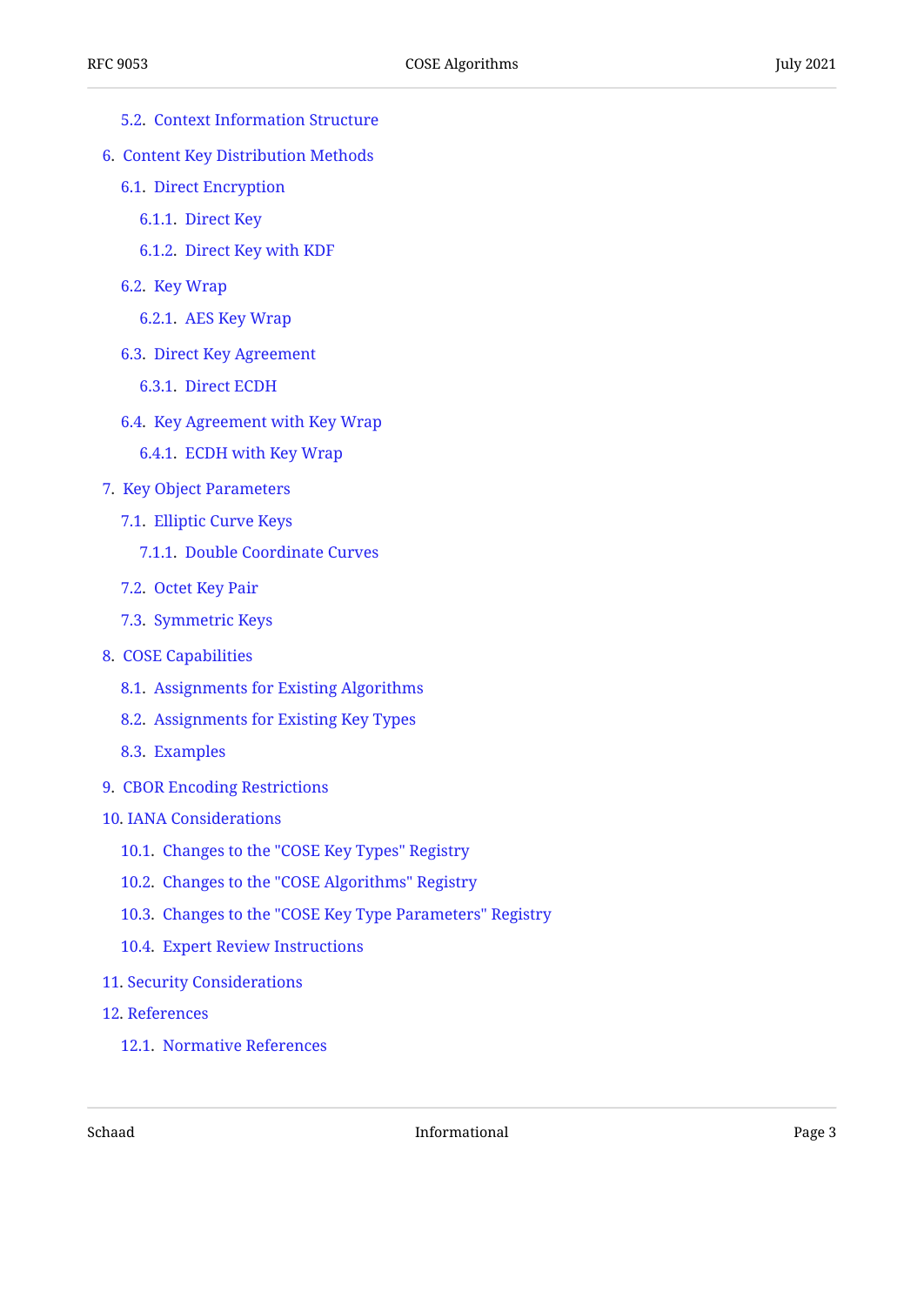[12.2](#page-38-0). [Informative References](#page-38-0)

[Acknowledgments](#page-40-0) [Author's Address](#page-40-1)

## <span id="page-3-0"></span>**[1. Introduction](#page-3-0)**

There has been an increased focus on small, constrained devices that make up the Internet of Things (IoT). One of the standards that has come out of this process is "Concise Binary Object Representation (CBOR)" [[RFC8949\]](#page-38-1). CBOR extended the data model of JavaScript Object Notation (JSON) [STD90] by allowing for binary data, among other changes. CBOR is being adopted by several of the IETF working groups dealing with the IoT world as their method of encoding data structures. CBOR was designed specifically to be small in terms of both messages transported and implementation size and be a schema-free decoder. A need exists to provide message security services for IoT, and using CBOR as the message-encoding format makes sense.

The core COSE specification consists of two documents. [RFC9052] contains the serialization structures and the procedures for using the different cryptographic algorithms. This document provides an initial set of algorithms for use with those structures.

### <span id="page-3-1"></span>**[1.1. Requirements Terminology](#page-3-1)**

The key words "MUST", "MUST NOT", "REQUIRED", "SHALL", "SHALL NOT", "SHOULD", "SHOULD <code>NOT",</code> "<code>RECOMMENDED", "NOT RECOMMENDED", "MAY", and "OPTIONAL" in this document are to</code> be interpreted as described in BCP 14 [RFC2119] [RFC8174] when, and only when, they appear in all capitals, as shown here.

### <span id="page-3-2"></span>**[1.2. Changes from RFC 8152](#page-3-2)**

- Extracted the sections dealing with specific algorithms and place them into this document. The sections dealing with structure and general processing rules are placed in [RFC9052].
- <span id="page-3-3"></span>Made text clarifications and changes in terminology. •

### **[1.3. Document Terminology](#page-3-3)**

In this document, we use the following terminology:

Byte: A synonym for octet.

Constrained Application Protocol (CoAP): A specialized web transfer protocol for use in constrained systems. It is defined in [RFC7252].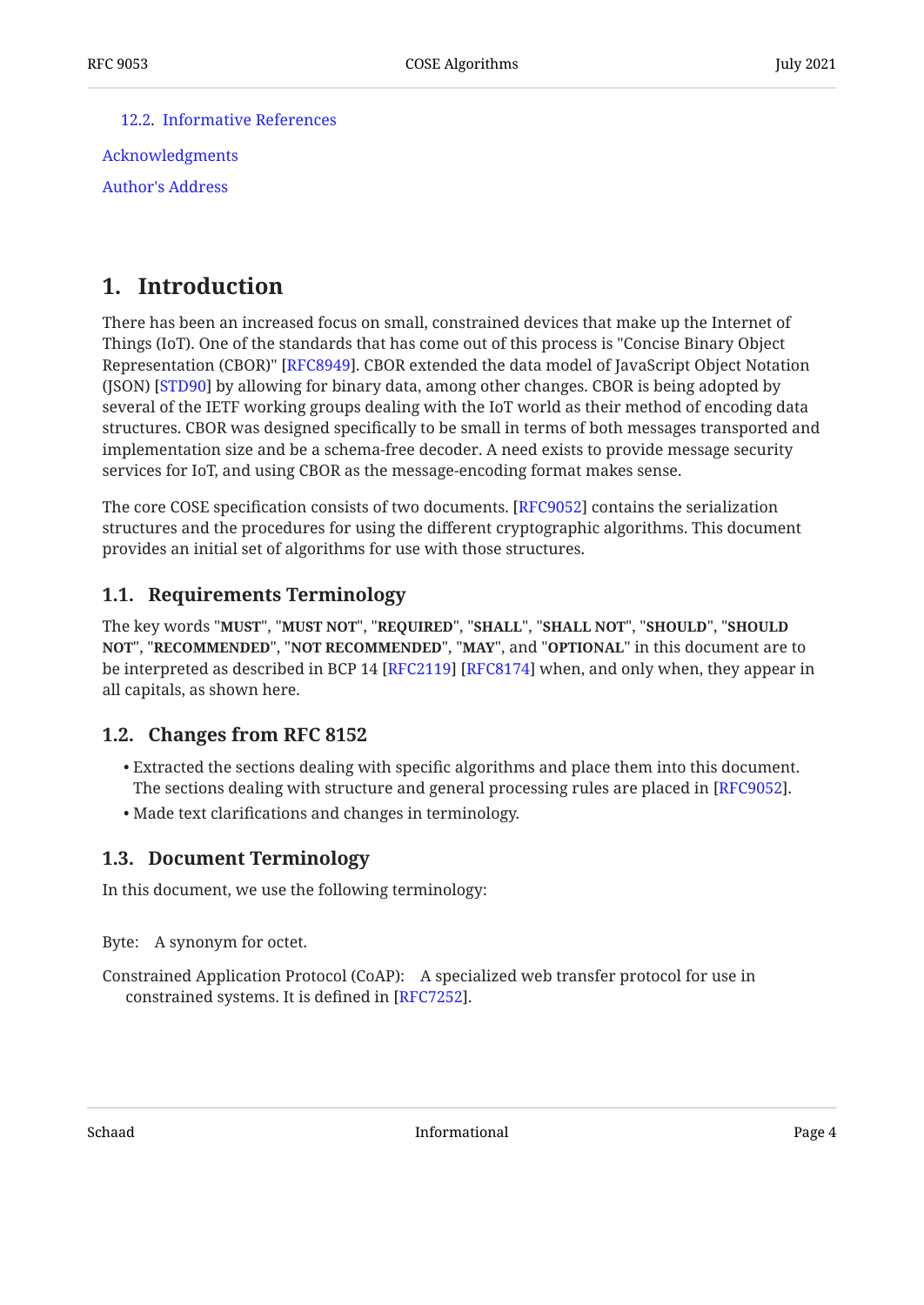- Authenticated Encryption (AE) algorithms [RFC5116]: Encryption algorithms that provide an authentication check of the contents with the encryption service. An example of an AE algorithm used in COSE is AES Key Wrap [RFC3394]. These algorithms are used for key encryption algorithms, but Authenticated Encryption with Associated Data (AEAD) algorithms would be preferred.
- AEAD algorithms [RFC5116]: Provide the same authentication service of the content as AE algorithms do. They also allow associated data that is not part of the encrypted body to be included in the authentication service. An example of an AEAD algorithm used in COSE is AES-GCM [RFC5116]. These algorithms are used for content encryption and can be used for key encryption as well.

The term "byte string" is used for sequences of bytes, while the term "text string" is used for sequences of characters.

The tables for algorithms contain the following columns:

- A name for the algorithms for use in documents. •
- $\bullet$  The value used on the wire for the algorithm. One place this is used is the algorithm header parameter of a message.
- $\bullet$  A short description so that the algorithm can be easily identified when scanning the IANA registry.

<span id="page-4-0"></span>Additional columns may be present in a table depending on the algorithms.

#### **[1.4. CBOR Grammar](#page-4-0)**

At the time that [RFC8152] was initially published, the CBOR Data Definition Language (CDDL) [[RFC8610\]](#page-39-3) had not yet been published. This document uses a variant of CDDL that is described in . [[RFC9052\]](#page-38-2)

#### <span id="page-4-1"></span>**[1.5. Examples](#page-4-1)**

A GitHub project has been created at [[GitHub-Examples\]](#page-38-4) that contains a set of testing examples as well. Each example is found in a JSON file that contains the inputs used to create the example, some of the intermediate values that can be used for debugging, and the output of the example. The results are encoded using both hexadecimal and CBOR diagnostic notation format.

Some of the examples are designed to test the failure case; these are clearly marked as such in the JSON file. If errors in the examples in this document are found, the examples on GitHub will be updated, and a note to that effect will be placed in the JSON file.

## <span id="page-4-2"></span>**[2. Signature Algorithms](#page-4-2)**

[Section 8.1](https://www.rfc-editor.org/rfc/rfc9052#section-8.1) of [\[RFC9052](#page-38-2)] contains a generic description of signature algorithms. The document defines signature algorithm identifiers for two signature algorithms.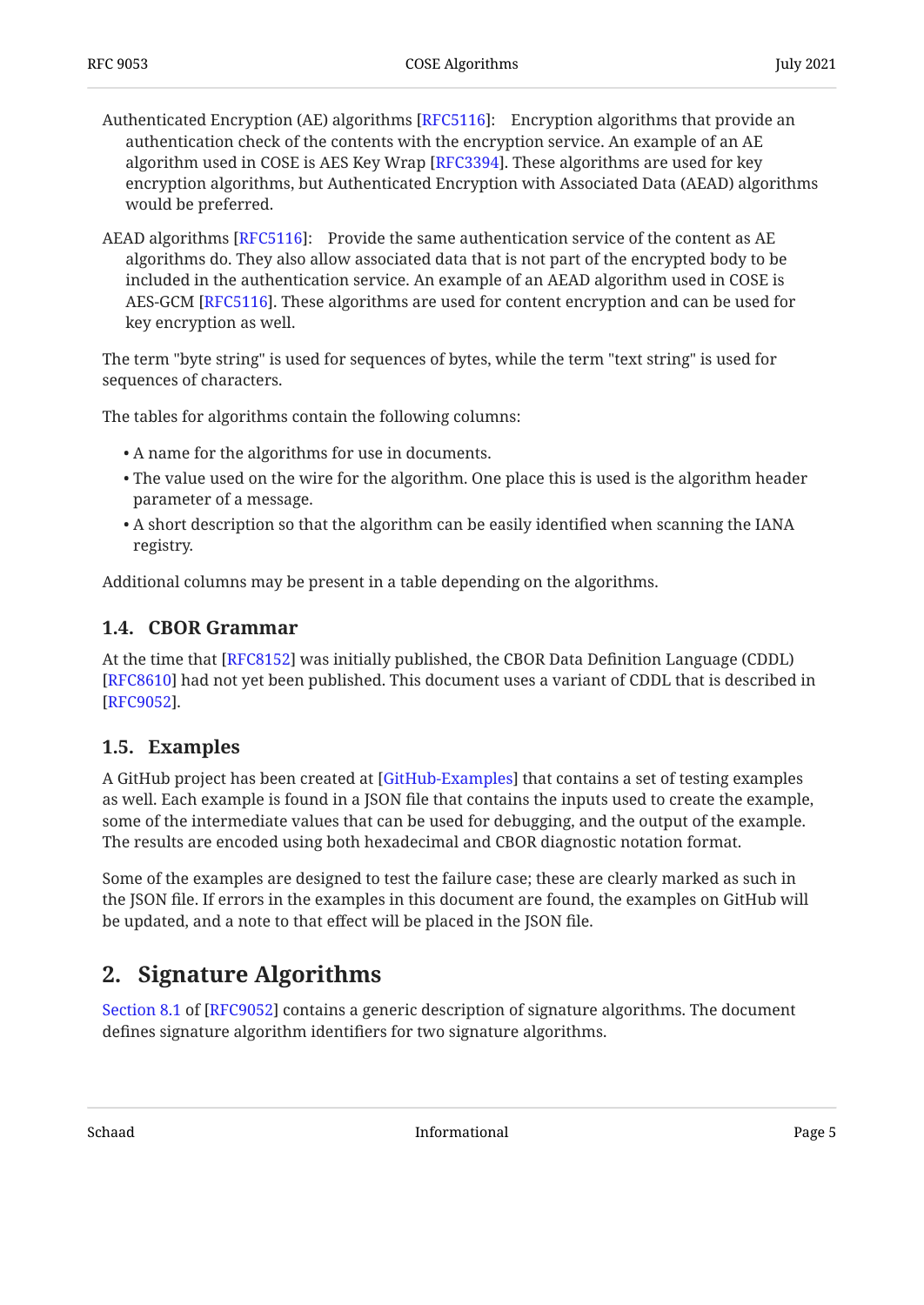#### <span id="page-5-0"></span>**[2.1. ECDSA](#page-5-0)**

The Elliptic Curve Digital Signature Algorithm (ECDSA) [DSS] defines a signature algorithm using Elliptic Curve Cryptography (ECC). Implementations **SHOULD** use a deterministic version of ECDSA such as the one defined in [RFC6979]. The use of a deterministic signature algorithm allows systems to avoid relying on random number generators in order to avoid generating the same value of "k" (the per-message random value). Biased generation of the value "k" can be attacked, and collisions of this value lead to leaked keys. It additionally allows performing deterministic tests for the signature algorithm. The use of deterministic ECDSA does not lessen the need to have good random number generation when creating the private key.

The ECDSA signature algorithm is parameterized with a hash function (h). In the event that the length of the hash function output is greater than the group of the key, the leftmost bytes of the hash output are used.

<span id="page-5-2"></span>

| Value | Hash    | <b>Description</b> |
|-------|---------|--------------------|
| $-7$  | SHA-256 | ECDSA w/ SHA-256   |
| $-35$ | SHA-384 | ECDSA w/ SHA-384   |
| $-36$ | SHA-512 | ECDSA w/ SHA-512   |
|       |         |                    |

<span id="page-5-1"></span>The algorithms defined in this document can be found in [Table 1](#page-5-1).

This document defines ECDSA as working only with the curves P-256, P-384, and P-521. This document requires that the curves be encoded using the "EC2" (two coordinate elliptic curve) key type. Implementations need to check that the key type and curve are correct when creating and verifying a signature. Future documents may define it to work with other curves and points in the future.

In order to promote interoperability, it is suggested that SHA-256 be used only with curve P-256, SHA-384 be used only with curve P-384, and SHA-512 be used with curve P-521. This is aligned withthe recommendation in Section 4 of [RFC5480].

The signature algorithm results in a pair of integers (R, S). These integers will be the same length as the length of the key used for the signature process. The signature is encoded by converting the integers into byte strings of the same length as the key size. The length is rounded up to the nearest byte and is left padded with zero bits to get to the correct length. The two integers are then concatenated together to form a byte string that is the resulting signature.

Using the function defined in [\[RFC8017](#page-38-5)], the signature is:

Signature =  $I2OSP(R, n)$  |  $I2OSP(S, n)$ 

where  $n =$  ceiling(key\_length  $/ 8$ )

*[Table 1](#page-5-2): [ECDSA Algorithm Values](#page-5-1)*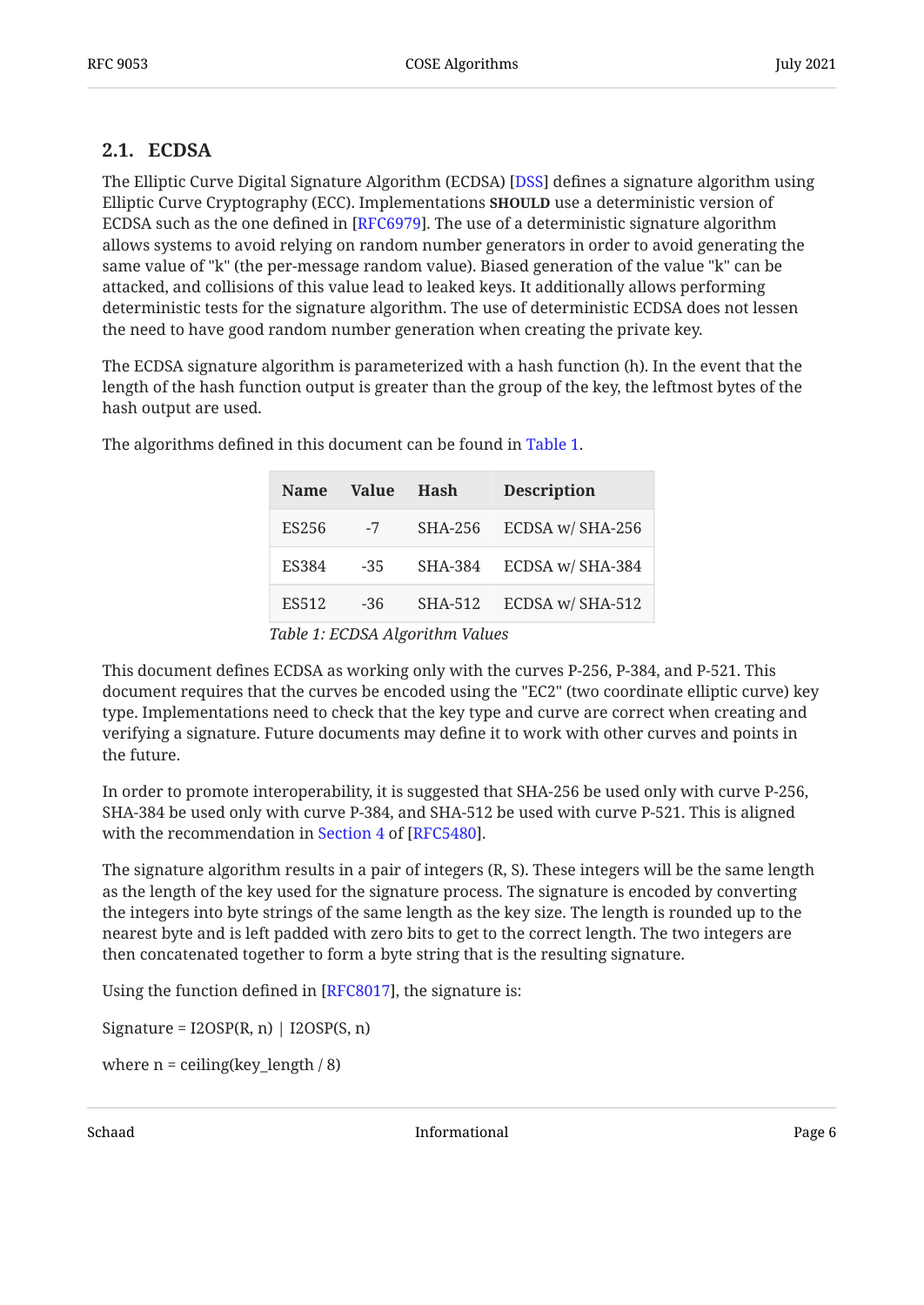When using a COSE key for this algorithm, the following checks are made:

- The "kty" field **MUST** be present, and it **MUST** be "EC2".
- $\bullet$  If the "alg" field is present, it **MUST** match the ECDSA signature algorithm being used.
- $\bullet$  If the "key\_ops" field is present, it **MUST** include "sign" when creating an ECDSA signature.
- If the "key\_ops" field is present, it **MUST** include "verify" when verifying an ECDSA signature.

#### <span id="page-6-0"></span>**[2.1.1. Security Considerations for ECDSA](#page-6-0)**

The security strength of the signature is no greater than the minimum of the security strength associated with the bit length of the key and the security strength of the hash function.

Note: Use of a deterministic signature technique is a good idea even when good random number generation exists. Doing so both reduces the possibility of having the same value of "k" in two signature operations and allows for reproducible signature values, which helps testing. There have been recent attacks involving faulting the device in order to extract the key. This can be addressed by combining both randomness and determinism [CFRG-DET-SIGS].

There are two substitution attacks that can theoretically be mounted against the ECDSA signature algorithm.

- $\bullet$  Changing the curve used to validate the signature: If one changes the curve used to validate the signature, then potentially one could have two messages with the same signature, each computed under a different curve. The only requirements on the new curve are that its order be the same as the old one and that it be acceptable to the client. An example would be to change from using the curve secp256r1 (aka P-256) to using secp256k1. (Both are 256-bit curves.) We currently do not have any way to deal with this version of the attack except to restrict the overall set of curves that can be used.
- $\bullet$  Changing the hash function used to validate the signature: If one either has two different hash functions of the same length or can truncate a hash function, then one could potentially find collisions between the hash functions rather than within a single hash function. For example, truncating SHA-512 to 256 bits might collide with a SHA-256 bit hash value. As the hash algorithm is part of the signature algorithm identifier, this attack is mitigated by including a signature algorithm identifier in the protected-header bucket.

### <span id="page-6-1"></span>**[2.2. Edwards-Curve Digital Signature Algorithms \(EdDSAs\)](#page-6-1)**

[[RFC8032\]](#page-38-7) describes the elliptic curve signature scheme Edwards-curve Digital Signature Algorithm (EdDSA). In that document, the signature algorithm is instantiated using parameters for edwards25519 and edwards448 curves. The document additionally describes two variants of the EdDSA algorithm: Pure EdDSA, where no hash function is applied to the content before signing, and HashEdDSA, where a hash function is applied to the content before signing and the result of that hash function is signed. For EdDSA, the content to be signed (either the message or the prehash value) is processed twice inside of the signature algorithm. For use with COSE, only the pure EdDSA version is used. This is because it is not expected that extremely large contents are going to be needed and, based on the arrangement of the message structure, the entire message is going to need to be held in memory in order to create or verify a signature. Therefore,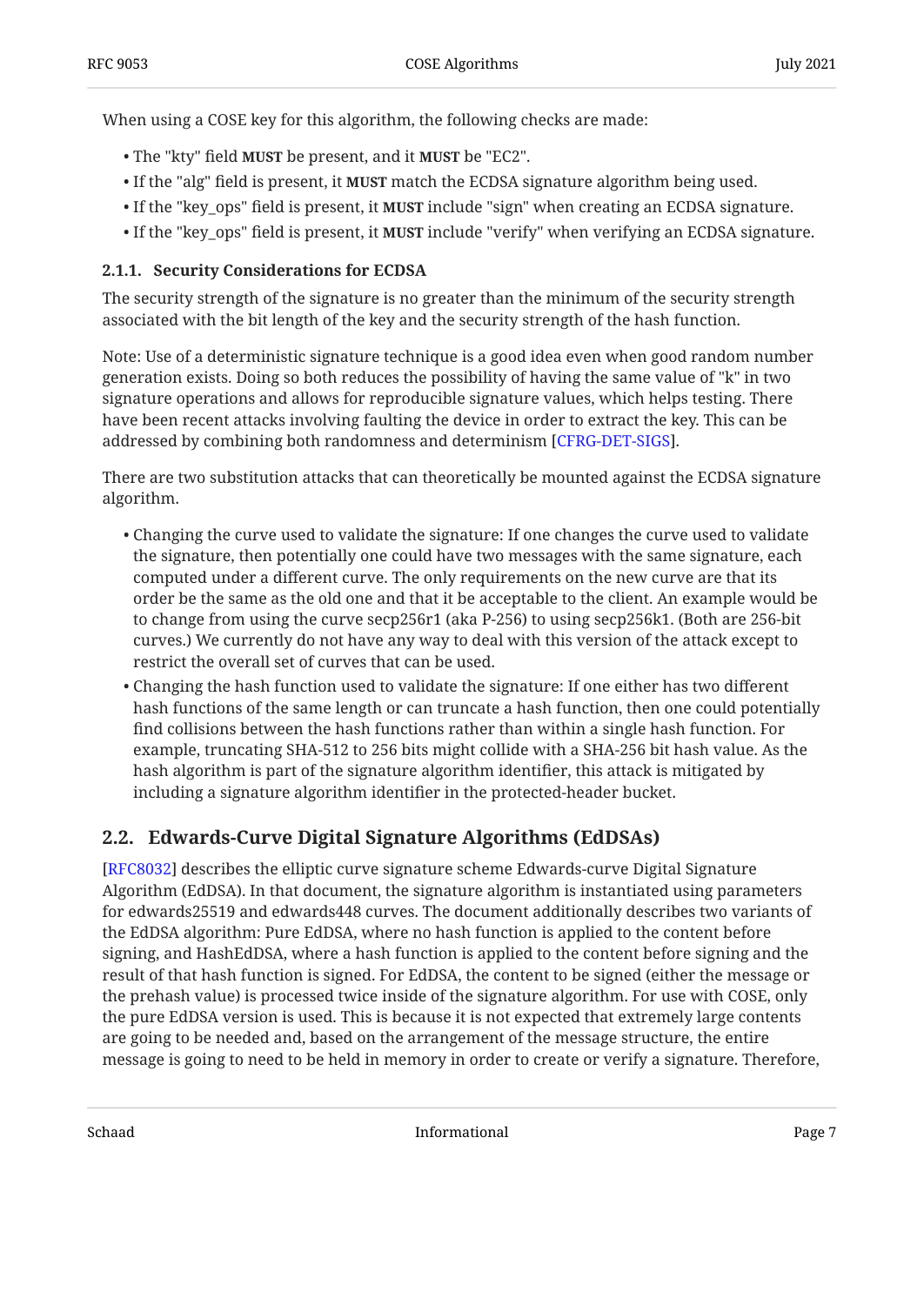there does not appear to be a need to be able to do block updates of the hash, followed by eliminating the message from memory. Applications can provide the same features by defining the content of the message as a hash value and transporting the COSE object (with the hash value) and the content as separate items.

<span id="page-7-3"></span>The algorithm defined in this document can be found in [Table 2.](#page-7-3) A single signature algorithm is defined, which can be used for multiple curves.

<span id="page-7-4"></span>

| <b>Name</b>          | <b>Value</b> | <b>Description</b> |  |  |
|----------------------|--------------|--------------------|--|--|
| <b>EdDSA</b>         | -8           | EdDSA              |  |  |
| T11.0 T1001.11.11 T1 |              |                    |  |  |

*[Table 2](#page-7-4): [EdDSA Algorithm Value](#page-7-3)* 

[[RFC8032\]](#page-38-7) describes the method of encoding the signature value.

When using a COSE key for this algorithm, the following checks are made:

- The "kty" field **MUST** be present, and it **MUST** be "OKP" (Octet Key Pair).
- $\bullet$  The "crv" field **MUST** be present, and it **MUST** be a curve defined for this signature algorithm.
- If the "alg" field is present, it **MUST** match "EdDSA".
- $\bullet$  If the "key\_ops" field is present, it **MUST** include "sign" when creating an EdDSA signature.
- If the "key\_ops" field is present, it **MUST** include "verify" when verifying an EdDSA signature.

#### <span id="page-7-0"></span>**[2.2.1. Security Considerations for EdDSA](#page-7-0)**

Public values are computed differently in EdDSA and Elliptic Curve Diffie-Hellman (ECDH); for this reason, the public key should not be used with the other algorithm.

If batch signature verification is performed, a well-seeded cryptographic random number generator is **REQUIRED** ([Section 8.2](https://www.rfc-editor.org/rfc/rfc8032#section-8.2) of [[RFC8032\]](#page-38-7)). Signing and nonbatch signature verification are deterministic operations and do not need random numbers of any kind.

## <span id="page-7-1"></span>**[3. Message Authentication Code \(MAC\) Algorithms](#page-7-1)**

[Section 9.2](https://www.rfc-editor.org/rfc/rfc9052#section-9.2) of [\[RFC9052](#page-38-2)] contains a generic description of MAC algorithms. This section defines the conventions for two MAC algorithms.

#### <span id="page-7-2"></span>**[3.1. Hash-Based Message Authentication Codes \(HMACs\)](#page-7-2)**

HMAC [RFC2104] [RFC4231] was designed to deal with length extension attacks. The algorithm was also designed to allow new hash algorithms to be directly plugged in without changes to the hash function. The HMAC design process has been shown to be solid; although the security of hash algorithms such as MD5 has decreased over time, the security of HMAC combined with MD5 has not yet been shown to be compromised [RFC6151].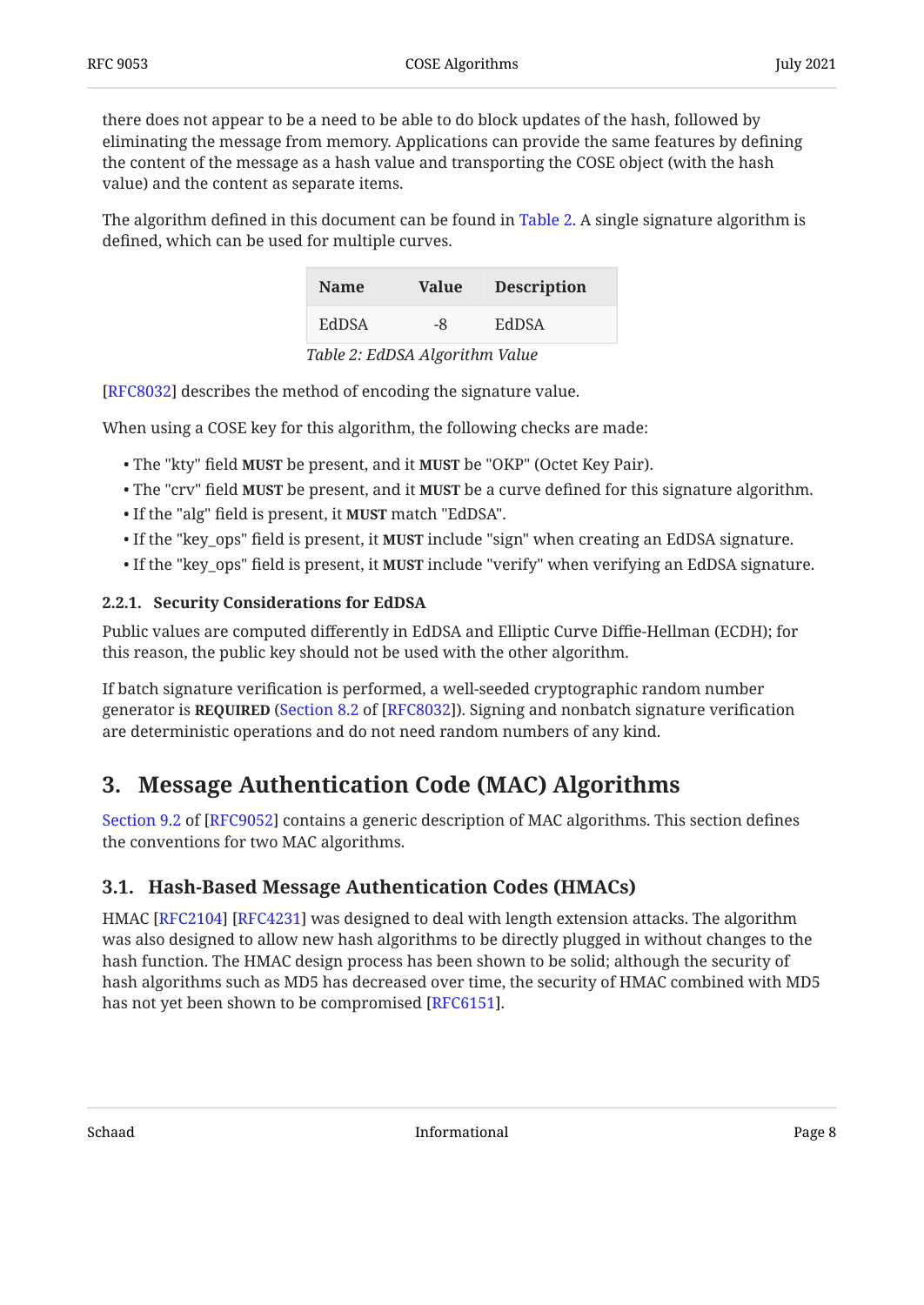The HMAC algorithm is parameterized by an inner and outer padding, a hash function (h), and an authentication tag value length. For this specification, the inner and outer padding are fixed to the values set in [RFC2104]. The length of the authentication tag corresponds to the difficulty of producing a forgery. For use in constrained environments, we define one HMAC algorithm that is truncated. There are currently no known issues with truncation; however, the security strength of the message tag is correspondingly reduced in strength. When truncating, the leftmost taglength bits are kept and transmitted.

<span id="page-8-2"></span><span id="page-8-1"></span>

| <b>Name</b>  | Value | <b>Hash</b> | <b>Tag Length</b> | <b>Description</b>                   |
|--------------|-------|-------------|-------------------|--------------------------------------|
| HMAC 256/64  | 4     | SHA-256     | 64                | HMAC w/ SHA-256 truncated to 64 bits |
| HMAC 256/256 | 5     | SHA-256     | 256               | HMAC w/ SHA-256                      |
| HMAC 384/384 | 6     | SHA-384     | 384               | HMAC w/ SHA-384                      |
| HMAC 512/512 |       | SHA-512     | 512               | HMAC w/ SHA-512                      |

The algorithms defined in this document can be found in [Table 3](#page-8-1).

*[Table 3:](#page-8-2) [HMAC Algorithm Values](#page-8-1)* 

Some recipient algorithms transport the key, while others derive a key from secret data. For those algorithms that transport the key (such as AES Key Wrap), the size of the HMAC key **SHOULD** be the same size as the output of the underlying hash function. For those algorithms that derive the key (such as ECDH), the derived key **MUST** be the same size as the underlying hash function.

When using a COSE key for this algorithm, the following checks are made:

- The "kty" field **MUST** be present, and it **MUST** be "Symmetric".
- If the "alg" field is present, it MUST match the HMAC algorithm being used.
- If the "key\_ops" field is present, it **MUST** include "MAC create" when creating an HMAC authentication tag.
- If the "key\_ops" field is present, it **MUST** include "MAC verify" when verifying an HMAC authentication tag.

Implementations creating and validating MAC values **MUST** validate that the key type, key length, and algorithm are correct and appropriate for the entities involved.

#### <span id="page-8-0"></span>**[3.1.1. Security Considerations for HMAC](#page-8-0)**

HMAC has proved to be resistant to attack even when used with weakened hash algorithms. The current best known attack is to brute force the key. This means that key size is going to be directly related to the security of an HMAC operation.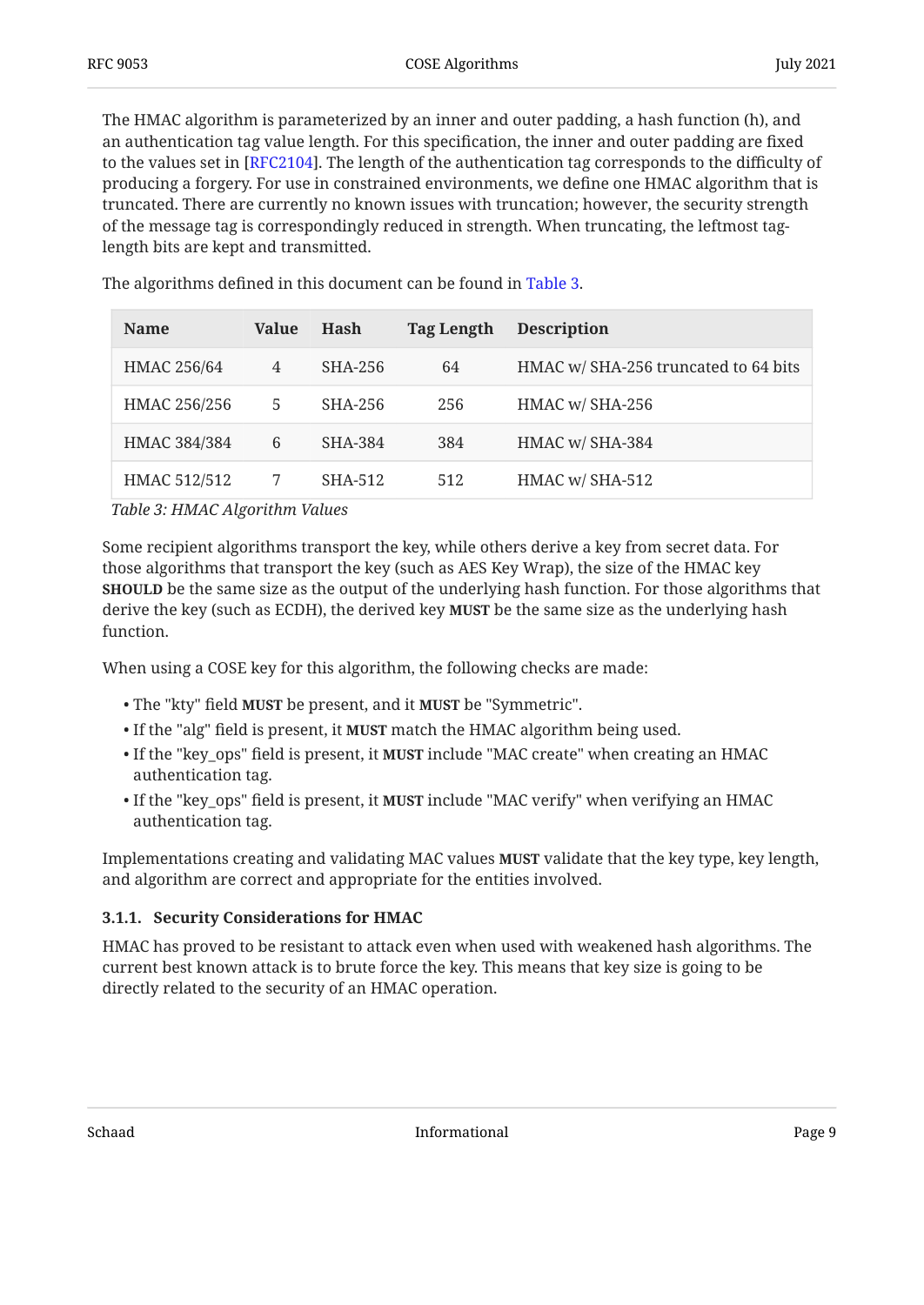### <span id="page-9-0"></span>**[3.2. AES Message Authentication Code \(AES-CBC-MAC\)](#page-9-0)**

<code>AES-CBC-MAC</code> is defined in [MAC]. (Note that this is not the same algorithm as AES Cipher-Based Message Authentication Code (AES-CMAC) [RFC4493].)

AES-CBC-MAC is parameterized by the key length, the authentication tag length, and the Initialization Vector (IV) used. For all of these algorithms, the IV is fixed to all zeros. We provide an array of algorithms for various key and tag lengths. The algorithms defined in this document are found in [Table 4](#page-9-2).

<span id="page-9-3"></span><span id="page-9-2"></span>

| <b>Name</b>           | Value | <b>Key Length</b> | <b>Tag Length</b> | <b>Description</b>               |
|-----------------------|-------|-------------------|-------------------|----------------------------------|
| <b>AES-MAC 128/64</b> | 14    | 128               | 64                | AES-MAC 128-bit key, 64-bit tag  |
| AES-MAC 256/64        | 15    | 256               | 64                | AES-MAC 256-bit key, 64-bit tag  |
| AES-MAC 128/128       | 25    | 128               | 128               | AES-MAC 128-bit key, 128-bit tag |
| AES-MAC 256/128       | 26    | 256               | 128               | AES-MAC 256-bit key, 128-bit tag |

*[Table 4](#page-9-3): [AES-MAC Algorithm Values](#page-9-2)* 

Keys may be obtained from either a key structure or a recipient structure. Implementations creating and validating MAC values **MUST** validate that the key type, key length, and algorithm are correct and appropriate for the entities involved.

When using a COSE key for this algorithm, the following checks are made:

- The "kty" field MUST be present, and it MUST be "Symmetric".
- If the "alg" field is present, it **MUST** match the AES-MAC algorithm being used.
- If the "key\_ops" field is present, it **MUST** include "MAC create" when creating an AES-MAC authentication tag.
- If the "key\_ops" field is present, it **MUST** include "MAC verify" when verifying an AES-MAC authentication tag.

#### <span id="page-9-1"></span>**[3.2.1. Security Considerations for AES-CBC-MAC](#page-9-1)**

A number of attacks exist against Cipher Block Chaining Message Authentication Code (CBC-MAC) that need to be considered.

A single key must only be used for messages of a fixed or known length. If this is not the case, • an attacker will be able to generate a message with a valid tag given two message and tag pairs. This can be addressed by using different keys for messages of different lengths. The current structure mitigates this problem, as a specific encoding structure that includes lengths is built and signed. (CMAC also addresses this issue.)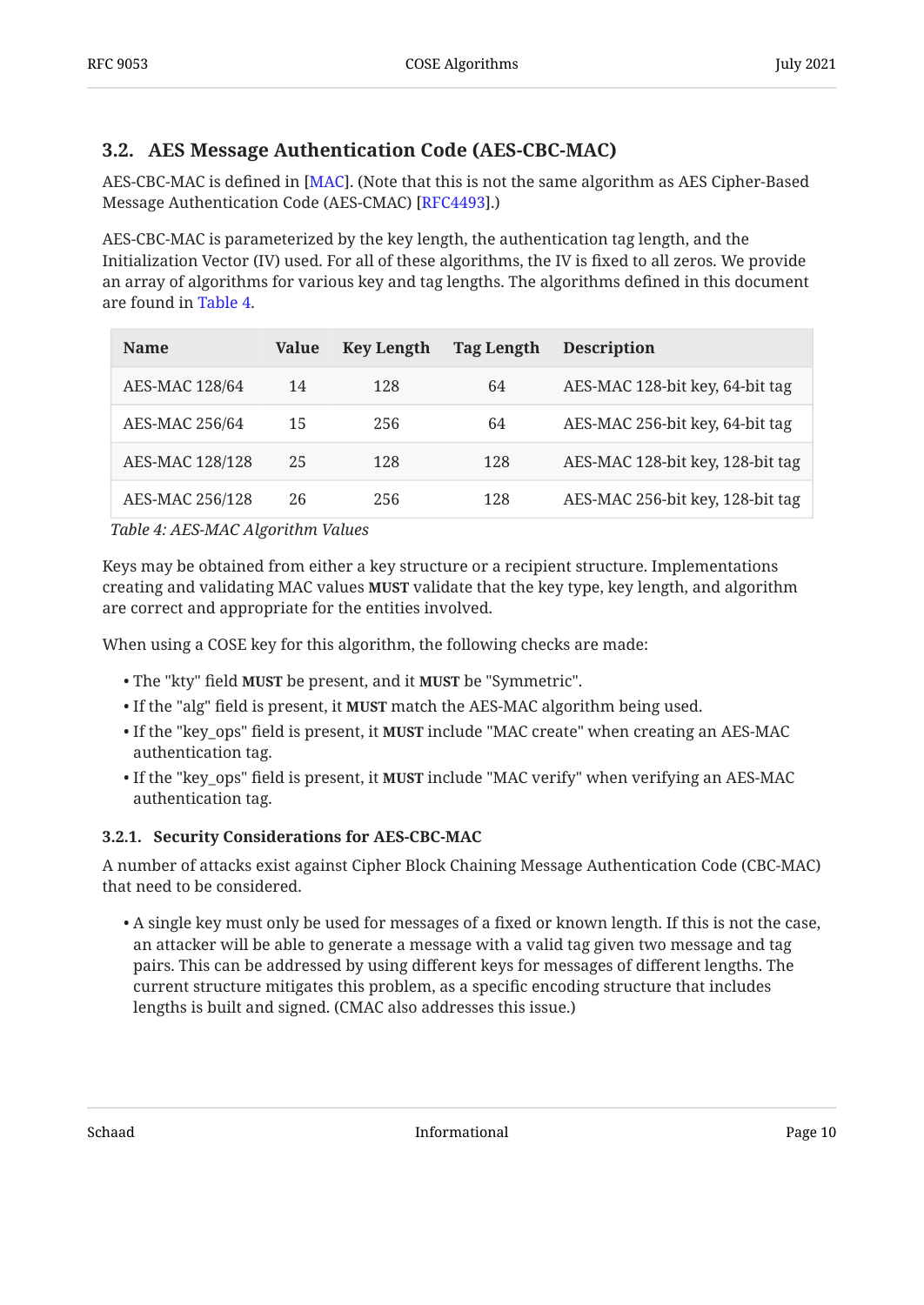- $\bullet$  In Cipher Block Chaining (CBC) mode, if the same key is used for both encryption and authentication operations, an attacker can produce messages with a valid authentication code.
- $\bullet$  If the IV can be modified, then messages can be forged. This is addressed by fixing the IV to all zeros.

## <span id="page-10-0"></span>**[4. Content Encryption Algorithms](#page-10-0)**

[Section 9.3](https://www.rfc-editor.org/rfc/rfc9052#section-9.3) of [\[RFC9052](#page-38-2)] contains a generic description of content encryption algorithms. This document defines the identifier and usages for three content encryption algorithms.

### <span id="page-10-1"></span>**[4.1. AES-GCM](#page-10-1)**

The Galois/Counter Mode (GCM) is a generic AEAD block cipher mode defined in [AES-GCM]. The GCM is combined with the AES block encryption algorithm to define an AEAD cipher.

The GCM is parameterized by the size of the authentication tag and the size of the nonce. This document fixes the size of the nonce at 96 bits. The size of the authentication tag is limited to a small set of values. For this document, however, the size of the authentication tag is fixed at 128 bits.

<span id="page-10-2"></span>The set of algorithms defined in this document is in [Table 5](#page-10-2).

<span id="page-10-3"></span>

| <b>Name</b>                               | <b>Value</b> | <b>Description</b>                  |  |  |
|-------------------------------------------|--------------|-------------------------------------|--|--|
| A128GCM                                   | $\mathbf{1}$ | AES-GCM w/ 128-bit key, 128-bit tag |  |  |
| A192GCM                                   | 2            | AES-GCM w/ 192-bit key, 128-bit tag |  |  |
| A256GCM                                   | 3            | AES-GCM w/256-bit key, 128-bit tag  |  |  |
| $Table 5.$ Algorithm $Values$ for AFC CCM |              |                                     |  |  |

*[Table 5](#page-10-3): [Algorithm Values for AES-GCM](#page-10-2)* 

Keys may be obtained from either a key structure or a recipient structure. Implementations that are encrypting and decrypting **MUST** validate that the key type, key length, and algorithm are correct and appropriate for the entities involved.

When using a COSE key for this algorithm, the following checks are made:

- The "kty" field **MUST** be present, and it **MUST** be "Symmetric".
- If the "alg" field is present, it **MUST** match the AES-GCM algorithm being used.
- If the "key\_ops" field is present, it **MUST** include "encrypt" or "wrap key" when encrypting.
- If the "key\_ops" field is present, it **MUST** include "decrypt" or "unwrap key" when decrypting.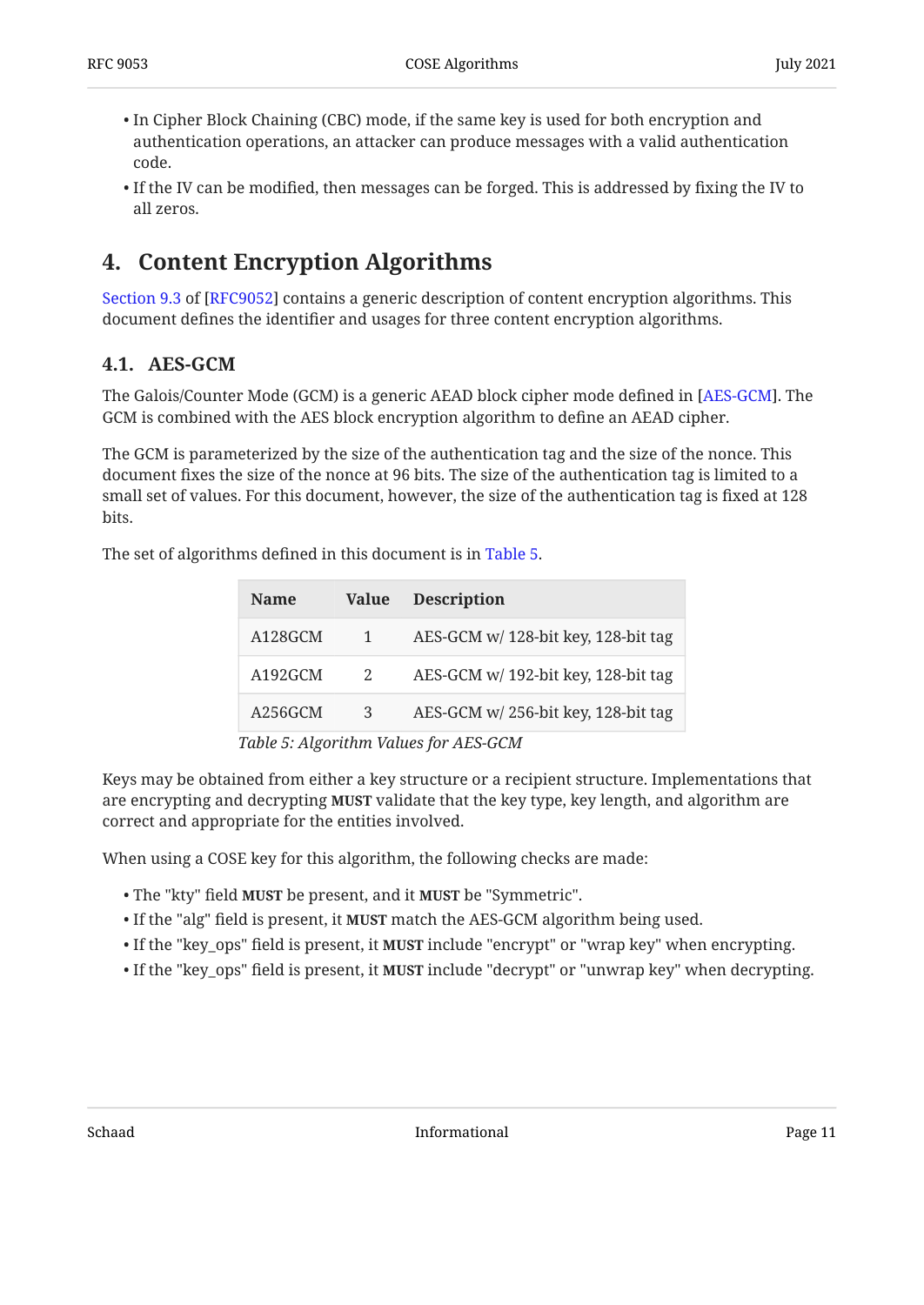#### <span id="page-11-0"></span>**[4.1.1. Security Considerations for AES-GCM](#page-11-0)**

When using AES-GCM, the following restrictions **MUST** be enforced:

- The key and nonce pair **MUST** be unique for every message encrypted.
- $^{\bullet}$  The total number of messages encrypted for a single key **MUST NOT** exceed 2 $^{32}$  [SP800-38D]. An explicit check is required only in environments where it is expected that it might be exceeded.
- $\bullet$  A more recent analysis in [ROBUST] indicates that the number of failed decryptions needs to be taken into account as part of determining when a key rollover is to be done. Following the recommendation of for DTLS, the number of failed message decryptions should be limited to 236.

Consideration was given to supporting smaller tag values; the constrained community would desire tag sizes in the 64-bit range. Such use drastically changes both the maximum message size (generally not an issue) and the number of times that a key can be used. Given that Counter with CBC-MAC (CCM) is the usual mode for constrained environments, restricted modes are not supported.

### <span id="page-11-1"></span>**[4.2. AES-CCM](#page-11-1)**

CCM is a generic authentication encryption block cipher mode defined in [RFC3610]. The CCM mode is combined with the AES block encryption algorithm to define a commonly used content encryption algorithm used in constrained devices.

CCM mode has two parameter choices. The first choice is M, the size of the authentication field. The choice of the value for M involves a trade-off between message growth (from the tag) and the probability that an attacker can undetectably modify a message. The second choice is L, the size of the length field. This value requires a trade-off between the maximum message size and the size of the nonce.

It is unfortunate that the specification for CCM specified L and M as a count of bytes rather than a count of bits. This leads to possible misunderstandings where AES-CCM-8 is frequently used to refer to a version of CCM mode where the size of the authentication is 64 bits and not 8 bits. These values have traditionally been specified as bit counts rather than byte counts. This document will follow the convention of using bit counts so that it is easier to compare the different algorithms presented in this document.

We define a matrix of algorithms in this document over the values of L and M. Constrained devices are usually operating in situations where they use short messages and want to avoid doing recipient-specific cryptographic operations. This favors smaller values of both L and M. Less-constrained devices will want to be able to use larger messages and are more willing to generate new keys for every operation. This favors larger values of L and M.

The following values are used for L: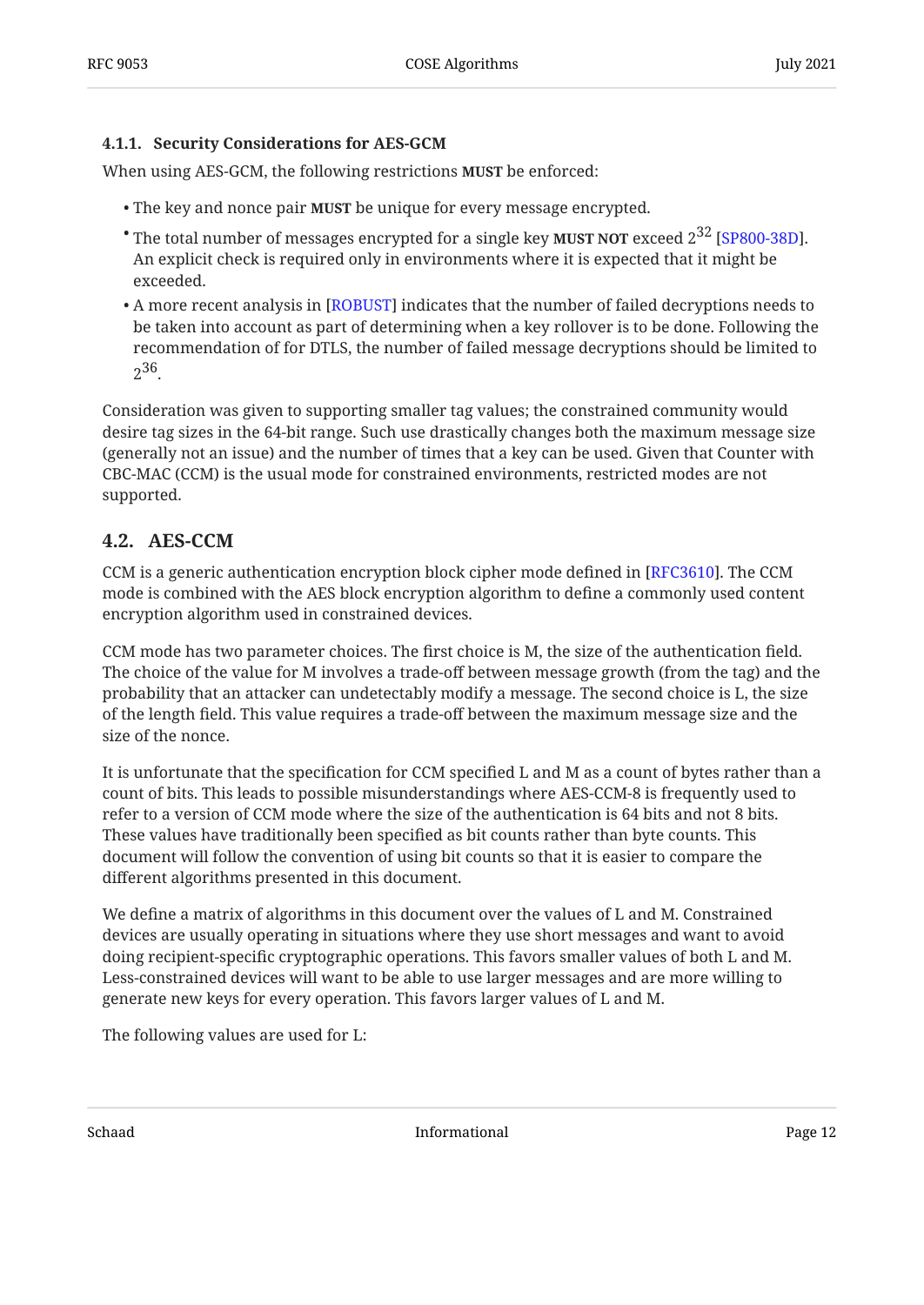- 16 bits (2): This limits messages to  $2^{16}$  bytes (64 KiB) in length. This is sufficiently long for messages in the constrained world. The nonce length is 13 bytes allowing for  $2^{104}$  possible values of the nonce without repeating.
- 64 bits (8): This limits messages to 2 $^{64}$  bytes in length. The nonce length is 7 bytes, allowing for  $2^{56}$  possible values of the nonce without repeating.

The following values are used for M:

- 64 bits (8): This produces a 64-bit authentication tag. This implies that there is a 1 in  $2^{64}$  chance that a modified message will authenticate.
- 128 bits (16):  $\;$  This produces a 128-bit authentication tag. This implies that there is a 1 in  $2^{128}$ chance that a modified message will authenticate.

<span id="page-12-0"></span>

| <b>Name</b>            | <b>Value</b> | $\mathbf{I}$ | M   | <b>Key</b><br>Length | <b>Description</b>                                      |
|------------------------|--------------|--------------|-----|----------------------|---------------------------------------------------------|
| AES-<br>CCM-16-64-128  | 10           | 16           | 64  | 128                  | AES-CCM mode 128-bit key, 64-bit<br>tag, 13-byte nonce  |
| AES-<br>CCM-16-64-256  | 11           | 16           | 64  | 256                  | AES-CCM mode 256-bit key, 64-bit<br>tag, 13-byte nonce  |
| AES-<br>CCM-64-64-128  | 12           | 64           | 64  | 128                  | AES-CCM mode 128-bit key, 64-bit<br>tag, 7-byte nonce   |
| AES-<br>CCM-64-64-256  | 13           | 64           | 64  | 256                  | AES-CCM mode 256-bit key, 64-bit<br>tag, 7-byte nonce   |
| AES-<br>CCM-16-128-128 | 30           | 16           | 128 | 128                  | AES-CCM mode 128-bit key, 128-bit<br>tag, 13-byte nonce |
| AES-<br>CCM-16-128-256 | 31           | 16           | 128 | 256                  | AES-CCM mode 256-bit key, 128-bit<br>tag, 13-byte nonce |
| AES-<br>CCM-64-128-128 | 32           | 64           | 128 | 128                  | AES-CCM mode 128-bit key, 128-bit<br>tag, 7-byte nonce  |
| AES-<br>CCM-64-128-256 | 33           | 64           | 128 | 256                  | AES-CCM mode 256-bit key, 128-bit<br>tag, 7-byte nonce  |

*[Table 6](#page-12-0): [Algorithm Values for AES-CCM](#page-12-0)* 

Keys may be obtained from either a key structure or a recipient structure. Implementations that are encrypting and decrypting **MUST** validate that the key type, key length, and algorithm are correct and appropriate for the entities involved.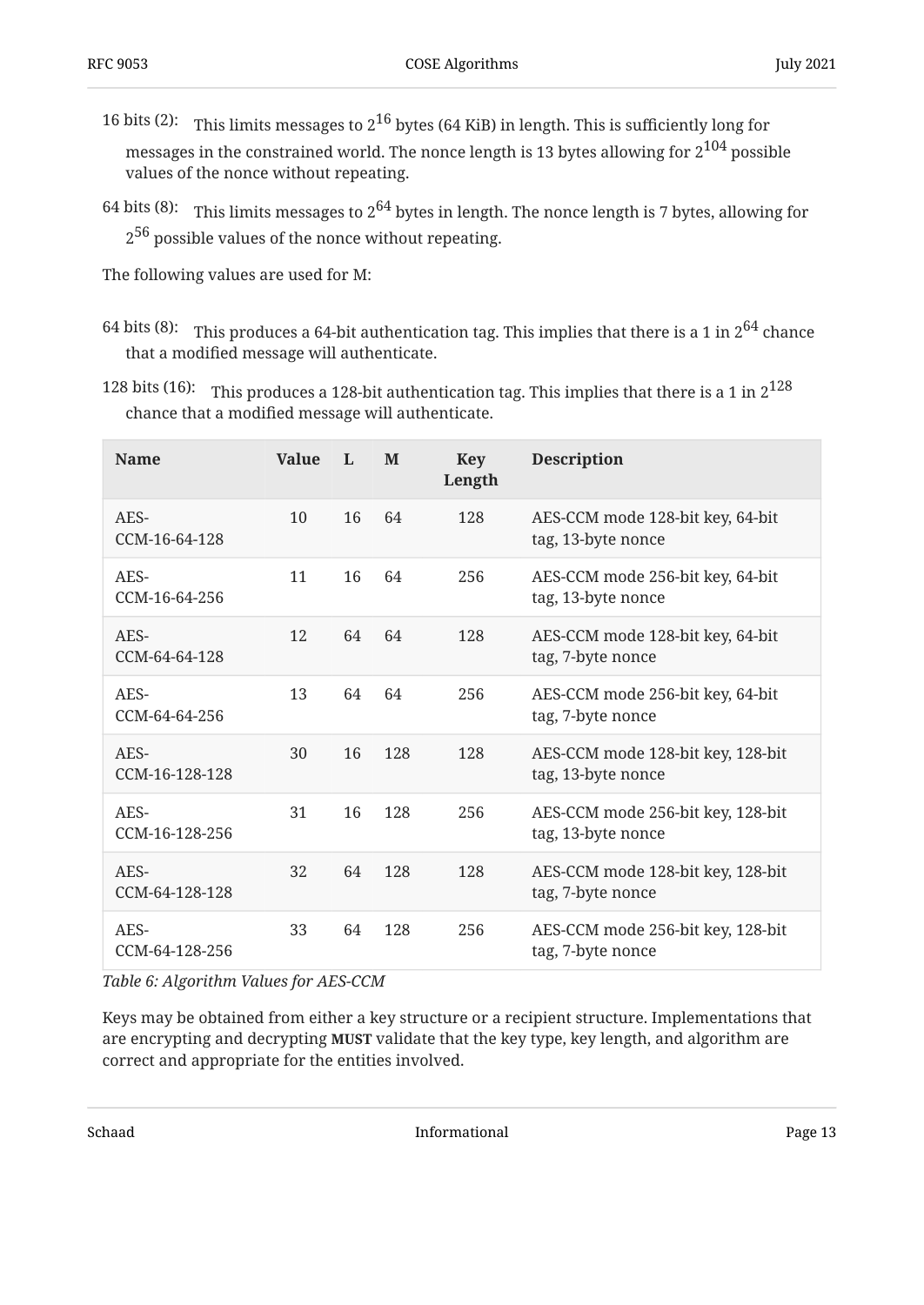When using a COSE key for this algorithm, the following checks are made:

- The "kty" field **MUST** be present, and it **MUST** be "Symmetric".
- If the "alg" field is present, it **MUST** match the AES-CCM algorithm being used.
- If the "key\_ops" field is present, it **MUST** include "encrypt" or "wrap key" when encrypting.
- If the "key\_ops" field is present, it **MUST** include "decrypt" or "unwrap key" when decrypting.

#### <span id="page-13-0"></span>**[4.2.1. Security Considerations for AES-CCM](#page-13-0)**

When using AES-CCM, the following restrictions **MUST** be enforced:

- The key and nonce pair **MUST** be unique for every message encrypted. Note that the value of L influences the number of unique nonces.
- $^{\bullet}$  The total number of times the AES block cipher is used **MUST NOT** exceed  $2^{61}$  operations. This limitation is the sum of times the block cipher is used in computing the MAC value and performing stream encryption operations. An explicit check is required only in environments where it is expected that this number might be exceeded.
- $\bullet$  [[RFC9001\]](#page-39-7) contains an analysis on the use of AES-CCM in that environment. Based on that recommendation, one should restrict the number of messages encrypted to  $2^{23}$ . If one is using the 64-bit tag, then the limits are significantly smaller if one wants to keep the same integrity limits. A protocol recommending this needs to analyze what level of integrity is acceptable for the smaller tag size. It may be that, to keep the desired integrity, one needs to rekey as often as every  $2^7$  messages.
- $\bullet$  In addition to the number of messages successfully decrypted, the number of failed decryptions needs to be kept as well. If the number of failed decryptions exceeds  $2^{23}$ , then a rekeying operation should occur.

[[RFC3610\]](#page-37-9) additionally calls out one other consideration of note. It is possible to do a precomputation attack against the algorithm in cases where portions of the plaintext are highly predictable. This reduces the security of the key size by half. Ways to deal with this attack include adding a random portion to the nonce value and/or increasing the key size used. Using a portion of the nonce for a random value will decrease the number of messages that a single key can be used for. Increasing the key size may require more resources in the constrained device. See Sections [5](https://www.rfc-editor.org/rfc/rfc3610#section-5) and [10](https://www.rfc-editor.org/rfc/rfc3610#section-10) of [RFC3610] for more information.

### <span id="page-13-1"></span>**[4.3. ChaCha20 and Poly1305](#page-13-1)**

ChaCha20 and Poly1305 combined together is an AEAD mode that is defined in [RFC8439]. This is an algorithm defined to be a cipher that is not AES and thus would not suffer from any future weaknesses found in AES. These cryptographic functions are designed to be fast in software-only implementations.

The ChaCha20/Poly1305 AEAD construction defined in [RFC8439] has no parameterization. It takes as inputs a 256-bit key and a 96-bit nonce, as well as the plaintext and additional data, and produces the ciphertext as an option. We define one algorithm identifier for this algorithm in [Table 7](#page-14-3).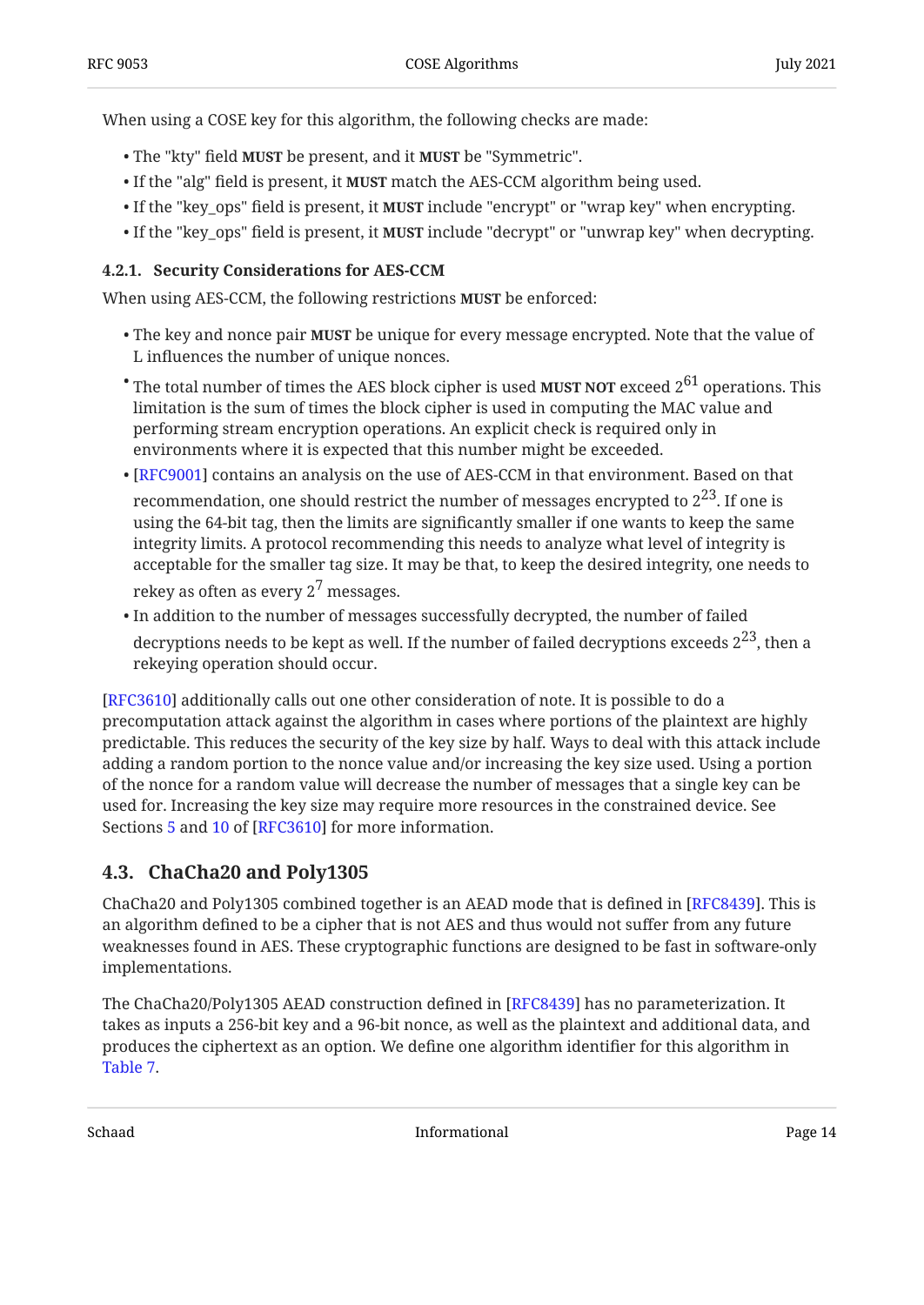<span id="page-14-4"></span><span id="page-14-3"></span>

| <b>Name</b>       |    | Value Description                            |
|-------------------|----|----------------------------------------------|
| ChaCha20/Poly1305 | 24 | ChaCha20/Poly1305 w/256-bit key, 128-bit tag |

*[Table 7](#page-14-4): [Algorithm Value for ChaCha20/Poly1305](#page-14-3)* 

Keys may be obtained from either a key structure or a recipient structure. Implementations that are encrypting and decrypting **MUST** validate that the key type, key length, and algorithm are correct and appropriate for the entities involved.

When using a COSE key for this algorithm, the following checks are made:

- The "kty" field **MUST** be present, and it **MUST** be "Symmetric".
- If the "alg" field is present, it **MUST** match the ChaCha20/Poly1305 algorithm being used.
- If the "key\_ops" field is present, it **MUST** include "encrypt" or "wrap key" when encrypting.
- If the "key\_ops" field is present, it **MUST** include "decrypt" or "unwrap key" when decrypting.

#### <span id="page-14-0"></span>**[4.3.1. Security Considerations for ChaCha20/Poly1305](#page-14-0)**

The key and nonce values **MUST** be a unique pair for every invocation of the algorithm. Nonce counters are considered to be an acceptable way of ensuring that they are unique.

A more recent analysis in [ROBUST] indicates that the number of failed decryptions needs to be taken into account as part of determining when a key rollover is to be done. Following the recommendation of for DTLS, the number of failed message decryptions should be limited to  $2^{36}$ .

<span id="page-14-1"></span>[[RFC9001\]](#page-39-7) recommends that no more than  $2^{24.5}$  messages be encrypted under a single key.

## **[5. Key Derivation Functions \(KDFs\)](#page-14-1)**

[Section 9.4](https://www.rfc-editor.org/rfc/rfc9052#section-9.4) of [\[RFC9052](#page-38-2)] contains a generic description of key derivation functions. This document defines a single context structure and a single KDF. These elements are used for all of the recipient algorithms defined in this document that require a KDF process. These algorithms are defined in Sections [6.1.2,](#page-20-3) [6.3.1,](#page-22-3) and [6.4.1](#page-25-1).

#### <span id="page-14-2"></span>**[5.1. HMAC-Based Extract-and-Expand Key Derivation Function \(HKDF\)](#page-14-2)**

The HKDF key derivation algorithm is defined in [RFC5869] and [HKDF].

The HKDF algorithm takes these inputs:

- secret: A shared value that is secret. Secrets may be either previously shared or derived from operations like a Diffie-Hellman (DH) key agreement.
- salt: An optional value that is used to change the generation process. The salt value can be either public or private. If the salt is public and carried in the message, then the "salt" algorithm header parameter defined in [Table 9](#page-16-1) is used. While [RFC5869] suggests that the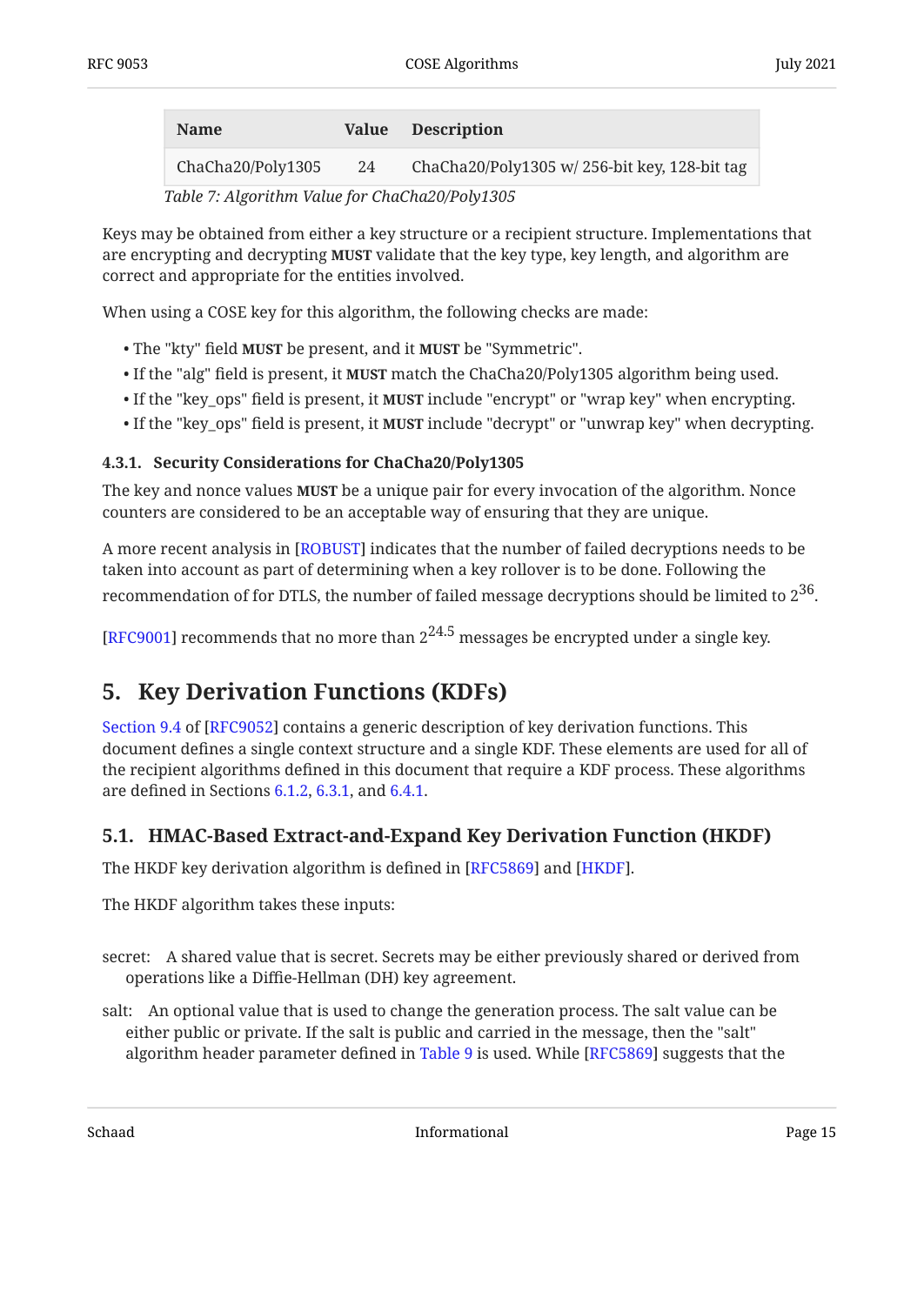length of the salt be the same as the length of the underlying hash value, any positive salt length will improve the security, as different key values will be generated. This parameter is protected by being included in the key computation and does not need to be separately authenticated. The salt value does not need to be unique for every message sent.

length: The number of bytes of output that need to be generated.

- context information: Information that describes the context in which the resulting value will be used. Making this information specific to the context in which the material is going to be used ensures that the resulting material will always be tied to that usage. The context structure defined in [Section 5.2](#page-16-0) is used by the KDFs in this document.
- PRF: The underlying pseudorandom function to be used in the HKDF algorithm. The PRF is encoded into the HKDF algorithm selection.

HKDF is defined to use HMAC as the underlying PRF. However, it is possible to use other functions in the same construct to provide a different KDF that is more appropriate in the constrained world. Specifically, one can use AES-CBC-MAC as the PRF for the expand step, but not for the extract step. When using a good random shared secret of the correct length, the extract step can be skipped. For the AES algorithm versions, the extract step is always skipped.

The extract step cannot be skipped if the secret is not uniformly random -- for example, if it is the result of an ECDH key agreement step. This implies that the AES HKDF version cannot be used with ECDH. If the extract step is skipped, the "salt" value is not used as part of the HKDF functionality.

<span id="page-15-0"></span>

| <b>Name</b>              | <b>PRF</b>        | <b>Description</b>                           |  |  |
|--------------------------|-------------------|----------------------------------------------|--|--|
| HKDF SHA-256             | HMAC with SHA-256 | HKDF using HMAC SHA-256 as the PRF           |  |  |
| HKDF SHA-512             | HMAC with SHA-512 | HKDF using HMAC SHA-512 as the PRF           |  |  |
| <b>HKDF AES-MAC-128</b>  | AES-CBC-MAC-128   | HKDF using AES-MAC as the PRF w/ 128-bit key |  |  |
| HKDF AES-MAC-256         | AES-CBC-MAC-256   | HKDF using AES-MAC as the PRF w/256-bit key  |  |  |
| Table 8: HKDF Algorithms |                   |                                              |  |  |

The algorithms defined in this document are found in [Table 8.](#page-15-0)

Schaad Page 16 and Page 16 and Page 16 and Page 16 and Page 16 and Page 16 and Page 16 and Page 16 and Page 16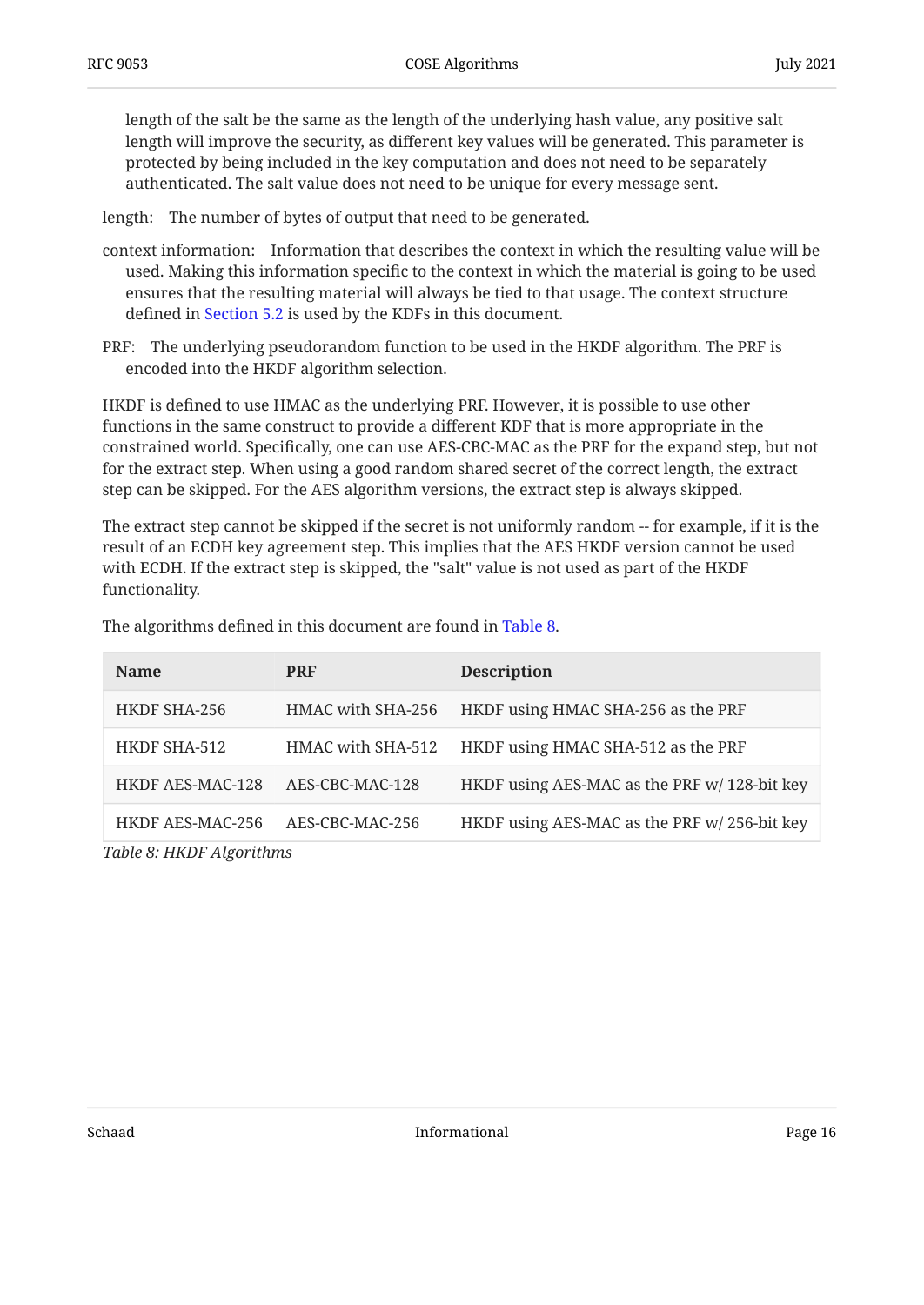<span id="page-16-1"></span>

| <b>Name</b> | Label Type |      | <b>Algorithm</b>                                                                                                                                                                                                                                                                  | <b>Description</b> |
|-------------|------------|------|-----------------------------------------------------------------------------------------------------------------------------------------------------------------------------------------------------------------------------------------------------------------------------------|--------------------|
| salt        | $-20$      | bstr | direct+HKDF-SHA-256, direct+HKDF-SHA-512,<br>direct+HKDF-AES-128, direct+HKDF-AES-256,<br>ECDH-ES+HKDF-256, ECDH-ES+HKDF-512, ECDH-SS<br>+HKDF-256, ECDH-SS+HKDF-512, ECDH-ES<br>+A128KW, ECDH-ES+A192KW, ECDH-ES+A256KW,<br>ECDH-SS+A128KW, ECDH-SS+A192KW, ECDH-SS<br>$+A256KW$ | Random<br>salt     |

<span id="page-16-0"></span>*[Table 9](#page-16-1): [HKDF Algorithm Parameter](#page-16-1)* 

#### **[5.2. Context Information Structure](#page-16-0)**

The context information structure is used to ensure that the derived keying material is "bound" to the context of the transaction. The context information structure used here is based on that defined in [SP800-56A]. By using CBOR for the encoding of the context information structure, we automatically get the same type and length separation of fields that is obtained by the use of ASN.1. This means that there is no need to encode the lengths for the base elements, as it is done by the encoding used in JSON Object Signing and Encryption (JOSE) ([Section 4.6.2](https://www.rfc-editor.org/rfc/rfc7518#section-4.6.2) of [\[RFC7518](#page-39-8)]).

The context information structure refers to PartyU and PartyV as the two parties that are doing the key derivation. Unless the application protocol defines differently, we assign PartyU to the entity that is creating the message and PartyV to the entity that is receiving the message. By defining this association, different keys will be derived for each direction, as the context information is different in each direction.

The context structure is built from information that is known to both entities. This information can be obtained from a variety of sources:

- $\bullet$  Fields can be defined by the application. This is commonly used to assign fixed names to parties, but it can be used for other items such as nonces.
- $\bullet$  Fields can be defined by usage of the output. Examples of this are the algorithm and key size that are being generated.
- $\bullet$  Fields can be defined by parameters from the message. We define a set of header parameters in [Table 10](#page-17-0) that can be used to carry the values associated with the context structure. Examples of this are identities and nonce values. These header parameters are designed to be placed in the unprotected bucket of the recipient structure; they do not need to be in the protected bucket, since they are already included in the cryptographic computation by virtue of being included in the context structure.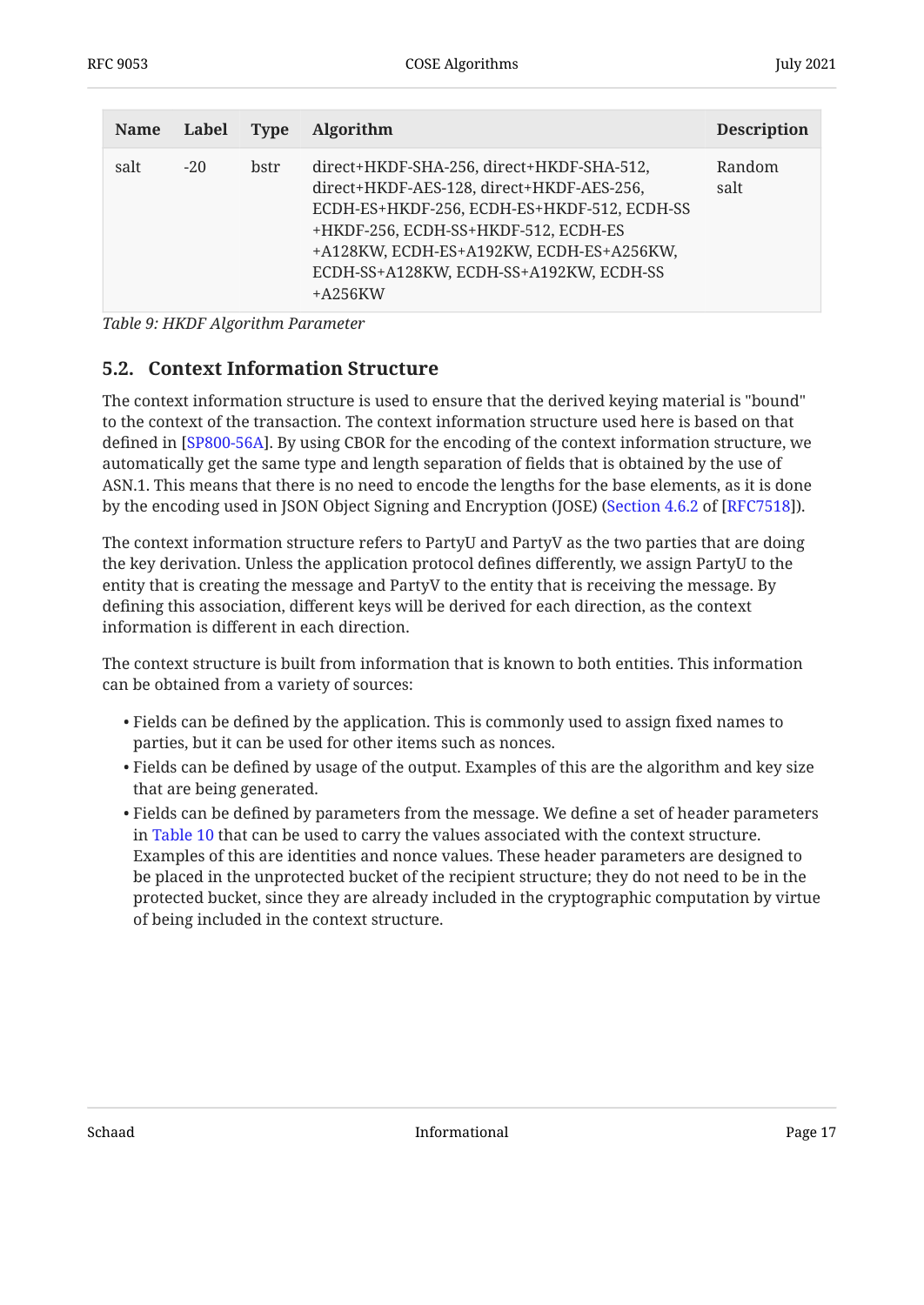<span id="page-17-0"></span>

| <b>Name</b>        | Label | <b>Type</b>  | Algorithm                                                                                                                                                                                                                                                                      | <b>Description</b>                       |
|--------------------|-------|--------------|--------------------------------------------------------------------------------------------------------------------------------------------------------------------------------------------------------------------------------------------------------------------------------|------------------------------------------|
| PartyU<br>identity | $-21$ | bstr         | direct+HKDF-SHA-256, direct+HKDF-SHA-512,<br>direct+HKDF-AES-128, direct+HKDF-AES-256,<br>ECDH-ES+HKDF-256, ECDH-ES+HKDF-512,<br>ECDH-SS+HKDF-256, ECDH-SS+HKDF-512,<br>ECDH-ES+A128KW, ECDH-ES+A192KW, ECDH-<br>ES+A256KW, ECDH-SS+A128KW, ECDH-SS<br>+A192KW, ECDH-SS+A256KW | Party U<br>identity<br>information       |
| PartyU<br>nonce    | $-22$ | bstr/<br>int | direct+HKDF-SHA-256, direct+HKDF-SHA-512,<br>direct+HKDF-AES-128, direct+HKDF-AES-256,<br>ECDH-ES+HKDF-256, ECDH-ES+HKDF-512,<br>ECDH-SS+HKDF-256, ECDH-SS+HKDF-512,<br>ECDH-ES+A128KW, ECDH-ES+A192KW, ECDH-<br>ES+A256KW, ECDH-SS+A128KW, ECDH-SS<br>+A192KW, ECDH-SS+A256KW | Party U<br>provided<br>nonce             |
| PartyU<br>other    | $-23$ | bstr         | direct+HKDF-SHA-256, direct+HKDF-SHA-512,<br>direct+HKDF-AES-128, direct+HKDF-AES-256,<br>ECDH-ES+HKDF-256, ECDH-ES+HKDF-512,<br>ECDH-SS+HKDF-256, ECDH-SS+HKDF-512,<br>ECDH-ES+A128KW, ECDH-ES+A192KW, ECDH-<br>ES+A256KW, ECDH-SS+A128KW, ECDH-SS<br>+A192KW, ECDH-SS+A256KW | Party U other<br>provided<br>information |
| PartyV<br>identity | $-24$ | bstr         | direct+HKDF-SHA-256, direct+HKDF-SHA-512,<br>direct+HKDF-AES-128, direct+HKDF-AES-256,<br>ECDH-ES+HKDF-256, ECDH-ES+HKDF-512,<br>ECDH-SS+HKDF-256, ECDH-SS+HKDF-512,<br>ECDH-ES+A128KW, ECDH-ES+A192KW, ECDH-<br>ES+A256KW, ECDH-SS+A128KW, ECDH-SS<br>+A192KW, ECDH-SS+A256KW | Party V<br>identity<br>information       |
| PartyV<br>nonce    | $-25$ | bstr/<br>int | direct+HKDF-SHA-256, direct+HKDF-SHA-512,<br>direct+HKDF-AES-128, direct+HKDF-AES-256,<br>ECDH-ES+HKDF-256, ECDH-ES+HKDF-512,<br>ECDH-SS+HKDF-256, ECDH-SS+HKDF-512,<br>ECDH-ES+A128KW, ECDH-ES+A192KW, ECDH-<br>ES+A256KW, ECDH-SS+A128KW, ECDH-SS<br>+A192KW, ECDH-SS+A256KW | Party V<br>provided<br>nonce             |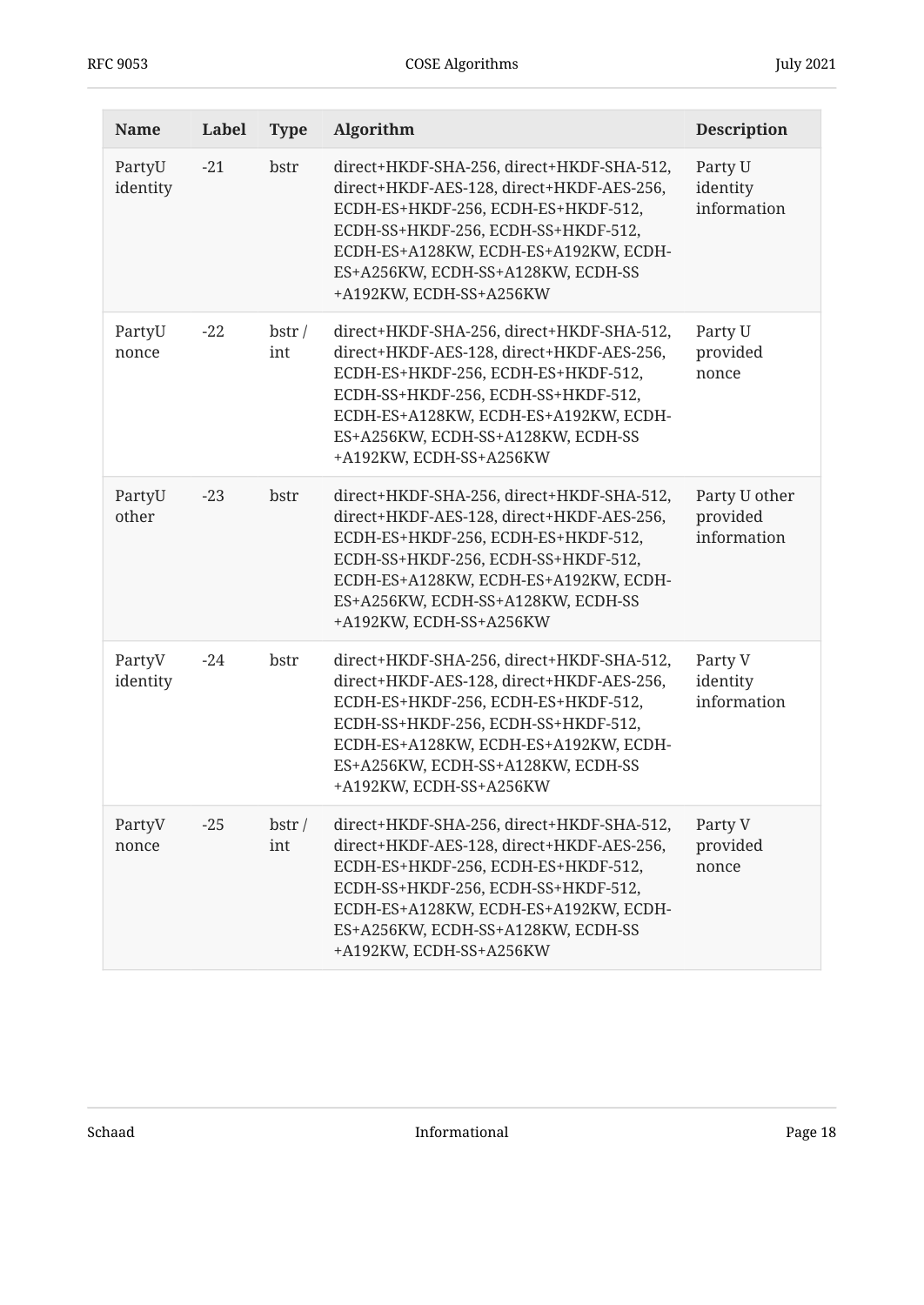| <b>Name</b>     | Label | <b>Type</b> | Algorithm                                                                                                                                                                                                                                                                      | <b>Description</b>                       |
|-----------------|-------|-------------|--------------------------------------------------------------------------------------------------------------------------------------------------------------------------------------------------------------------------------------------------------------------------------|------------------------------------------|
| PartyV<br>other | $-26$ | bstr        | direct+HKDF-SHA-256, direct+HKDF-SHA-512,<br>direct+HKDF-AES-128, direct+HKDF-AES-256,<br>ECDH-ES+HKDF-256, ECDH-ES+HKDF-512,<br>ECDH-SS+HKDF-256, ECDH-SS+HKDF-512,<br>ECDH-ES+A128KW, ECDH-ES+A192KW, ECDH-<br>ES+A256KW, ECDH-SS+A128KW, ECDH-SS<br>+A192KW, ECDH-SS+A256KW | Party V other<br>provided<br>information |

*[Table 10: Context Algorithm Parameters](#page-17-0)* 

We define a CBOR object to hold the context information. This object is referred to as COSE\_KDF\_Context. The object is based on a CBOR array type. The fields in the array are:

- AlgorithmID: This field indicates the algorithm for which the key material will be used. This normally is either a key wrap algorithm identifier or a content encryption algorithm identifier. The values are from the "COSE Algorithms" registry. This field is required to be present. The field exists in the context information so that a different key is generated for each algorithm even if all of the other context information is the same. In practice, this means if algorithm A is broken and thus finding the key is relatively easy, the key derived for algorithm B will not be the same as the key derived for algorithm A.
- PartyUInfo: This field holds information about PartyU. The PartyUInfo is encoded as a CBOR array. The elements of PartyUInfo are encoded in the order presented below. The elements of the PartyUInfo array are:
	- identity: This contains the identity information for PartyU. The identities can be assigned in one of two manners. First, a protocol can assign identities based on roles. For example, the roles of "client" and "server" may be assigned to different entities in the protocol. Each entity would then use the correct label for the data it sends or receives. The second way for a protocol to assign identities is to use a name based on a naming system (i.e., DNS or X.509 names).

We define an algorithm parameter, "PartyU identity", that can be used to carry identity information in the message. However, identity information is often known to be part of the protocol and can thus be inferred rather than made explicit. If identity information is carried in the message, applications **SHOULD** have a way of validating the supplied identity information. The identity information does not need to be specified and is set to nil in that case.

nonce: This contains a nonce value. The nonce can be either implicit from the protocol or carried as a value in the unprotected header bucket.

We define an algorithm parameter, "PartyU nonce", that can be used to carry this value in the message; however, the nonce value could be determined by the application and the value determined from elsewhere.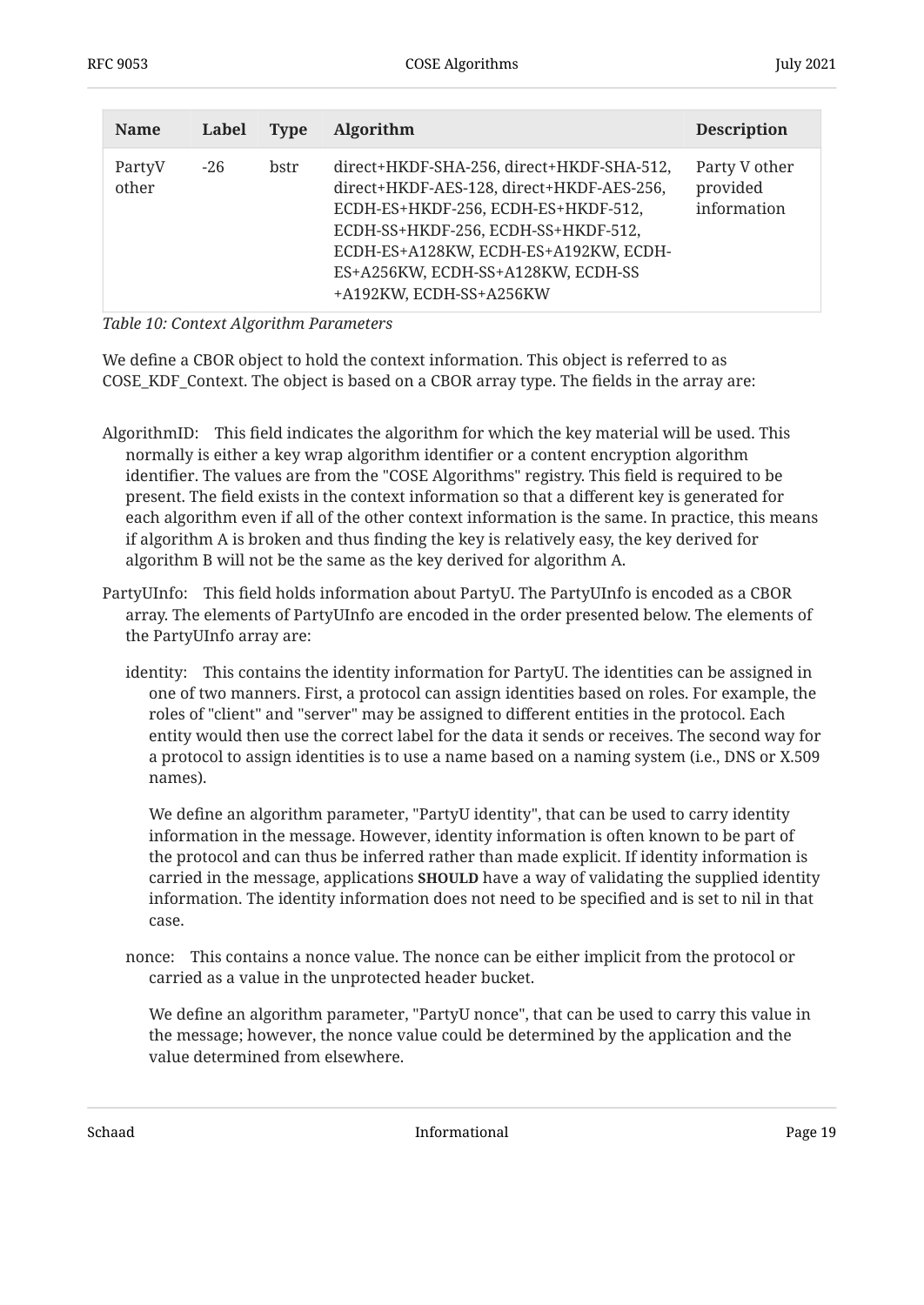This option does not need to be specified; if not needed, it is set to nil.

- other: This contains other information that is defined by the protocol. This option does not need to be specified; if not needed, it is set to nil.
- PartyVInfo: This field holds information about party V. The content of the structure is the same as for the PartyUInfo but for party V.
- SuppPubInfo: This field contains public information that is mutually known to both parties.
	- keyDataLength: This is set to the number of bits of the desired output value. This practice means if algorithm A can use two different key lengths, the key derived for the longer key size will not contain the key for the shorter key size as a prefix.
	- protected: This field contains the protected parameter field. If there are no elements in the "protected" field, then use a zero-length bstr.
	- other: This field is for free-form data defined by the application. For example, an application could define two different byte strings to be placed here to generate different keys for a data stream versus a control stream. This field is optional and will only be present if the application defines a structure for this information. Applications that define this **SHOULD** use CBOR to encode the data so that types and lengths are correctly included.
- SuppPrivInfo: This field contains private information that is mutually known private information. An example of this information would be a pre-existing shared secret. (This could, for example, be used in combination with an ECDH key agreement to provide a secondary proof of identity.) The field is optional and will only be present if the application defines a structure for this information. Applications that define this **SHOULD** use CBOR to encode the data so that types and lengths are correctly included.

The following CDDL fragment corresponds to the text above.

```
PartyInfo = (
     identity : bstr / nil,
     nonce : bstr / int / nil,
     other : bstr / nil
)
COSE_KDF_Context = [
     AlgorithmID : int / tstr,
     PartyUInfo : [ PartyInfo ],
     PartyVInfo : [ PartyInfo ],
     SuppPubInfo : [
         keyDataLength : uint,
          protected : empty_or_serialized_map,
          ? other : bstr
\Box,
     ? SuppPrivInfo : bstr
\mathbf{I}
```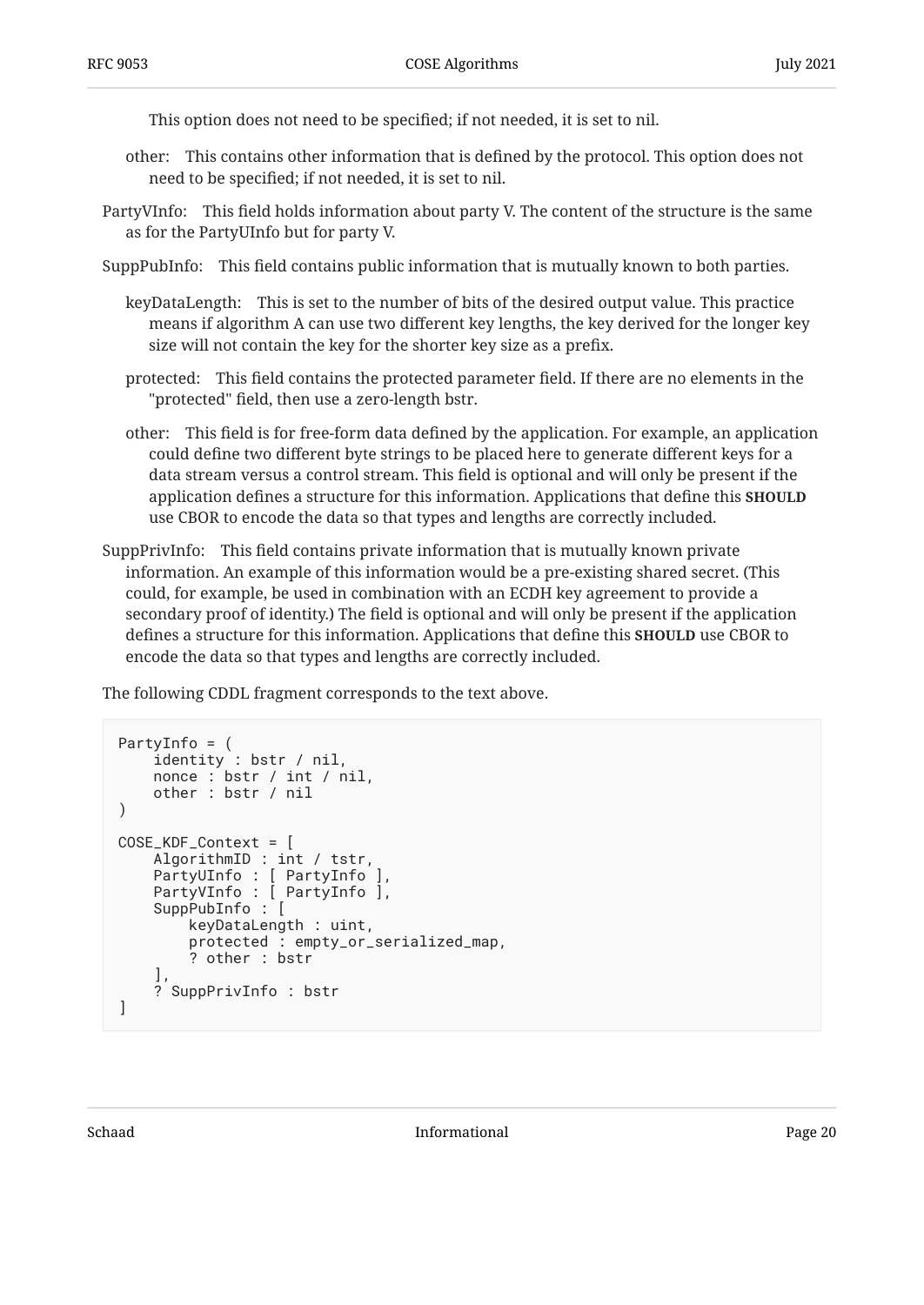## <span id="page-20-0"></span>**[6. Content Key Distribution Methods](#page-20-0)**

[Section 8.5](https://www.rfc-editor.org/rfc/rfc9052#section-8.5) of [\[RFC9052](#page-38-2)] contains a generic description of content key distribution methods. This document defines the identifiers and usage for a number of content key distribution methods.

## <span id="page-20-1"></span>**[6.1. Direct Encryption](#page-20-1)**

A direct encryption algorithm is defined in Section 8.5.1 of [RFC9052]. Information about how to fill in the COSE Recipient structure is detailed there.

#### <span id="page-20-2"></span>**[6.1.1. Direct Key](#page-20-2)**

This recipient algorithm is the simplest; the identified key is directly used as the key for the next layer down in the message. There are no algorithm parameters defined for this algorithm. The algorithm identifier value is assigned in [Table 11.](#page-20-4)

<span id="page-20-4"></span>When this algorithm is used, the "protected" field **MUST** have zero length. The key type **MUST** be "Symmetric".

<span id="page-20-5"></span>

|                      |      | Name Value Description                     |  |  |
|----------------------|------|--------------------------------------------|--|--|
| direct               | $-6$ | Direct use of content encryption key (CEK) |  |  |
| Table 11: Direct Key |      |                                            |  |  |

#### <span id="page-20-6"></span>**[6.1.1.1. Security Considerations for Direct Key](#page-20-6)**

This recipient algorithm has several potential problems that need to be considered:

- These keys need to have some method of being regularly updated over time. All of the content encryption algorithms specified in this document have limits on how many times a key can be used without significant loss of security.
- These keys need to be dedicated to a single algorithm. There have been a number of attacks developed over time when a single key is used for multiple different algorithms. One example of this is the use of a single key for both the CBC encryption mode and the CBC-MAC authentication mode.
- $\bullet$  Breaking one message means all messages are broken. If an adversary succeeds in determining the key for a single message, then the key for all messages is also determined.

#### <span id="page-20-3"></span>**[6.1.2. Direct Key with KDF](#page-20-3)**

These recipient algorithms take a common shared secret between the two parties and apply HKDF [\(Section 5.1\)](#page-14-2), using the context structure defined in [Section 5.2](#page-16-0) to transform the shared secret into the CEK. The "protected" field can be of nonzero length. Either the "salt" parameter of HKDF or the "PartyU nonce" parameter of the context structure **MUST** be present. The "salt"/"nonce" parameter can be generated either randomly or deterministically. The requirement is that it be a unique value for the shared secret in question.

Schaad Page 21 and Page 21 and Page 21 and Page 21 and Page 21 and Page 21 and Page 21 and Page 21 and Page 21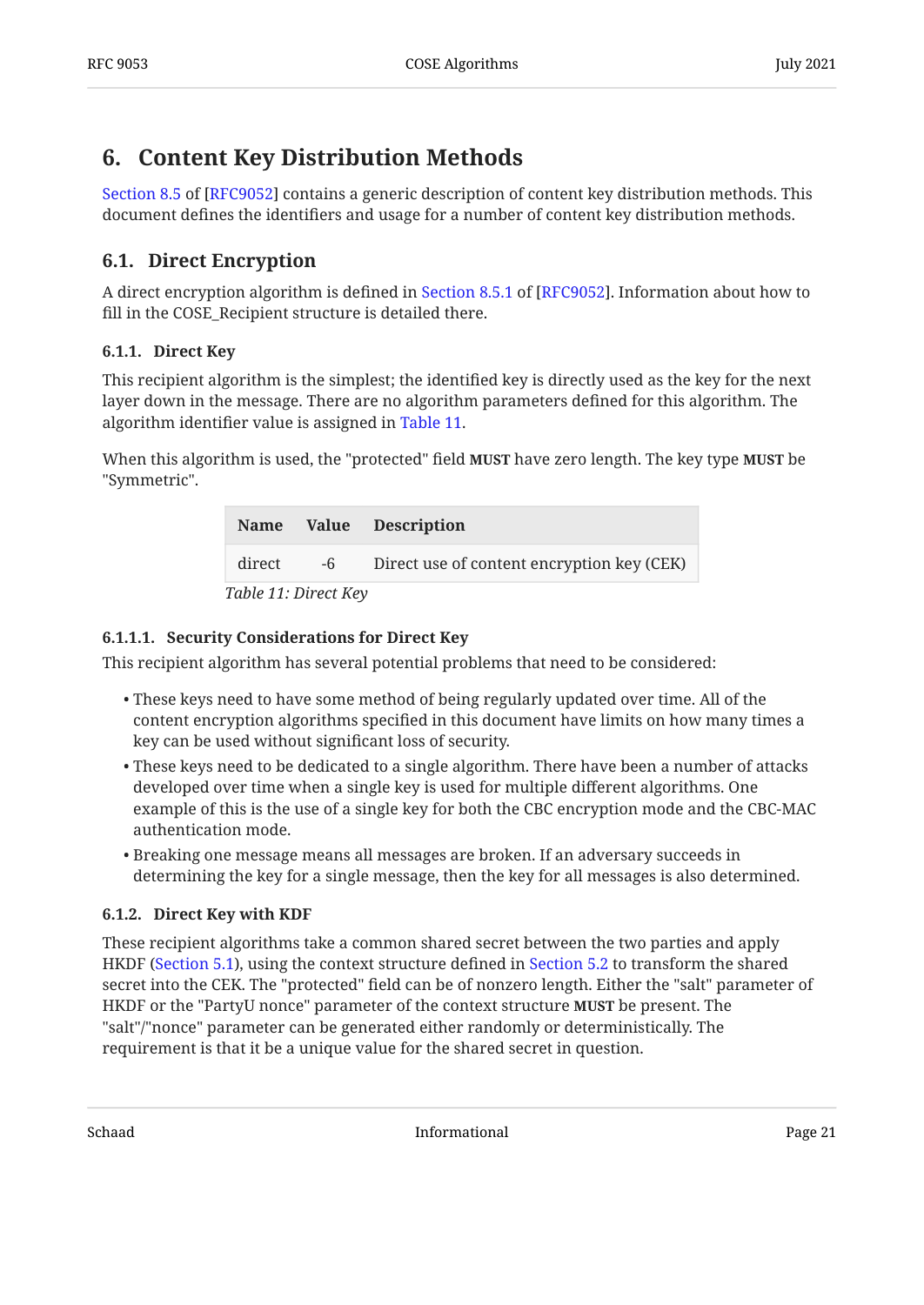If the salt/nonce value is generated randomly, then it is suggested that the length of the random value be the same length as the output of the hash function underlying HKDF. While there is no way to guarantee that it will be unique, there is a high probability that it will be unique. If the salt/nonce value is generated deterministically, it can be guaranteed to be unique, and thus there is no length requirement.

A new IV must be used for each message if the same key is used. The IV can be modified in a predictable manner, a random manner, or an unpredictable manner (i.e., encrypting a counter).

The IV used for a key can also be generated using the same HKDF functionality used to generate the key. If HKDF is used for generating the IV, the algorithm identifier is set to "IV-GENERATION".

<span id="page-21-0"></span>

| <b>Name</b>               | <b>Value</b> | <b>KDF</b>                  | <b>Description</b>                      |
|---------------------------|--------------|-----------------------------|-----------------------------------------|
| $direct+HKDF-$<br>SHA-256 | $-10$        | HKDF SHA-256                | Shared secret w/ HKDF and SHA-256       |
| direct+HKDF-<br>SHA-512   | $-11$        | HKDF SHA-512                | Shared secret w/ HKDF and SHA-512       |
| $direct+HKDF-AES-128$     | $-12$        | <b>HKDF AES-</b><br>MAC-128 | Shared secret w/ AES-MAC 128-bit<br>key |
| $direct+HKDF-AES-256$     | $-1.3$       | <b>HKDF AES-</b><br>MAC-256 | Shared secret w/ AES-MAC 256-bit<br>key |

The set of algorithms defined in this document can be found in [Table 12](#page-21-0).

*[Table 12: Direct Key with KDF](#page-21-0)* 

When using a COSE key for this algorithm, the following checks are made:

- The "kty" field **MUST** be present, and it **MUST** be "Symmetric".
- If the "alg" field is present, it **MUST** match the algorithm being used.
- If the "key\_ops" field is present, it **MUST** include "deriveKey" or "deriveBits".

#### <span id="page-21-1"></span>**[6.1.2.1. Security Considerations for Direct Key with KDF](#page-21-1)**

The shared secret needs to have some method of being regularly updated over time. The shared secret forms the basis of trust. Although not used directly, it should still be subject to scheduled rotation.

These methods do not provide for perfect forward secrecy, as the same shared secret is used for all of the keys generated; however, if the key for any single message is discovered, only the message or series of messages using that derived key are compromised. A new key derivation step will generate a new key that requires the same amount of work to get the key.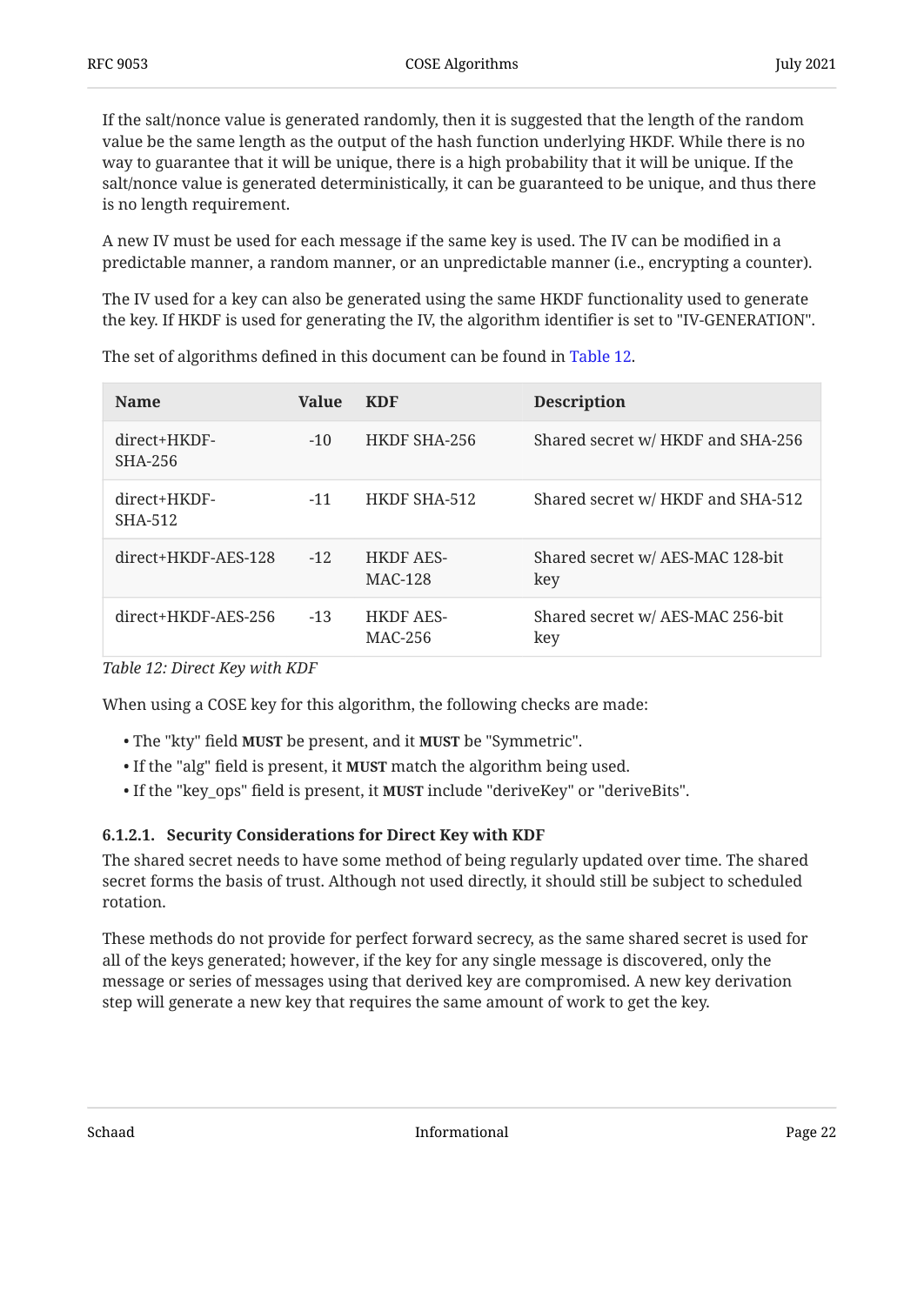### <span id="page-22-0"></span>**[6.2. Key Wrap](#page-22-0)**

Keywrap is defined in Section 8.5.2 of [RFC9052]. Information about how to fill in the COSE\_Recipient structure is detailed there.

#### <span id="page-22-1"></span>**[6.2.1. AES Key Wrap](#page-22-1)**

The AES Key Wrap algorithm is defined in [RFC3394]. This algorithm uses an AES key to wrap a value that is a multiple of 64 bits. As such, it can be used to wrap a key for any of the content encryption algorithms defined in this document. The algorithm requires a single fixed parameter, the initial value. This is fixed to the value specified in Section 2.2.3.1 of [RFC3394]. There are no public key parameters that vary on a per-invocation basis. The protected header bucket **MUST** be empty.

Keys may be obtained from either a key structure or a recipient structure. Implementations that are encrypting and decrypting **MUST** validate that the key type, key length, and algorithm are correct and appropriate for the entities involved.

When using a COSE key for this algorithm, the following checks are made:

- The "kty" field MUST be present, and it MUST be "Symmetric".
- If the "alg" field is present, it **MUST** match the AES Key Wrap algorithm being used.
- If the "key\_ops" field is present, it **MUST** include "encrypt" or "wrap key" when encrypting.
- <span id="page-22-5"></span>• If the "key\_ops" field is present, it **MUST** include "decrypt" or "unwrap key" when decrypting.

<span id="page-22-4"></span>

| <b>Name</b> | Value | <b>Key Size</b> | <b>Description</b>          |
|-------------|-------|-----------------|-----------------------------|
| A128KW      | -3    | 128             | AES Key Wrap w/ 128-bit key |
| A192KW      | -4    | 192             | AES Key Wrap w/ 192-bit key |
| A256KW      | -5    | 256             | AES Key Wrap w/256-bit key  |

*[Table 13:](#page-22-4) [AES Key Wrap Algorithm Values](#page-22-5)* 

#### <span id="page-22-6"></span>**[6.2.1.1. Security Considerations for AES Key Wrap](#page-22-6)**

The shared secret needs to have some method of being regularly updated over time. The shared secret is the basis of trust.

#### <span id="page-22-2"></span>**[6.3. Direct Key Agreement](#page-22-2)**

Key transport is defined in Section 8.5.3 of [RFC9052]. Information about how to fill in the COSE Recipient structure is detailed there.

#### <span id="page-22-3"></span>**[6.3.1. Direct ECDH](#page-22-3)**

The mathematics for ECDH can be found in  $[{\rm RFC6090}].$  In this document, the algorithm is extended to be used with the two curves defined in [[RFC7748\]](#page-37-12).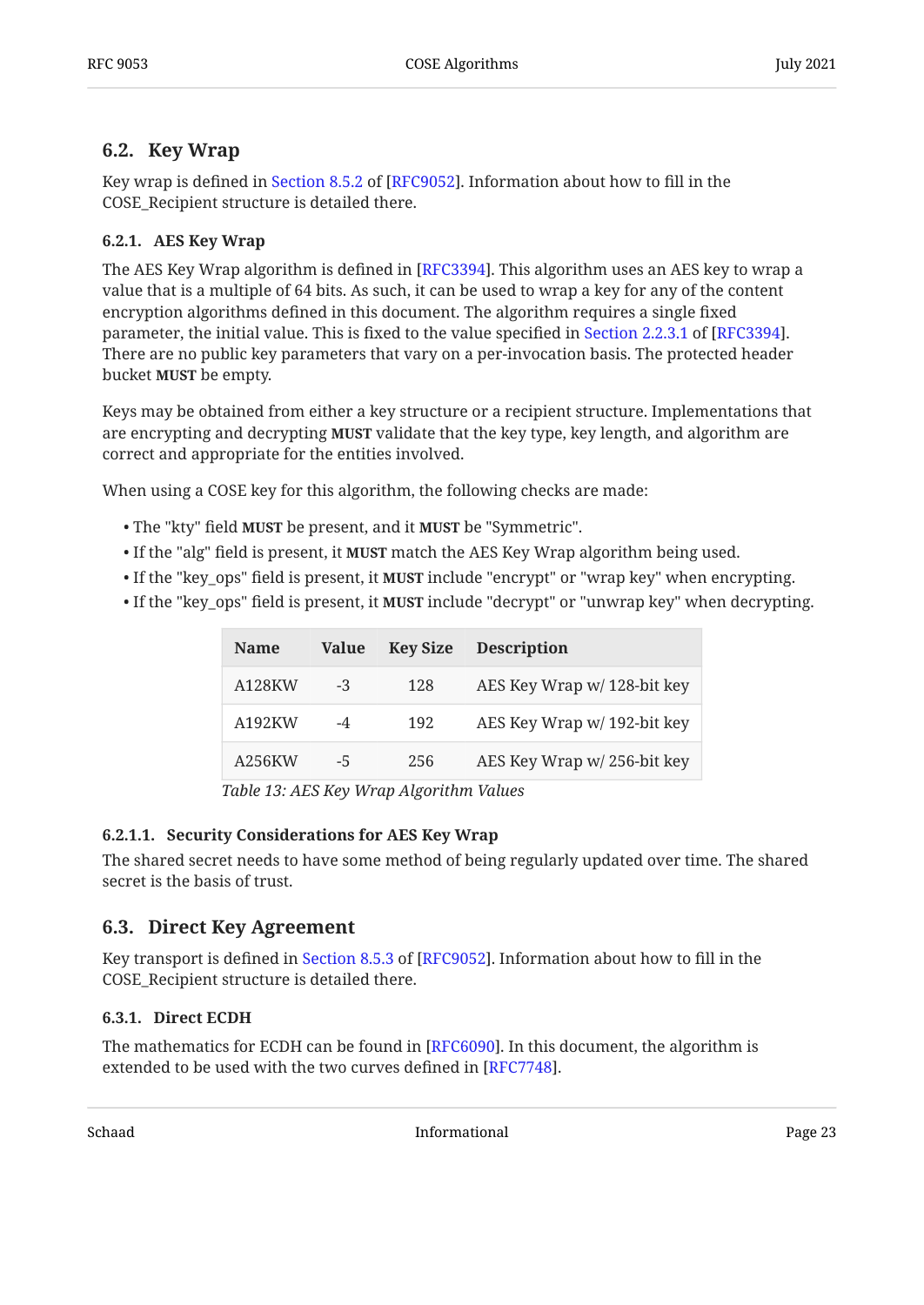ECDH is parameterized by the following:

Curve Type/Curve: The curve selected controls not only the size of the shared secret, but the mathematics for computing the shared secret. The curve selected also controls how a point in the curve is represented and what happens for the identity points on the curve. In this specification, we allow for a number of different curves to be used. A set of curves is defined in [Table 18.](#page-27-1)

The math used to obtain the computed secret is based on the curve selected and not on the ECDH algorithm. For this reason, a new algorithm does not need to be defined for each of the curves.

- Computed Secret to Shared Secret: Once the computed secret is known, the resulting value needs to be converted to a byte string to run the KDF. The x-coordinate is used for all of the curves defined in this document. For curves X25519 and X448, the resulting value is used directly, as it is a byte string of a known length. For the P-256, P-384, and P-521 curves, the xcoordinate is run through the Integer-to-Octet-String primitive (I2OSP) function defined in [RFC8017], using the same computation for n as is defined in [Section 2.1](#page-5-0).
- Ephemeral-Static or Static-Static: The key agreement process may be done using either a static or an ephemeral key for the sender's side. When using ephemeral keys, the sender **MUST** generate a new ephemeral key for every key agreement operation. The ephemeral key is placed in the "ephemeral key" parameter and **MUST** be present for all algorithm identifiers that use ephemeral keys. When using static keys, the sender **MUST** either generate a new random value or create a unique value. For the KDFs used, this means that either the "salt" parameter for HKDF ([Table 9\)](#page-16-1) or the "PartyU nonce" parameter for the context structure [\(Table 10](#page-17-0)) **MUST** be present (both can be present if desired). The value in the parameter **MUST** be unique for the pair of keys being used. It is acceptable to use a global counter that is incremented for every static-static operation and use the resulting value. Care must be taken that the counter is saved to permanent storage in a way that avoids reuse of that counter value. When using static keys, the static key should be identified to the recipient. The static key can be identified by providing either the key ("static key") or a key identifier for the static key ("static key id"). Both of these header parameters are defined in [Table 15.](#page-24-0)
- Key Derivation Algorithm: The result of an ECDH key agreement process does not provide a uniformly random secret. As such, it needs to be run through a KDF in order to produce a usable key. Processing the secret through a KDF also allows for the introduction of context material: how the key is going to be used and one-time material for static-static key agreement. All of the algorithms defined in this document use one of the HKDF algorithms defined in [Section 5.1](#page-14-2) with the context structure defined in [Section 5.2.](#page-16-0)
- Key Wrap Algorithm: No key wrap algorithm is used. This is represented in [Table 14](#page-24-1) as "none". The key size for the context structure is the content layer encryption algorithm size.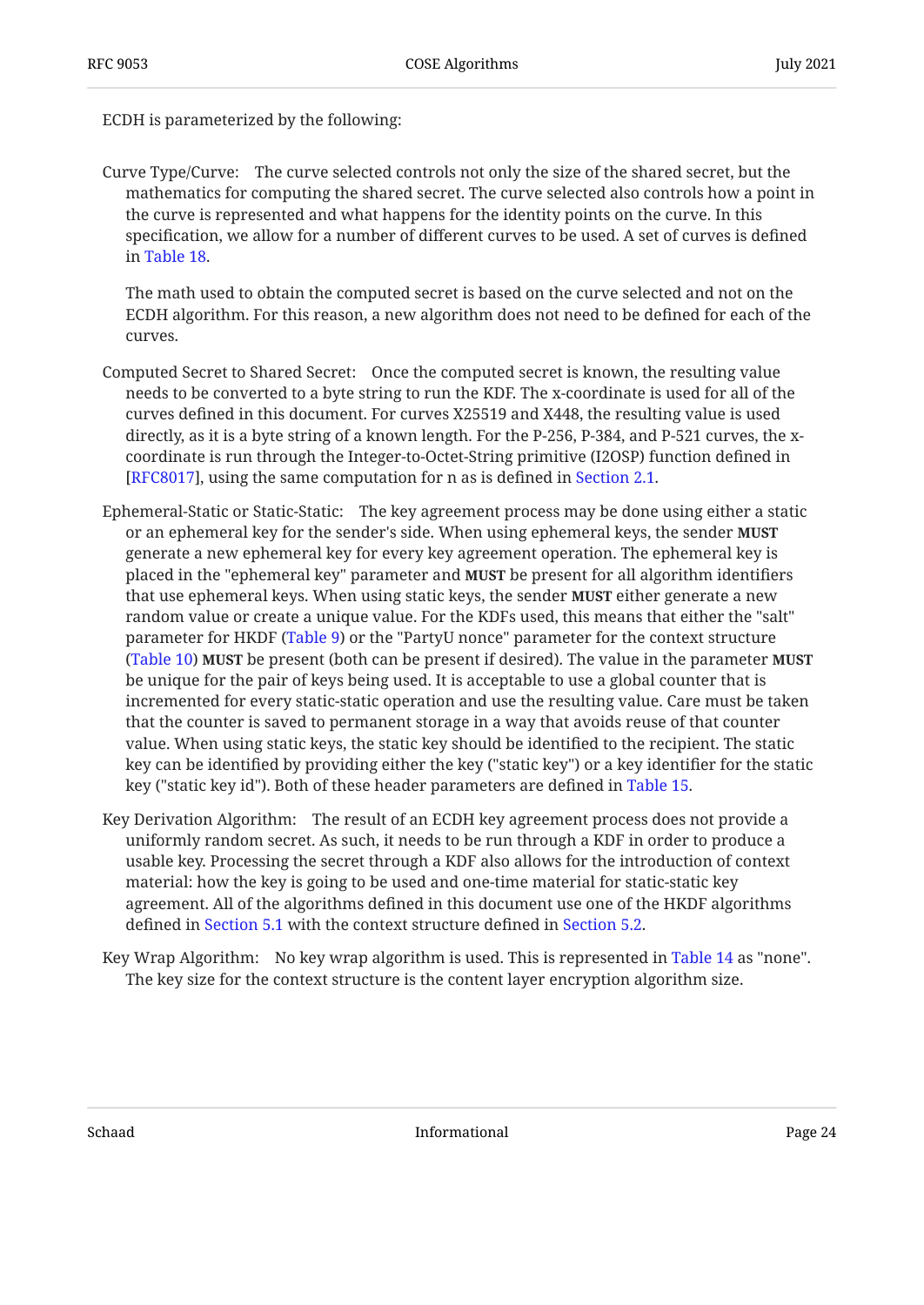COSE does not have an Ephemeral-Ephemeral version defined. The reason for this is that COSE is not an online protocol by itself and thus does not have a method of establishing ephemeral secrets on both sides. The expectation is that a protocol would establish the secrets for both sides, and then they would be used as static-static for the purposes of COSE, or that the protocol would generate a shared secret and a direct encryption would be used.

<span id="page-24-1"></span>

| <b>Name</b>                    | <b>Value</b> | <b>KDF</b>          | Ephemeral-<br><b>Static</b> | Key<br><b>Wrap</b> | <b>Description</b>                          |
|--------------------------------|--------------|---------------------|-----------------------------|--------------------|---------------------------------------------|
| ECDH-ES +<br><b>HKDF-256</b>   | $-25$        | $HKDF -$<br>SHA-256 | yes                         | none               | ECDH ES w/ HKDF --<br>generate key directly |
| $ECDH-ES +$<br><b>HKDF-512</b> | $-26$        | $HKDF -$<br>SHA-512 | yes                         | none               | ECDH ES w/ HKDF --<br>generate key directly |
| $ECDH-SS +$<br><b>HKDF-256</b> | $-27$        | $HKDF -$<br>SHA-256 | no                          | none               | ECDH SS w/ HKDF --<br>generate key directly |
| $ECDH-SS +$<br><b>HKDF-512</b> | $-28$        | $HKDF -$<br>SHA-512 | no                          | none               | ECDH SS w/ HKDF --<br>generate key directly |

The set of direct ECDH algorithms defined in this document is found in [Table 14](#page-24-1).

*[Table 14: ECDH Algorithm Values](#page-24-1)* 

<span id="page-24-0"></span>

| <b>Name</b>      | Label | <b>Type</b> | Algorithm                                                                                       | <b>Description</b>                                |
|------------------|-------|-------------|-------------------------------------------------------------------------------------------------|---------------------------------------------------|
| ephemeral<br>key | $-1$  | COSE_Key    | ECDH-ES+HKDF-256, ECDH-ES<br>+HKDF-512, ECDH-ES+A128KW,<br>ECDH-ES+A192KW, ECDH-ES<br>$+A256KW$ | Ephemeral public<br>key for the sender            |
| static key       | $-2$  | COSE_Key    | ECDH-SS+HKDF-256, ECDH-SS<br>+HKDF-512, ECDH-SS+A128KW,<br>ECDH-SS+A192KW, ECDH-SS<br>$+A256KW$ | Static public key<br>for the sender               |
| static key<br>id | $-3$  | <b>bstr</b> | ECDH-SS+HKDF-256, ECDH-SS<br>+HKDF-512, ECDH-SS+A128KW,<br>ECDH-SS+A192KW, ECDH-SS<br>$+A256KW$ | Static public key<br>identifier for the<br>sender |

*[Table 15: ECDH Algorithm Parameters](#page-24-0)* 

This document defines these algorithms to be used with the curves P-256, P-384, P-521, X25519, and X448. Implementations MUST verify that the key type and curve are correct. Different curves are restricted to different key types. Implementations **MUST** verify that the curve and algorithm are appropriate for the entities involved.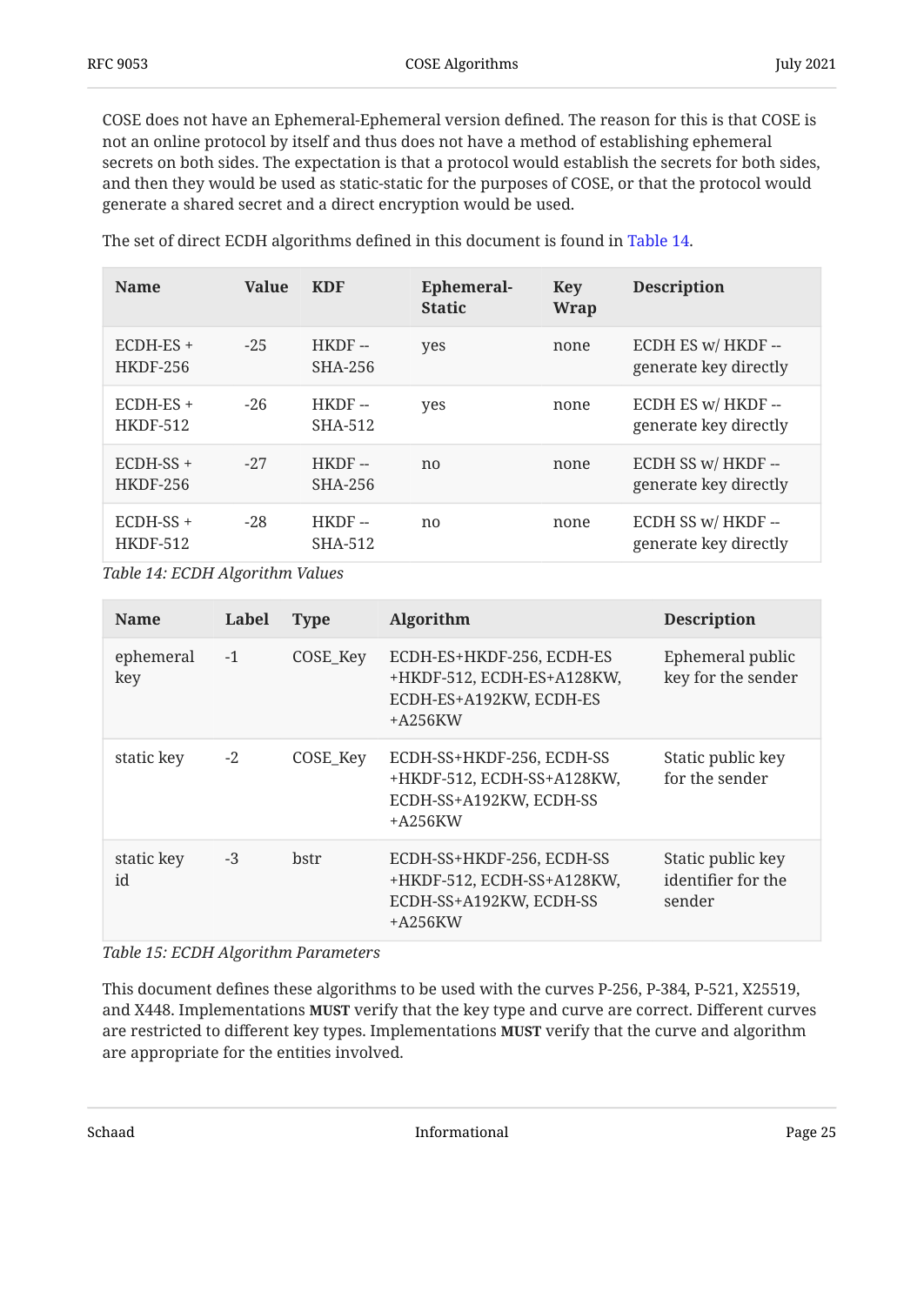When using a COSE key for this algorithm, the following checks are made:

- The "kty" field **MUST** be present, and it **MUST** be "EC2" or "OKP".
- If the "alg" field is present, it **MUST** match the key agreement algorithm being used.
- If the "key\_ops" field is present, it **MUST** include "derive key" or "derive bits" for the private key.
- If the "key\_ops" field is present, it **MUST** be empty for the public key.

#### <span id="page-25-2"></span>**[6.3.1.1. Security Considerations for ECDH](#page-25-2)**

There is a method of checking that points provided from external entities are valid. For the "EC2" key format, this can be done by checking that the x and y values form a point on the curve. For the "OKP" format, there is no simple way to perform point validation.

Consideration was given to requiring that the public keys of both entities be provided as part of the key derivation process (as recommended in Section 6.4 of [RFC7748]). This was not done, because COSE is used in a store-and-forward format rather than in online key exchange. In order for this to be a problem, either the receiver public key has to be chosen maliciously or the sender has to be malicious. In either case, all security evaporates anyway.

A proof of possession of the private key associated with the public key is recommended when a key is moved from untrusted to trusted (either by the end user or by the entity that is responsible for making trust statements on keys).

### <span id="page-25-0"></span>**[6.4. Key Agreement with Key Wrap](#page-25-0)**

Key Agreement with Key Wrap is defined in Section 8.5.5 of [RFC9052]. Information about how to fill in the COSE\_Recipient structure is detailed there.

#### <span id="page-25-1"></span>**[6.4.1. ECDH with Key Wrap](#page-25-1)**

These algorithms are defined in [Table 16.](#page-25-3)

ECDH with Key Agreement is parameterized by the same header parameters as for ECDH; see [Section 6.3.1,](#page-22-3) with the following modifications:

Key Wrap Algorithm: Any of the key wrap algorithms defined in [Section 6.2](#page-22-0) are supported. The size of the key used for the key wrap algorithm is fed into the KDF. The set of identifiers is found in [Table 16.](#page-25-3)

<span id="page-25-3"></span>

| <b>Name</b>           | Value | <b>KDF</b>          | Ephemeral-<br><b>Static</b> | Key<br>Wrap | <b>Description</b>                                                 |
|-----------------------|-------|---------------------|-----------------------------|-------------|--------------------------------------------------------------------|
| $ECDH-ES +$<br>A128KW | $-29$ | $HKDF -$<br>SHA-256 | yes                         | A128KW      | <b>ECDH ES w/ Concat KDF</b><br>and AES Key Wrap w/<br>128-bit key |

Schaad Page 26 and Page 26 and Page 26 and Page 26 and Page 26 and Page 26 and Page 26 and Page 26 and Page 26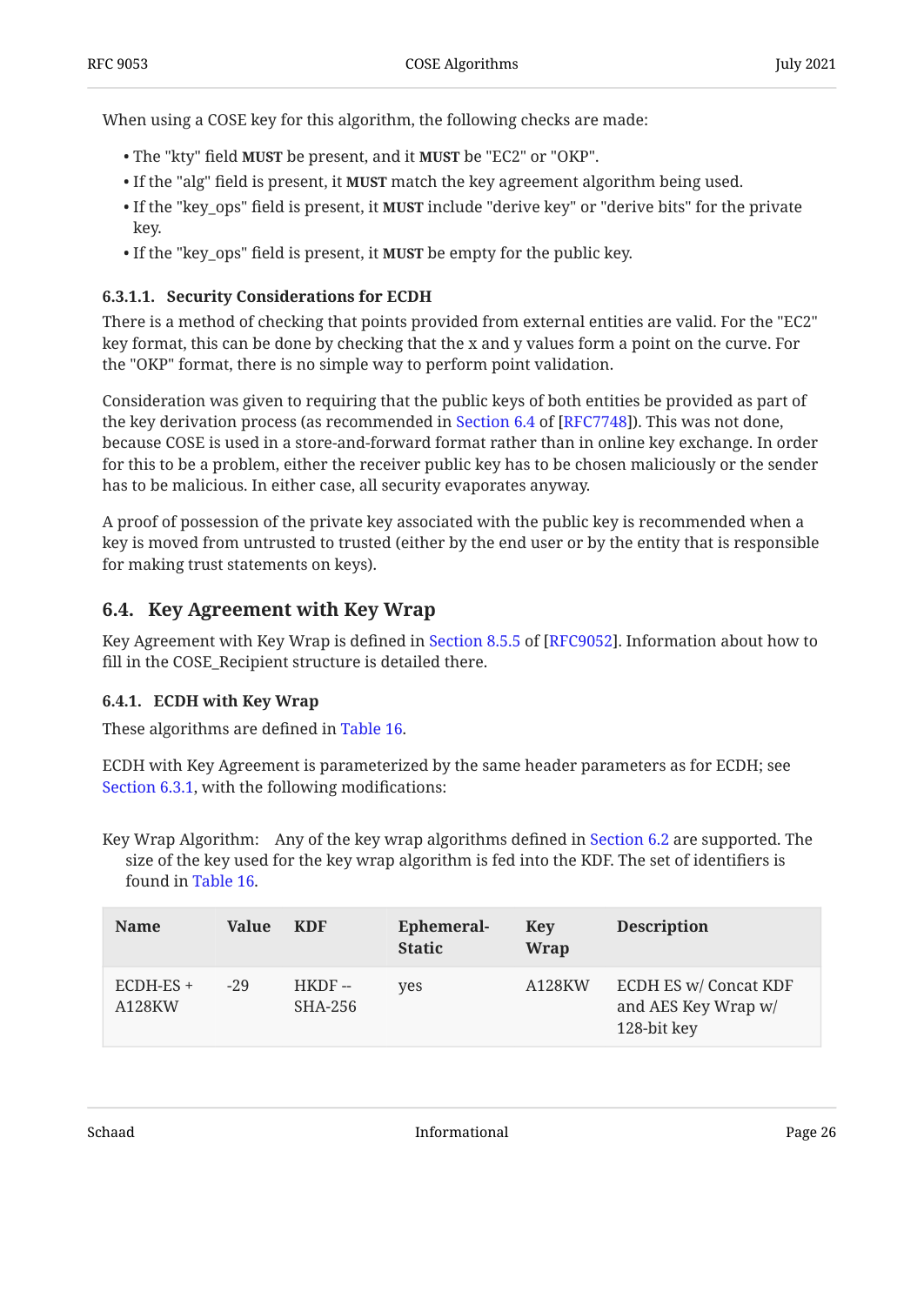| <b>Name</b>           | <b>Value</b> | <b>KDF</b>              | <b>Ephemeral-</b><br><b>Static</b> | <b>Key</b><br><b>Wrap</b> | <b>Description</b>                                                 |
|-----------------------|--------------|-------------------------|------------------------------------|---------------------------|--------------------------------------------------------------------|
| ECDH-ES +<br>A192KW   | $-30$        | HKDF-<br>SHA-256        | yes                                | A192KW                    | <b>ECDH ES w/ Concat KDF</b><br>and AES Key Wrap w/<br>192-bit key |
| $ECDH-ES +$<br>A256KW | $-31$        | HKDF-<br>SHA-256        | yes                                | A256KW                    | <b>ECDH ES w/ Concat KDF</b><br>and AES Key Wrap w/<br>256-bit key |
| $ECDH-SS +$<br>A128KW | $-32$        | $HKDF -$<br>SHA-256     | n <sub>0</sub>                     | A128KW                    | <b>ECDH SS w/ Concat KDF</b><br>and AES Key Wrap w/<br>128-bit key |
| $ECDH-SS +$<br>A192KW | $-33$        | HKDF-<br><b>SHA-256</b> | n <sub>0</sub>                     | A192KW                    | <b>ECDH SS w/ Concat KDF</b><br>and AES Key Wrap w/<br>192-bit key |
| ECDH-SS +<br>A256KW   | $-34$        | HKDF-<br>SHA-256        | n <sub>0</sub>                     | A256KW                    | <b>ECDH SS w/ Concat KDF</b><br>and AES Key Wrap w/<br>256-bit key |

*[Table 16: ECDH Algorithm Values with Key Wrap](#page-25-3)* 

When using a COSE key for this algorithm, the following checks are made:

- The "kty" field MUST be present, and it MUST be "EC2" or "OKP".
- If the "alg" field is present, it **MUST** match the key agreement algorithm being used.
- If the "key\_ops" field is present, it **MUST** include "derive key" or "derive bits" for the private key.
- <span id="page-26-0"></span>• If the "key\_ops" field is present, it **MUST** be empty for the public key.

## **[7. Key Object Parameters](#page-26-0)**

The COSE\_Key object defines a way to hold a single key object. It is still required that the members of individual key types be defined. This section of the document is where we define an initial set of members for specific key types.

For each of the key types, we define both public and private members. The public members are what is transmitted to others for their usage. Private members allow individuals to archive keys. However, there are some circumstances in which private keys may be distributed to entities in a protocol. Examples include: entities that have poor random number generation, centralized key creation for multicast-type operations, and protocols in which a shared secret is used as a bearer token for authorization purposes.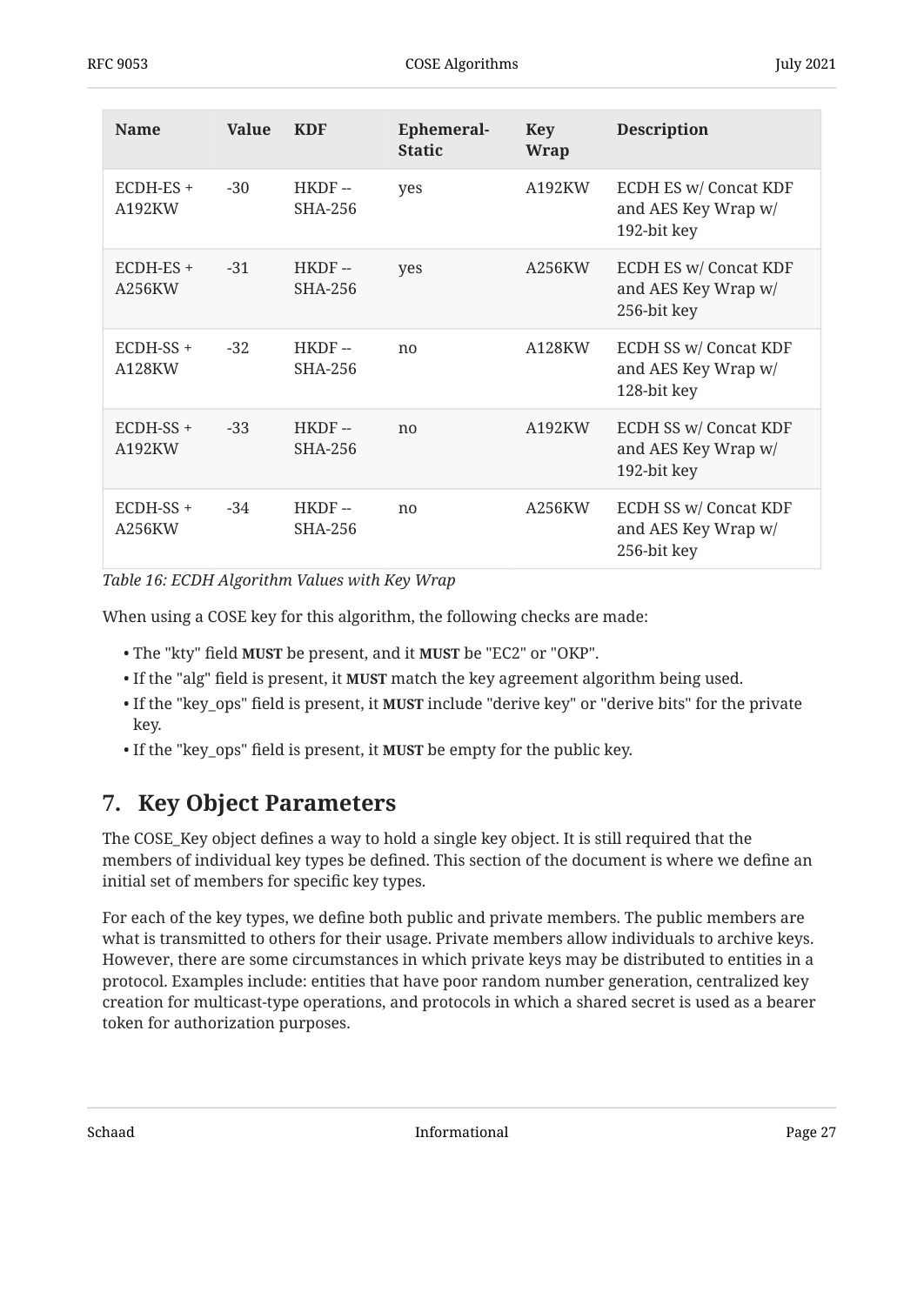<span id="page-27-3"></span>Key types are identified by the "kty" member of the COSE\_Key object. In this document, we define four values for the member:

<span id="page-27-2"></span>

| <b>Name</b>     | <b>Value</b> | <b>Description</b>                                |
|-----------------|--------------|---------------------------------------------------|
| OKP             |              | Octet Key Pair                                    |
| EC <sub>2</sub> | 2            | Elliptic Curve Keys $w/x$ - and y-coordinate pair |
| Symmetric       | 4            | Symmetric Keys                                    |
| Reserved        | $\Omega$     | This value is reserved                            |
|                 |              |                                                   |

*[Table 17](#page-27-2): [Key Type Values](#page-27-3)* 

### <span id="page-27-0"></span>**[7.1. Elliptic Curve Keys](#page-27-0)**

Two different key structures are defined for elliptic curve keys. One version uses both an xcoordinate and a y-coordinate, potentially with point compression ("EC2"). This is the traditional elliptic curve (EC) point representation that is used in [RFC5480]. The other version uses only the x-coordinate, as the y-coordinate is either to be recomputed or not needed for the key agreement operation ("OKP").

<span id="page-27-1"></span>Applications **MUST** check that the curve and the key type are consistent and reject a key if they are not.

<span id="page-27-4"></span>

| <b>Name</b> | <b>Value</b> | <b>Key Type</b> | <b>Description</b>                  |
|-------------|--------------|-----------------|-------------------------------------|
| P-256       | 1            | EC <sub>2</sub> | NIST P-256, also known as secp256r1 |
| P-384       | 2            | EC <sub>2</sub> | NIST P-384, also known as secp384r1 |
| P-521       | 3            | EC2             | NIST P-521, also known as secp521r1 |
| X25519      | 4            | <b>OKP</b>      | X25519 for use w/ ECDH only         |
| X448        | 5            | OKP             | X448 for use w/ ECDH only           |
| Ed25519     | 6            | OKP             | Ed25519 for use w/ EdDSA only       |
| Ed448       | 7            | OKP             | Ed448 for use w/ EdDSA only         |

*[Table 18:](#page-27-4) [Elliptic Curves](#page-27-1)*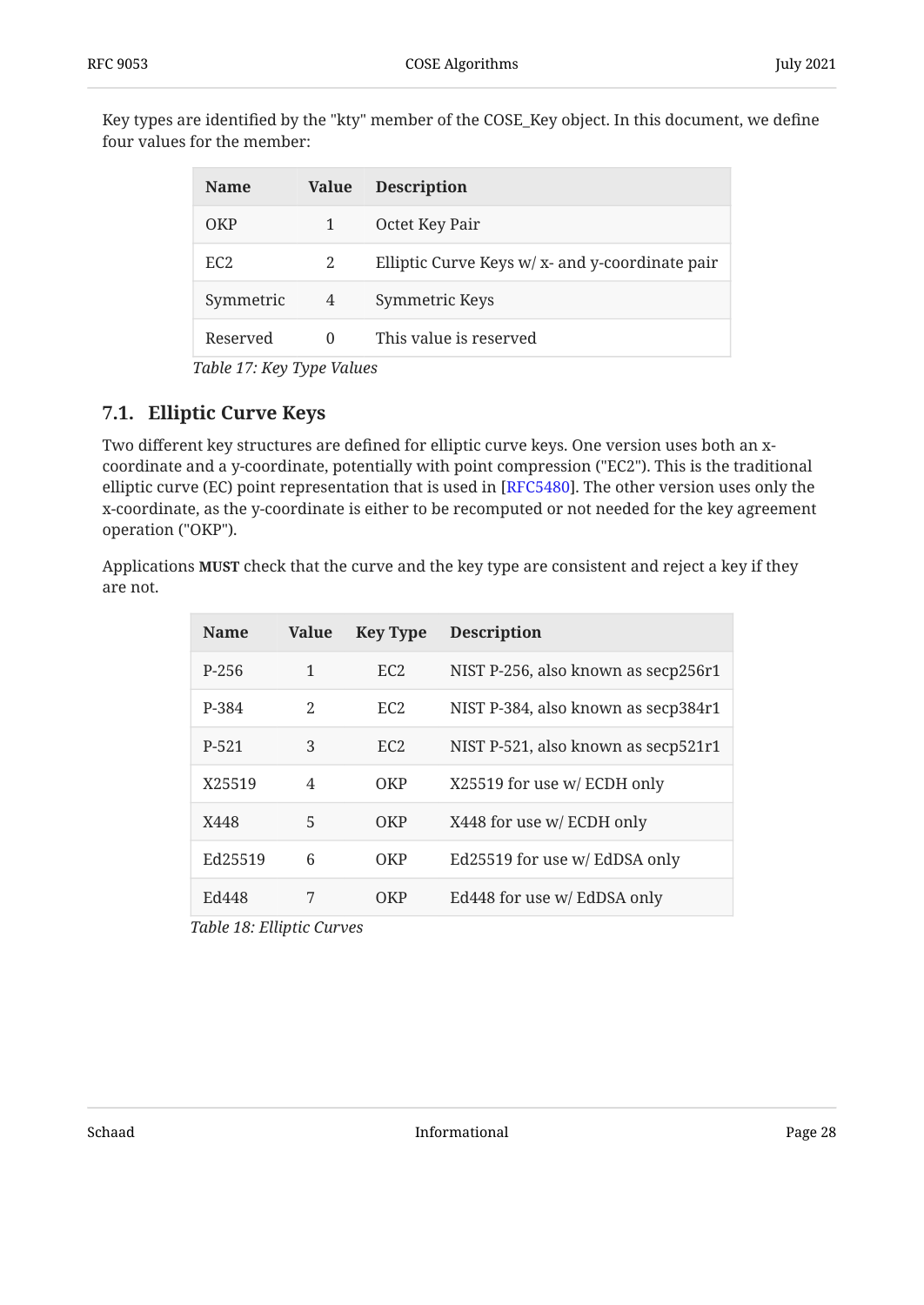#### <span id="page-28-0"></span>**[7.1.1. Double Coordinate Curves](#page-28-0)**

The traditional way of sending ECs has been to send either both the x-coordinate and ycoordinate or the x-coordinate and a sign bit for the y-coordinate. The latter encoding has not been recommended by the IETF due to potential IPR issues. However, for operations in constrained environments, the ability to shrink a message by not sending the y-coordinate is potentially useful.

For EC keys with both coordinates, the "kty" member is set to 2 (EC2). The key parameters defined in this section are summarized in [Table 19.](#page-28-1) The members that are defined for this key type are:

- crv: This contains an identifier of the curve to be used with the key. The curves defined in this document for this key type can be found in [Table 18.](#page-27-1) Other curves may be registered in the future, and private curves can be used as well.
- x: This contains the x-coordinate for the EC point. The integer is converted to a byte string as defined in [\[SEC1](#page-38-11)]. Leading-zero octets **MUST** be preserved.
- y: This contains either the sign bit or the value of the y-coordinate for the EC point. When encoding the value y, the integer is converted to a byte string (as defined in  $[SEC1]$ ) and encoded as a CBOR bstr. Leading-zero octets **MUST** be preserved. Compressed point encoding is also supported. Compute the sign bit as laid out in the Elliptic-Curve-Point-to-Octet-String Conversion function of [SEC1]. If the sign bit is zero, then encode y as a CBOR false value; otherwise, encode y as a CBOR true value. The encoding of the infinity point is not supported.
- d: This contains the private key.

For public keys, it is **REQUIRED** that "crv", "x", and "y" be present in the structure. For private keys, it is **REQUIRED** that "crv" and "d" be present in the structure. For private keys, it is **RECOMMENDED** that "x" and "y" also be present, but they can be recomputed from the required elements, and omitting them saves on space.

<span id="page-28-1"></span>

| <b>Key</b><br><b>Type</b> | <b>Name</b>  | Label | <b>CBOR</b><br><b>Type</b> | <b>Description</b>                                                 |
|---------------------------|--------------|-------|----------------------------|--------------------------------------------------------------------|
| 2                         | cry          | $-1$  | int / tstr                 | EC identifier -- Taken from the "COSE Elliptic<br>Curves" registry |
| 2                         | $\mathbf{X}$ | $-2$  | bstr                       | x-coordinate                                                       |
| 2                         | V            | $-3$  | bstr / bool                | y-coordinate                                                       |
| 2                         | d            | $-4$  | bstr                       | Private key                                                        |

*[Table 19: EC Key Parameters](#page-28-1)*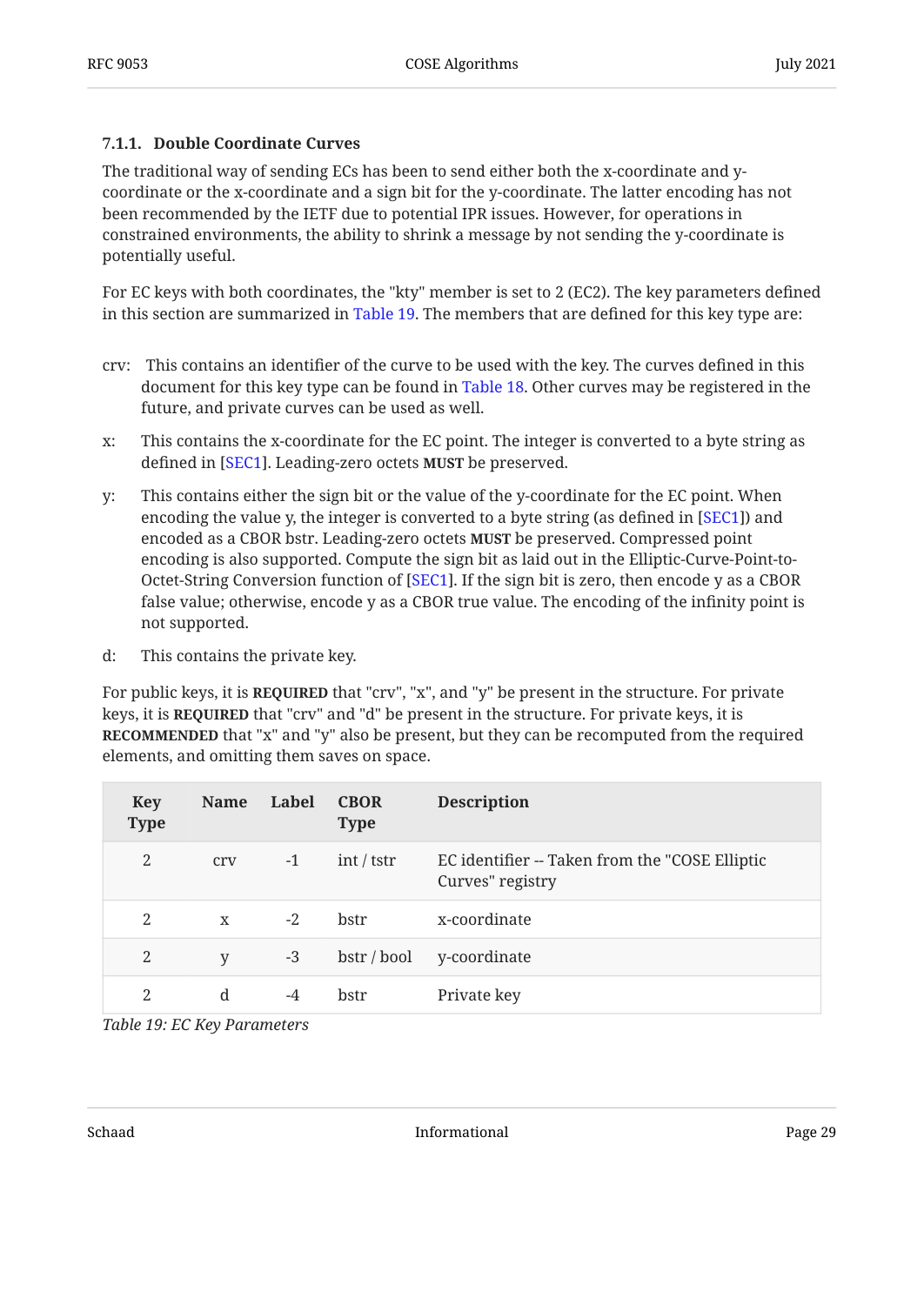### <span id="page-29-0"></span>**[7.2. Octet Key Pair](#page-29-0)**

A new key type is defined for Octet Key Pairs (OKPs). Do not assume that keys using this type are elliptic curves. This key type could be used for other curve types (for example, mathematics based on hyper-elliptic surfaces).

The key parameters defined in this section are summarized in [Table 20](#page-29-2). The members that are defined for this key type are:

- crv: This contains an identifier of the curve to be used with the key. The curves defined in this document for this key type can be found in [Table 18.](#page-27-1) Other curves may be registered in the future, and private curves can be used as well.
- x: This contains the public key. The byte string contains the public key as defined by the algorithm. (For X25519, internally it is a little-endian integer.)
- d: This contains the private key.

For public keys, it is **REQUIRED** that "crv" and "x" be present in the structure. For private keys, it is **REQUIRED** that "crv" and "d" be present in the structure. For private keys, it is **RECOMMENDED** that "x" also be present, but it can be recomputed from the required elements, and omitting it saves on space.

<span id="page-29-2"></span>

| <b>Name</b> | <b>Key</b><br><b>Type</b> | Label | <b>Type</b>   | <b>Description</b>                                                 |
|-------------|---------------------------|-------|---------------|--------------------------------------------------------------------|
| cry         | 1                         | $-1$  | int /<br>tstr | EC identifier -- Taken from the "COSE Elliptic Curves"<br>registry |
| X           | 1                         | $-2$  | bstr          | Public Key                                                         |
| d           |                           | $-4$  | bstr          | Private key                                                        |

<span id="page-29-1"></span>*[Table 20: Octet Key Pair Parameters](#page-29-2)* 

#### **[7.3. Symmetric Keys](#page-29-1)**

Occasionally, it is required that a symmetric key be transported between entities. This key structure allows for that to happen.

For symmetric keys, the "kty" member is set to 4 ("Symmetric"). The member that is defined for this key type is:

k: This contains the value of the key.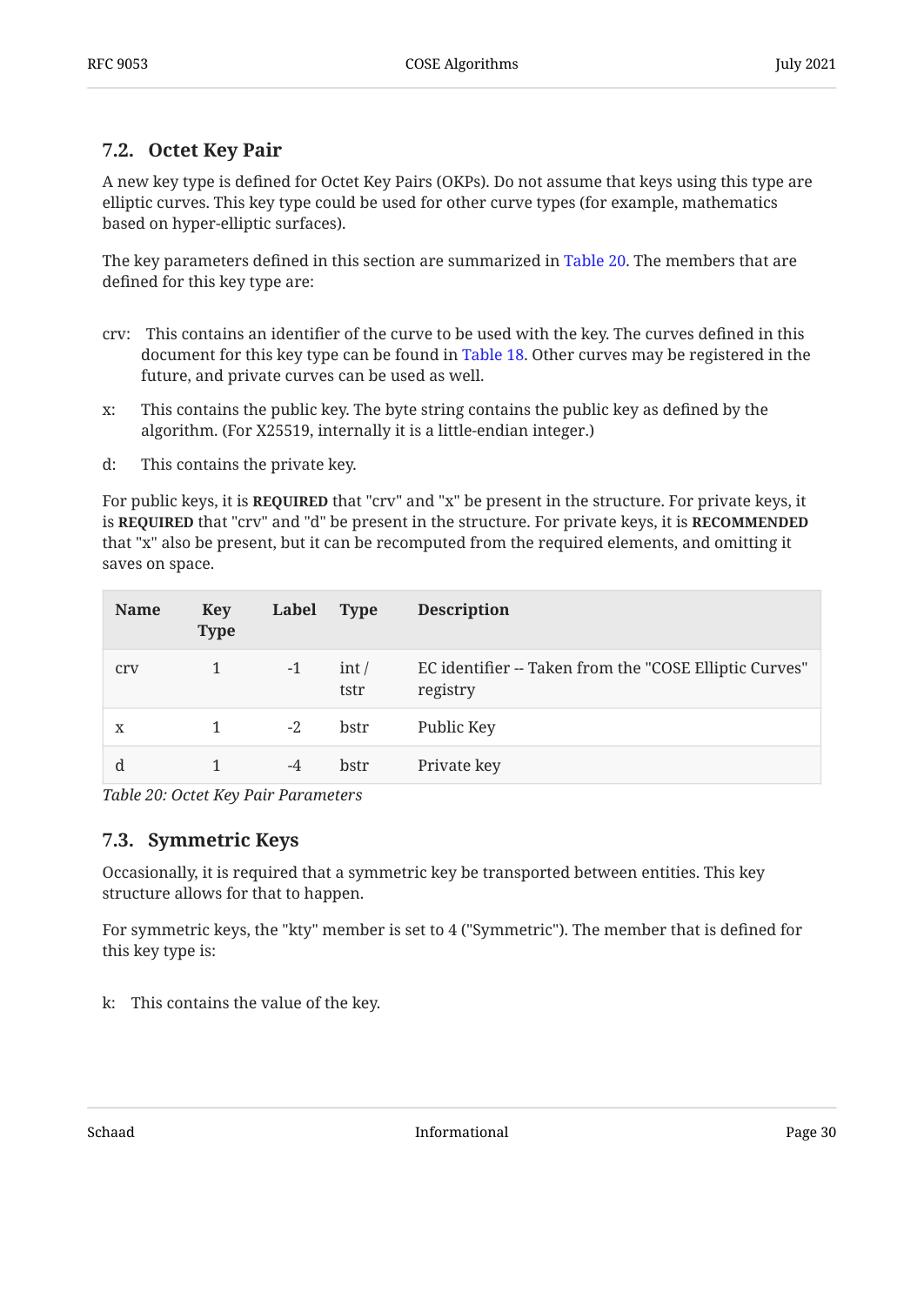<span id="page-30-2"></span>This key structure does not have a form that contains only public members. As it is expected that this key structure is going to be transmitted, care must be taken that it is never transmitted accidentally or insecurely. For symmetric keys, it is **REQUIRED** that "k" be present in the structure.

<span id="page-30-1"></span>

|   |          |      | Name Key Type Label Type Description |
|---|----------|------|--------------------------------------|
| k | $\Delta$ | $-1$ | bstr Key Value                       |

*[Table 21:](#page-30-1) [Symmetric Key Parameter](#page-30-2)* 

## <span id="page-30-0"></span>**[8. COSE Capabilities](#page-30-0)**

Some situations have been identified where identification of capabilities of an algorithm or a key type needs to be specified. One example of this is in [OSCORE-GROUPCOMM], where the capabilities of the counter signature algorithm are mixed into the process of traffic-key derivation. This has a counterpart in the S/MIME specifications, where SMIMECapabilities is defined in Section 2.5.2 of [RFC8551]. This document defines the same concept for COSE.

The algorithm identifier is not included in the capabilities data, as it should be encoded elsewhere in the message. The key type identifier is included in the capabilities data, as it is not expected to be encoded elsewhere.

Two different types of capabilities are defined: capabilities for algorithms and capabilities for key type. Once defined by registration with IANA, the list of capabilities for an algorithm or key type is immutable. If it is later found that a new capability is needed for a key type or algorithm, it will require that a new code point be assigned to deal with that. As a general rule, the capabilities are going to map to algorithm-specific header parameters or key parameters, but they do not need to do so. An example of this is the HSS-LMS key capabilities defined below, where the hash algorithm used is included.

The capability structure is an array of values; the values included in the structure are dependent on a specific algorithm or key type. For algorithm capabilities, the first element should always be a key type value if applicable, but the items that are specific to a key (for example, a curve) should not be included in the algorithm capabilities. This means that if one wishes to enumerate all of the capabilities for a device that implements ECDH, it requires that all of the combinations of algorithms and key pairs be specified. The last example of [Section 8.3](#page-31-2) provides a case where this is done by allowing for a cross product to be specified between an array of algorithm capabilities and key type capabilities (see the ECDH-ES+A25KW element). For a key, the first element should be the key type value. While this means that the key type value will be duplicated if both an algorithm and key capability are used, the key type is needed in order to understand the rest of the values.

Schaad Page 31 and Page 31 and Page 31 and Page 31 and Page 31 and Page 31 and Page 31 and Page 31 and Page 31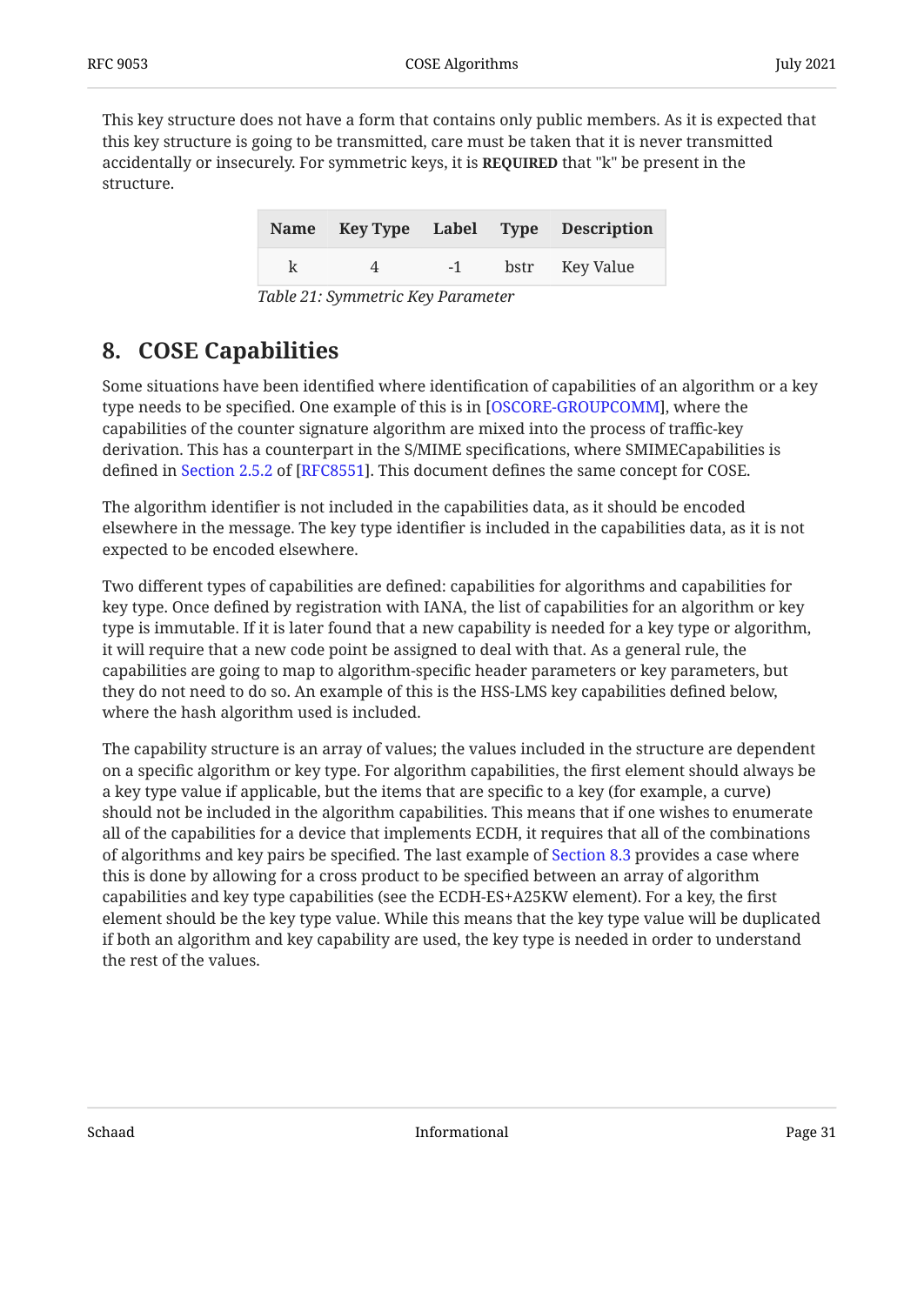### <span id="page-31-0"></span>**[8.1. Assignments for Existing Algorithms](#page-31-0)**

For the current set of algorithms in the registry, those in this document as well as those in  $[RFC8230]$  $[RFC8230]$  and  $[RFC8778]$ , the capabilities list is an array with one element, the key type (from the "COSE Key Types" registry). It is expected that future registered algorithms could have zero, one, or multiple elements.

### <span id="page-31-1"></span>**[8.2. Assignments for Existing Key Types](#page-31-1)**

There are a number of pre-existing key types; the following deals with creating the capability definition for those structures:

- OKP, EC2: The list of capabilities is:
	- The key type value. (1 for OKP or 2 for EC2.)
	- One curve for that key type from the "COSE Elliptic Curves" registry.
- RSA: The list of capabilities is: •
- The key type value (3). ◦
- Symmetric: The list of capabilities is:
	- $\circ$  The key type value (4).
- HSS-LMS: The list of capabilities is:
	- The key type value (5).
	- Algorithm identifier for the underlying hash function from the "COSE Algorithms" registry. ◦

#### <span id="page-31-2"></span>**[8.3. Examples](#page-31-2)**

Capabilities can be used in a key derivation process to make sure that both sides are using the same parameters. This is the approach that is being used by the group communication KDF in [[OSCORE-GROUPCOMM\]](#page-38-12). The three examples below show different ways that one might include things:

- Only an algorithm capability: This is useful if the protocol wants to require a specific algorithm, such as ECDSA, but it is agnostic about which curve is being used. This requires that the algorithm identifier be specified in the protocol. See the first example.
- $\bullet$  Only a key type capability: This is useful if the protocol wants to require a specific key type and curve, such as P-256, but will accept any algorithm using that curve (e.g., both ECDSA and ECDH). See the second example.
- $\bullet$  Both algorithm and key type capabilities: This is used if the protocol needs to nail down all of the options surrounding an algorithm -- e.g., EdDSA with the curve X25519. As with the first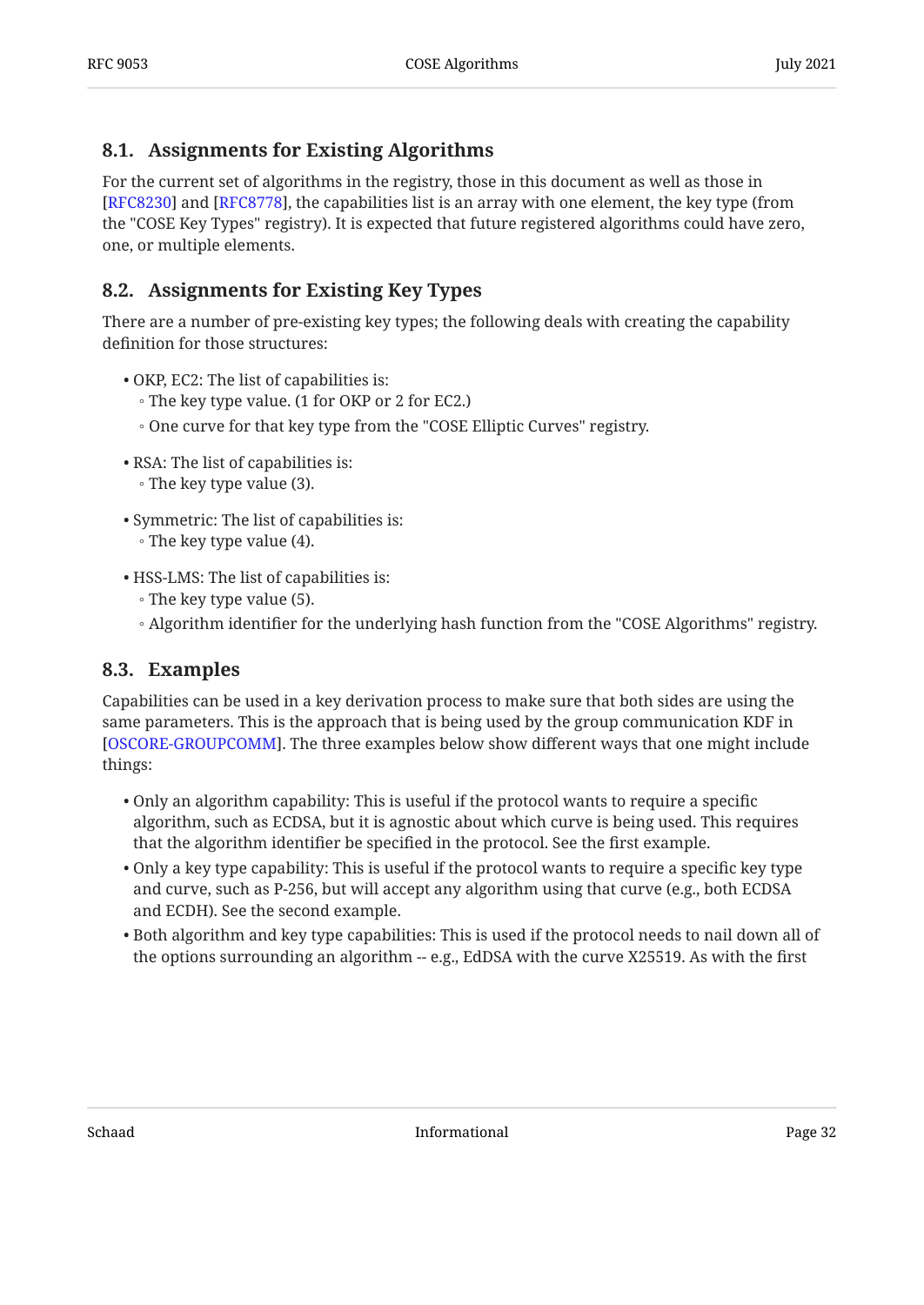example, the algorithm identifier needs to be specified in the protocol. See the third example, which just concatenates the two capabilities together.

```
Algorithm ECDSA
0x8102 / [2 \ EC2 \ ] /
Key type EC2 with P-256 curve:
0x820201 / [2 \ EC2 \, 1 \ P-256 \] /
ECDH-ES + A256KW with an X25519 curve:
0x8101820104 / [1 \ OKP \], [1 \ OKP \, 4 \ X25519 \] /
```
The capabilities can also be used by an entity to advertise what it is capable of doing. The decoded example below is one of many encodings that could be used for that purpose. Each array element includes three fields: the algorithm identifier, one or more algorithm capabilities, and one or more key type capabilities.

```
\lceil [-8 / EdDSA /,
     [1 / OKP key type /],
\blacksquare [1 / OKP /, 6 / Ed25519 / ],
      [1 / 0KP/, 7 /Ed448 /]
     ]
 ],
 [-7 / ECDSA with SHA-256/,
     [2 /EC2 key type/],
\blacksquare [2 /EC2/, 1 /P-256/],
       [2 /EC2/, 3 /P-521/]
    ]
 ],
    [ -31 / ECDH-ES+A256KW/,
   \lfloor [ 2 /EC2/],
       [1 /OKP/ ]
     ],
    \overline{[} [2 /EC2/, 1 /P-256/],
       [1 /OKP/, 4 / X25519/ ]
    ]
 ],
 \begin{bmatrix} 1 & / & A128GCM & / \end{bmatrix} [ 4 / Symmetric / ],
     [ 4 / Symmetric /]
  ]
]
```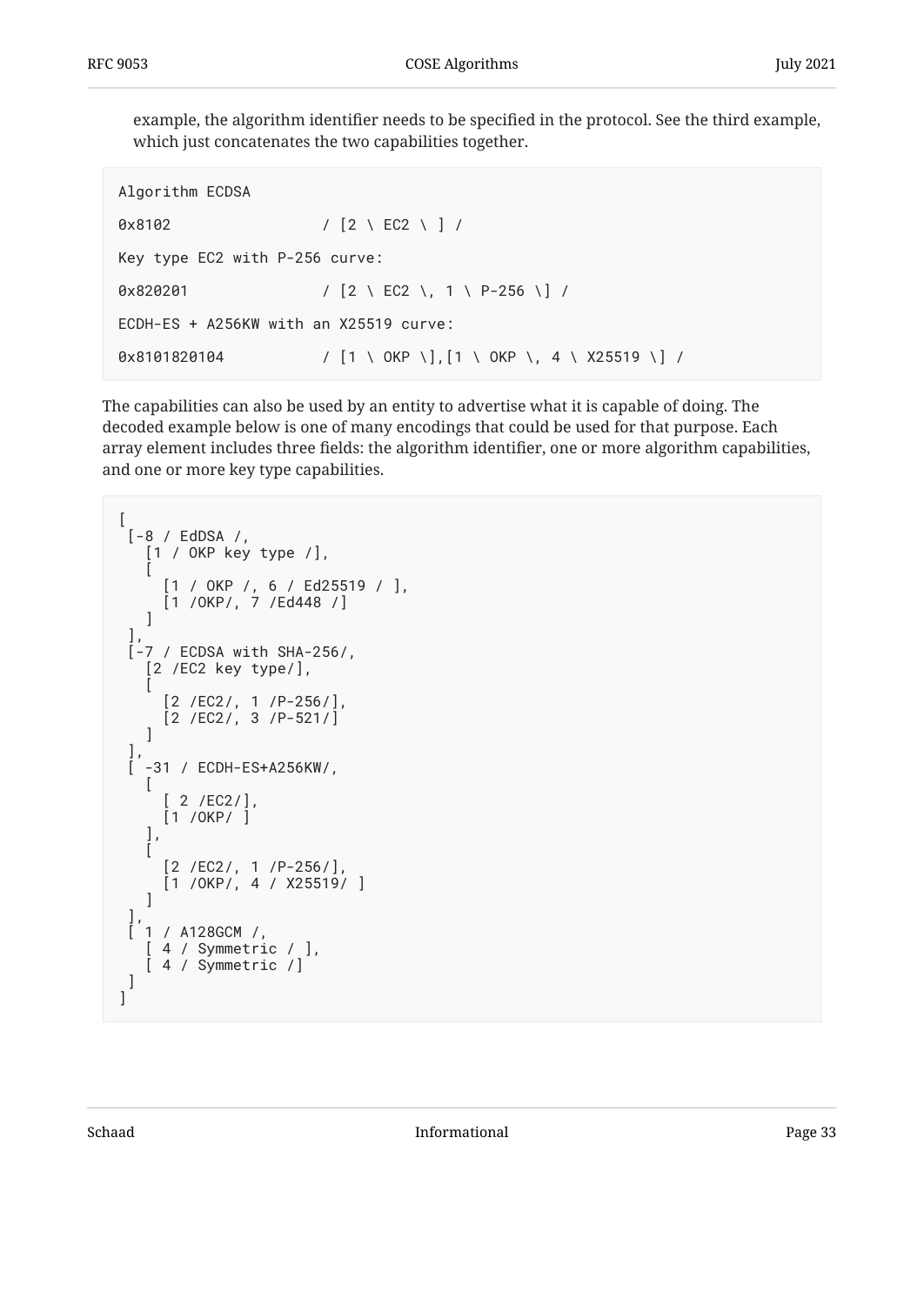Examining the above:

- The first element indicates that the entity supports EdDSA with curves Ed25519 and Ed448. •
- The second element indicates that the entity supports ECDSA with curves P-256 and P-521. •
- $\bullet$  The third element indicates that the entity supports ephemeral-static ECDH using AES256 key wrap. The entity can support the P-256 curve with an EC2 key type and the X25519 curve with an OKP key type.
- The last element indicates that the entity supports AES-GCM of 128 bits for content encryption.

<span id="page-33-0"></span>The entity does not advertise that it supports any MAC algorithms.

## **[9. CBOR Encoding Restrictions](#page-33-0)**

This document limits the restrictions it imposes on how the CBOR encoder needs to work. It has been narrowed down to the following restrictions:

- The restriction applies to the encoding of the COSE\_KDF\_Context. •
- Encoding **MUST** be done using definite lengths, and the length of the **MUST** be the minimum possible length. This means that the integer 1 is encoded as "0x01" and not "0x1801".
- $\bullet$  Applications **MUST NOT** generate messages with the same label used twice as a key in a single map. Applications **MUST NOT** parse and process messages with the same label used twice as a key in a single map. Applications can enforce the parse-and-process requirement by using parsers that will either fail the parse step or pass all keys to the application, and the application can perform the check for duplicate keys.

## <span id="page-33-1"></span>**[10. IANA Considerations](#page-33-1)**

IANA has updated all COSE registries except for "COSE Header Parameters" and "COSE Key Common Parameters" to point to this document instead of [\[RFC8152](#page-39-2)].

## <span id="page-33-2"></span>**[10.1. Changes to the "COSE Key Types" Registry](#page-33-2)**

<span id="page-33-3"></span>IANA has added a new column in the "COSE Key Types" registry. The new column is labeled "Capabilities" and has been populated according to the entries in [Table 22](#page-33-3).

<span id="page-33-4"></span>

| Value | <b>Name</b>     | <b>Capabilities</b> |
|-------|-----------------|---------------------|
| 1     | OKP             | [kty(1), crv]       |
| 2     | EC <sub>2</sub> | [kty(2), crv]       |
| 3     | <b>RSA</b>      | [kty(3)]            |
| 4     | Symmetric       | [kty(4)]            |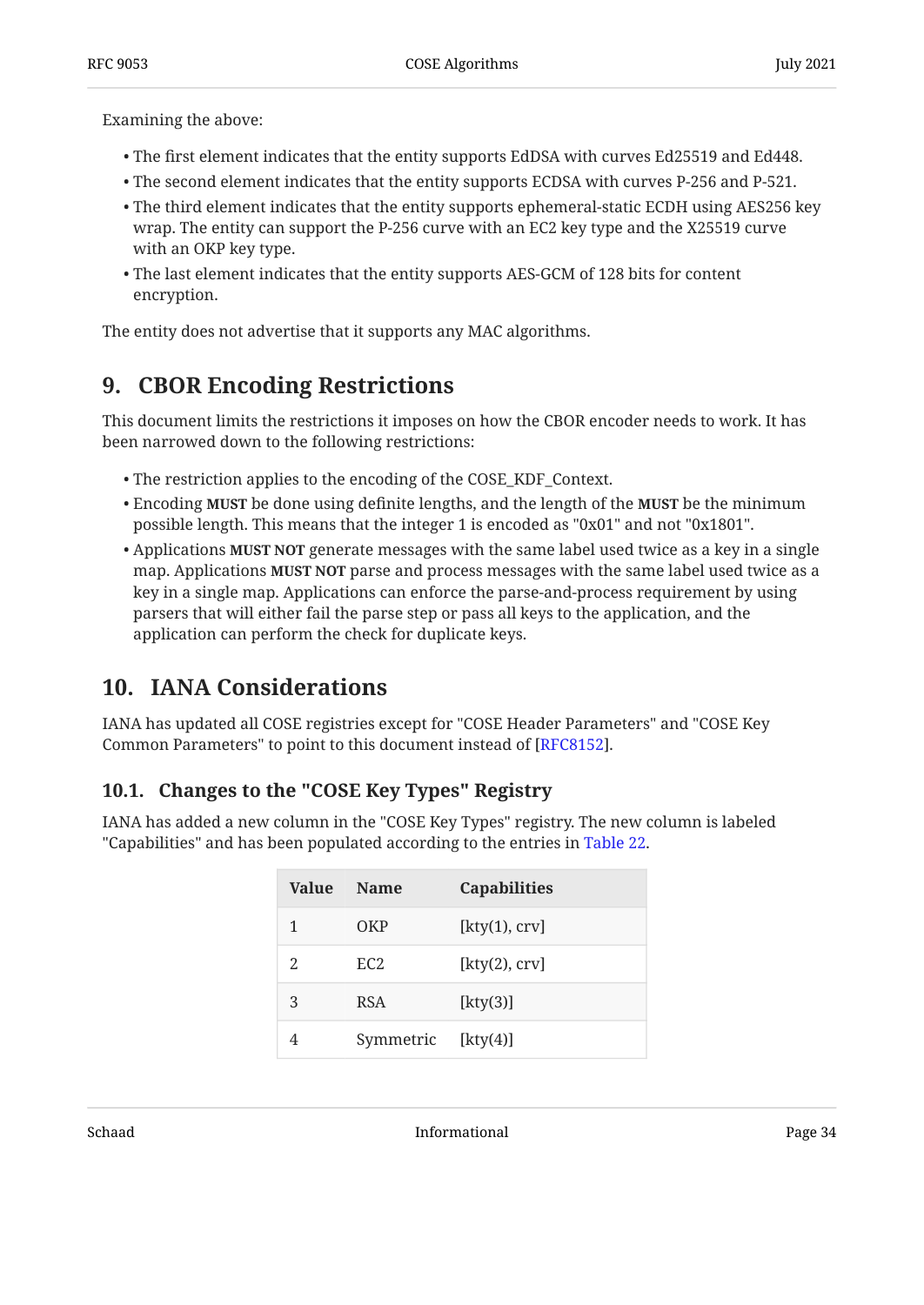| Value  | <b>Name</b> | <b>Capabilities</b>      |  |
|--------|-------------|--------------------------|--|
| -5     | HSS-LMS     | [kty(5), hash algorithm] |  |
| T1100T |             | .                        |  |

*[Table 22](#page-33-4): [Key Type Capabilities](#page-33-3)* 

### <span id="page-34-0"></span>**[10.2. Changes to the "COSE Algorithms" Registry](#page-34-0)**

IANA has added a new column in the "COSE Algorithms" registry. The new column is labeled "Capabilities" and has been populated with "[kty]" for all current, nonprovisional registrations. It is expected that the documents that define those algorithms will be expanded to include this registration. If this is not done, then the designated expert should be consulted before final registration for this document is done.

IANA has updated the Reference column in the "COSE Algorithms" registry to include this document as a reference for all rows where it was not already present.

<span id="page-34-3"></span>

| <b>Name</b>      | Value                    | <b>Description</b>                                   |          | Reference Recommended |
|------------------|--------------------------|------------------------------------------------------|----------|-----------------------|
| IV<br>Generation | IV-<br><b>GENERATION</b> | For doing IV generation for<br>symmetric algorithms. | RFC 9053 | N0                    |

IANA has added a new row to the "COSE Algorithms" registry.

*[Table 23](#page-34-3)*

<span id="page-34-1"></span>The Capabilities column for this registration is to be empty.

### **[10.3. Changes to the "COSE Key Type Parameters" Registry](#page-34-1)**

IANA is requested to modify the description to "Public Key" for the line with "Key Type" of 2 and the "Name" of "x". See [Table 20](#page-29-2), which has been modified with this change.

### <span id="page-34-2"></span>**[10.4. Expert Review Instructions](#page-34-2)**

All of the IANA registries established by [[RFC8152\]](#page-39-2) are, at least in part, defined as Expert Review. This section gives some general guidelines for what the experts should be looking for, but they are being designated as experts for a reason, so they should be given substantial latitude.

Expert reviewers should take into consideration the following points:

- Point squatting should be discouraged. Reviewers are encouraged to get sufficient information for registration requests to ensure that the usage is not going to duplicate one that is already registered, and that the point is likely to be used in deployments. The zones tagged as private use are intended for testing purposes and closed environments; code points in other ranges should not be assigned for testing.
- $\bullet$  Specifications are required for the Standards Track range of point assignments. Specifications should exist for Specification Required ranges, but early assignment before a specification is available is considered to be permissible. Specifications are needed for the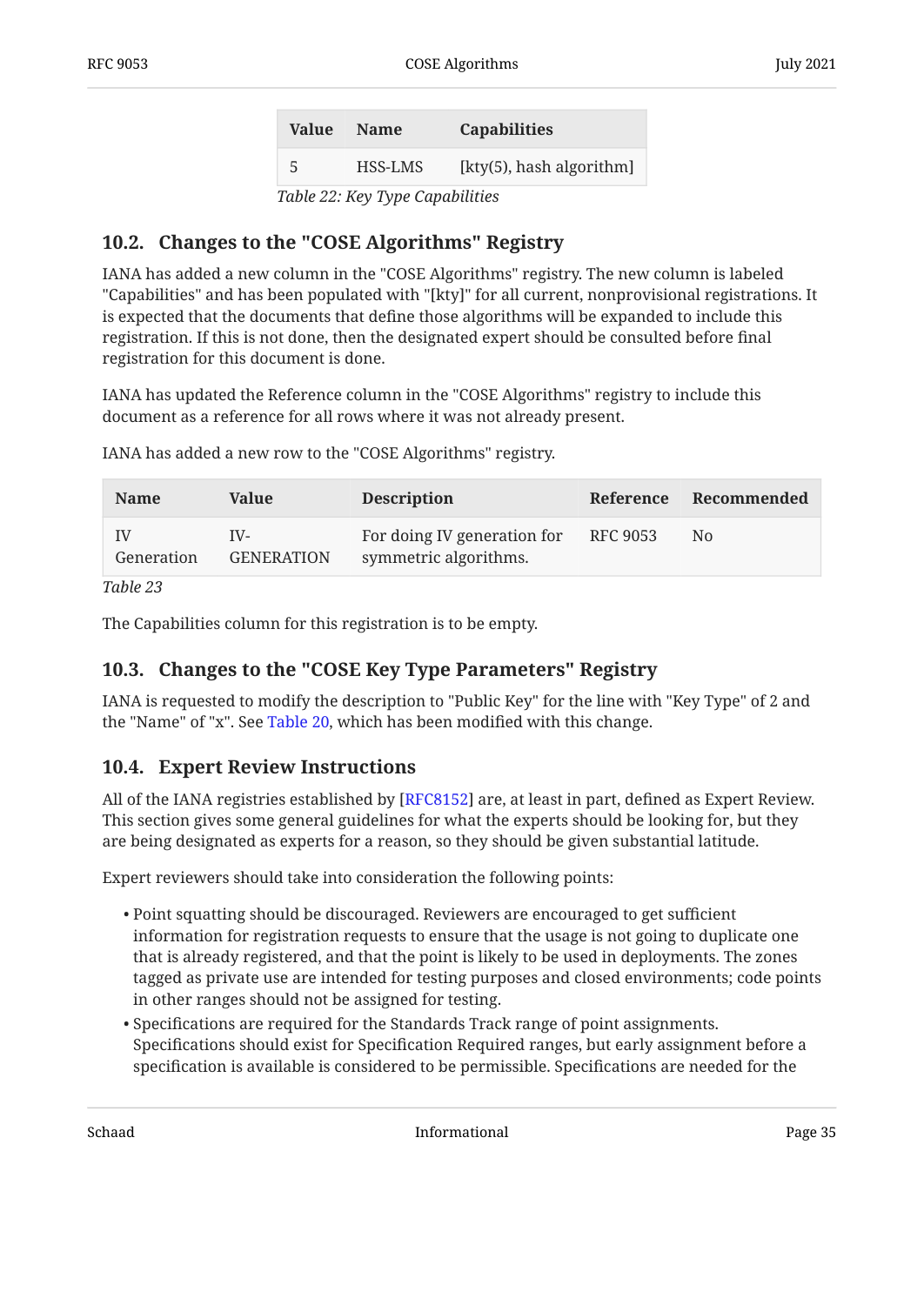first-come, first-serve range if the points are expected to be used outside of closed environments in an interoperable way. When specifications are not provided, the description provided needs to have sufficient information to identify what the point is being used for.

- Experts should take into account the expected usage of fields when approving point assignment. The fact that there is a range for Standards Track documents does not mean that a Standards Track document cannot have points assigned outside of that range. The length of the encoded value should be weighed against how many code points of that length are left, the size of device it will be used on, and the number of code points left that encode to that size.
- When algorithms are registered, vanity registrations should be discouraged. One way to do this is to require registrations to provide additional documentation on security analysis of the algorithm. Another thing that should be considered is requesting an opinion on the algorithm from the Crypto Forum Research Group (CFRG). Algorithms that do not meet the security requirements of the community and the message structures should not be registered.

## <span id="page-35-0"></span>**[11. Security Considerations](#page-35-0)**

There are a number of security considerations that need to be taken into account by implementers of this specification. The security considerations that are specific to an individual algorithm are placed next to the description of the algorithm. While some considerations have been highlighted here, additional considerations may be found in the documents listed in the references.

Implementations need to protect the private key material for any individuals. Some cases in this document need to be highlighted with regard to this issue.

- $\bullet$  Use of the same key for two different algorithms can leak information about the key. It is therefore recommended that keys be restricted to a single algorithm.
- Use of "direct" as a recipient algorithm combined with a second recipient algorithm exposes the direct key to the second recipient.
- $\bullet$  Several of the algorithms in this document have limits on the number of times that a key can be used without leaking information about the key.

The use of ECDH and direct plus KDF (with no key wrap) will not directly lead to the private key being leaked; the one-way function of the KDF will prevent that. There is, however, a different issue that needs to be addressed. Having two recipients requires that the CEK be shared between two recipients. The second recipient therefore has a CEK that was derived from material that can be used for the weak proof of origin. The second recipient could create a message using the same CEK and send it to the first recipient; the first recipient would, for either static-static ECDH or direct plus KDF, make an assumption that the CEK could be used for proof of origin even though it is from the wrong entity. If the key wrap step is added, then no proof of origin is implied and this is not an issue.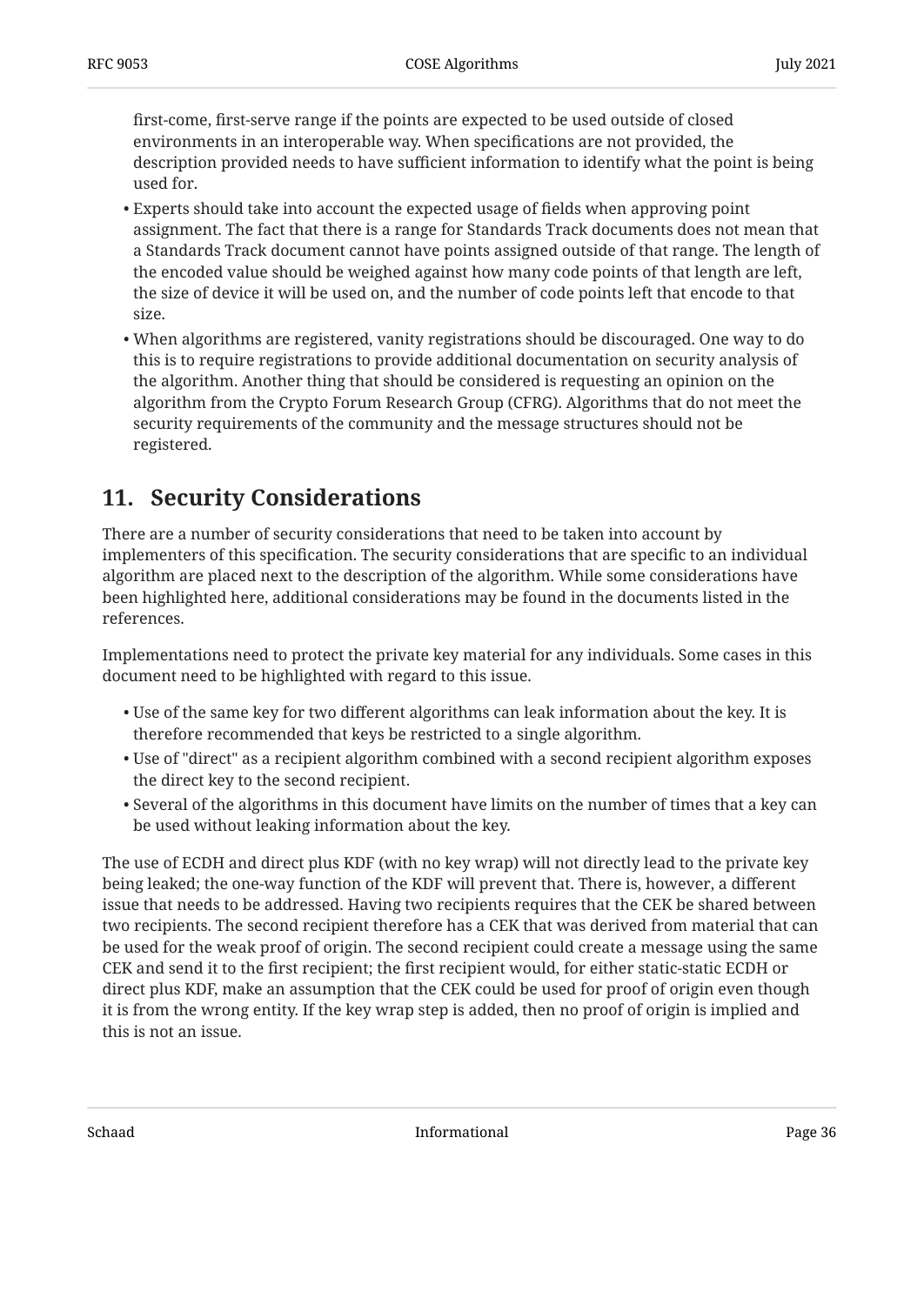Although it has been mentioned before, the use of a single key for multiple algorithms has been demonstrated in some cases to leak information about a key, providing the opportunity for attackers to forge integrity tags or gain information about encrypted content. Binding a key to a single algorithm prevents these problems. Key creators and key consumers are strongly encouraged to not only create new keys for each different algorithm, but include that selection of algorithm in any distribution of key material and strictly enforce the matching of algorithms in the key structure to algorithms in the message structure. In addition to checking that algorithms are correct, the key form needs to be checked as well. Do not use an "EC2" key where an "OKP" key is expected.

Before using a key for transmission, or before acting on information received, a trust decision on a key needs to be made. Is the data or action something that the entity associated with the key has a right to see or a right to request? A number of factors are associated with this trust decision. Some highlighted here are:

- What are the permissions associated with the key owner? •
- $\bullet$  Is the cryptographic algorithm acceptable in the current context?
- $\bullet$  Have the restrictions associated with the key, such as algorithm or freshness, been checked, and are they correct?
- $\bullet$  Is the request something that is reasonable, given the current state of the application?
- $\bullet$  Have any security considerations that are part of the message been enforced (as specified by the application or "crit" parameter)?

There are a large number of algorithms presented in this document that use nonce values. For all of the nonces defined in this document, there is some type of restriction on the nonce being a unique value for either a key or some other conditions. In all of these cases, there is no known requirement on the nonce being both unique and unpredictable; under these circumstances, it's reasonable to use a counter for creation of the nonce. In cases where one wants the pattern of the nonce to be unpredictable as well as unique, one can use a key created for that purpose and encrypt the counter to produce the nonce value.

One area that has been getting exposure is traffic analysis of encrypted messages based on the length of the message. This specification does not provide a uniform method of providing padding as part of the message structure. An observer can distinguish between two different messages (for example, "YES" and "NO") based on the length for all of the content encryption algorithms that are defined in this document. This means that it is up to the applications to document how content padding is to be done, in order to prevent or discourage such analysis. (For example, the text strings could be defined as "YES" and "NO".)

The analysis done in [[RFC9001\]](#page-39-7) is based on the number of records/packets that are sent. This should map well to the number of messages sent when using COSE, so that analysis should hold here as well. It needs to be noted that the limits are based on the number of messages, but QUIC and DTLS are always pairwise-based endpoints [[OSCORE-GROUPCOMM\]](#page-38-12) and use COSE in a group communication. Under these circumstances, it may be that no one single entity will see all of the messages that are encrypted, and therefore no single entity can trigger the rekey operation.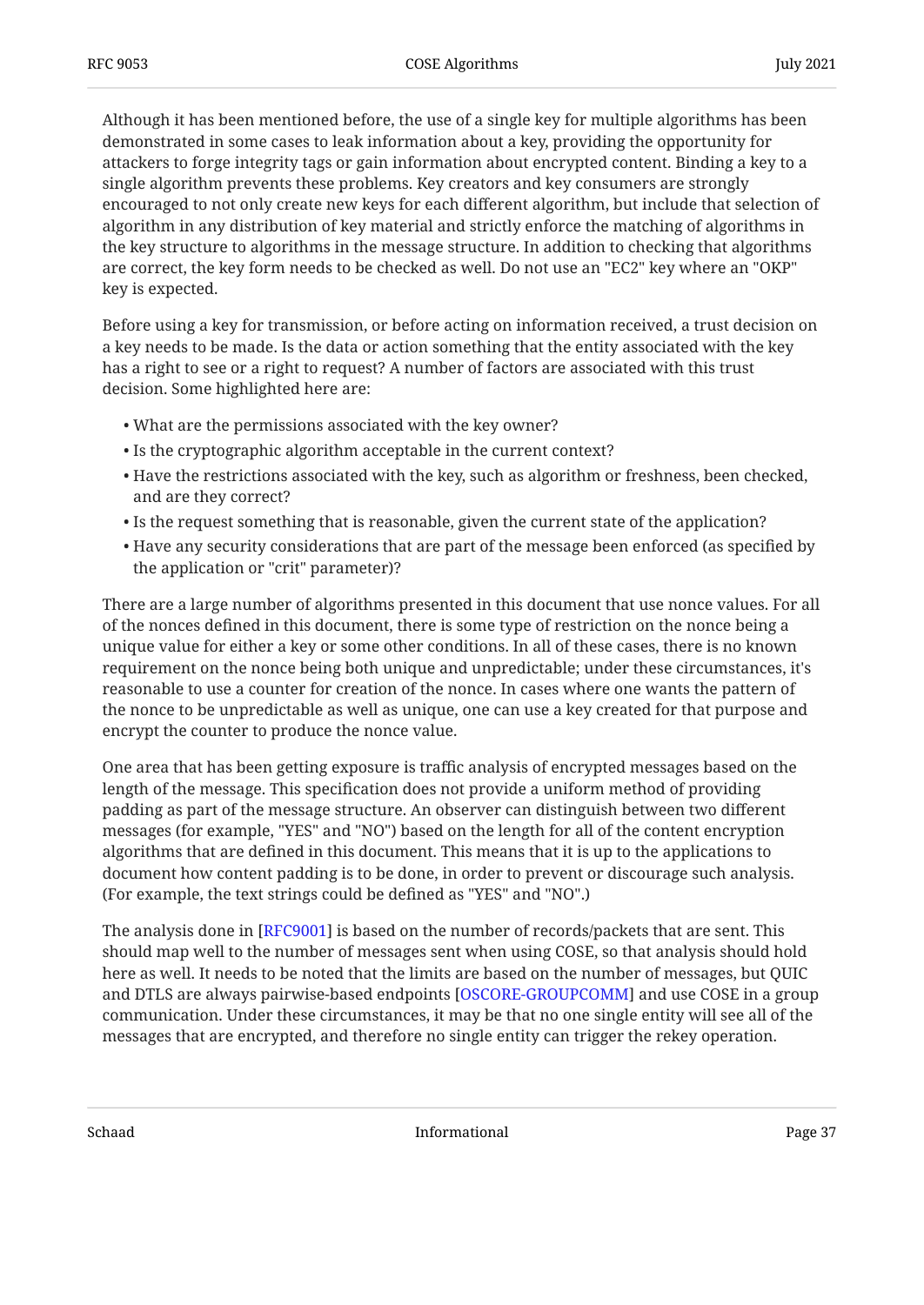## <span id="page-37-1"></span><span id="page-37-0"></span>**[12. References](#page-37-0)**

#### **[12.1. Normative References](#page-37-1)**

- <span id="page-37-8"></span><span id="page-37-4"></span>[AES-GCM] Dworkin, M., "Recommendation for Block Cipher Modes of Operation: Galois/ Counter Mode (GCM) and GMAC", NIST Special Publication 800-38D, DOI 10.6028/NIST.SP.800-38D, November 2007, [<https://csrc.nist.gov/publications/](https://csrc.nist.gov/publications/nistpubs/800-38D/SP-800-38D.pdf) . [nistpubs/800-38D/SP-800-38D.pdf>](https://csrc.nist.gov/publications/nistpubs/800-38D/SP-800-38D.pdf)
	- **[DSS]** , National Institute of Standards and Technology "Digital Signature Standard (DSS)", FIPS PUB 186-4, DOI 10.6028/NIST.FIPS.186-4, July 2013, [<https://](https://nvlpubs.nist.gov/nistpubs/FIPS/NIST.FIPS.186-4.pdf) . [nvlpubs.nist.gov/nistpubs/FIPS/NIST.FIPS.186-4.pdf](https://nvlpubs.nist.gov/nistpubs/FIPS/NIST.FIPS.186-4.pdf)>
	- **[MAC]** Menezes, A., van Oorschot, P., and S. Vanstone, "Handbook of Applied Cryptography", CRC Press, Boca Raton, 1996, <https://cacr.uwaterloo.ca/hac/>.
- <span id="page-37-7"></span><span id="page-37-6"></span>**[RFC2104]** Krawczyk, H., Bellare, M., and R. Canetti, "HMAC: Keyed-Hashing for Message Authentication", RFC 2104, DOI 10.17487/RFC2104, February 1997, <[https://](https://www.rfc-editor.org/info/rfc2104) . [www.rfc-editor.org/info/rfc2104>](https://www.rfc-editor.org/info/rfc2104)
- <span id="page-37-2"></span>**[RFC2119]** Bradner, S., "Key words for use in RFCs to Indicate Requirement Levels", BCP 14, RFC 2119, DOI 10.17487/RFC2119, March 1997, <[https://www.rfc-editor.org/info/](https://www.rfc-editor.org/info/rfc2119) . [rfc2119>](https://www.rfc-editor.org/info/rfc2119)
- <span id="page-37-3"></span>**[RFC3394]** Schaad, J. and R. Housley, "Advanced Encryption Standard (AES) Key Wrap Algorithm", RFC 3394, DOI 10.17487/RFC3394, September 2002, [<https://www.rfc-](https://www.rfc-editor.org/info/rfc3394). [editor.org/info/rfc3394>](https://www.rfc-editor.org/info/rfc3394)
- <span id="page-37-9"></span>**[RFC3610]** Whiting, D., Housley, R., and N. Ferguson, "Counter with CBC-MAC (CCM)", RFC 3610, DOI 10.17487/RFC3610, September 2003, <[https://www.rfc-editor.org/info/](https://www.rfc-editor.org/info/rfc3610) . [rfc3610>](https://www.rfc-editor.org/info/rfc3610)
- <span id="page-37-10"></span>**[RFC5869]** Krawczyk, H. and P. Eronen, "HMAC-based Extract-and-Expand Key Derivation Function (HKDF)", RFC 5869, DOI 10.17487/RFC5869, May 2010, <[https://www.rfc-](https://www.rfc-editor.org/info/rfc5869). [editor.org/info/rfc5869>](https://www.rfc-editor.org/info/rfc5869)
- <span id="page-37-11"></span>**[RFC6090]** McGrew, D., Igoe, K., and M. Salter, "Fundamental Elliptic Curve Cryptography Algorithms", RFC 6090, DOI 10.17487/RFC6090, February 2011, <[https://www.rfc-](https://www.rfc-editor.org/info/rfc6090). [editor.org/info/rfc6090>](https://www.rfc-editor.org/info/rfc6090)
- <span id="page-37-5"></span>**[RFC6979]** Pornin, T., "Deterministic Usage of the Digital Signature Algorithm (DSA) and , , Elliptic Curve Digital Signature Algorithm (ECDSA)" RFC 6979 DOI 10.17487/ RFC6979, August 2013, <https://www.rfc-editor.org/info/rfc6979>.
- <span id="page-37-12"></span>**[RFC7748]** Langley, A., Hamburg, M., and S. Turner, "Elliptic Curves for Security", RFC 7748, DOI 10.17487/RFC7748, January 2016, [<https://www.rfc-editor.org/info/rfc7748](https://www.rfc-editor.org/info/rfc7748)>.

Schaad Informational Page 38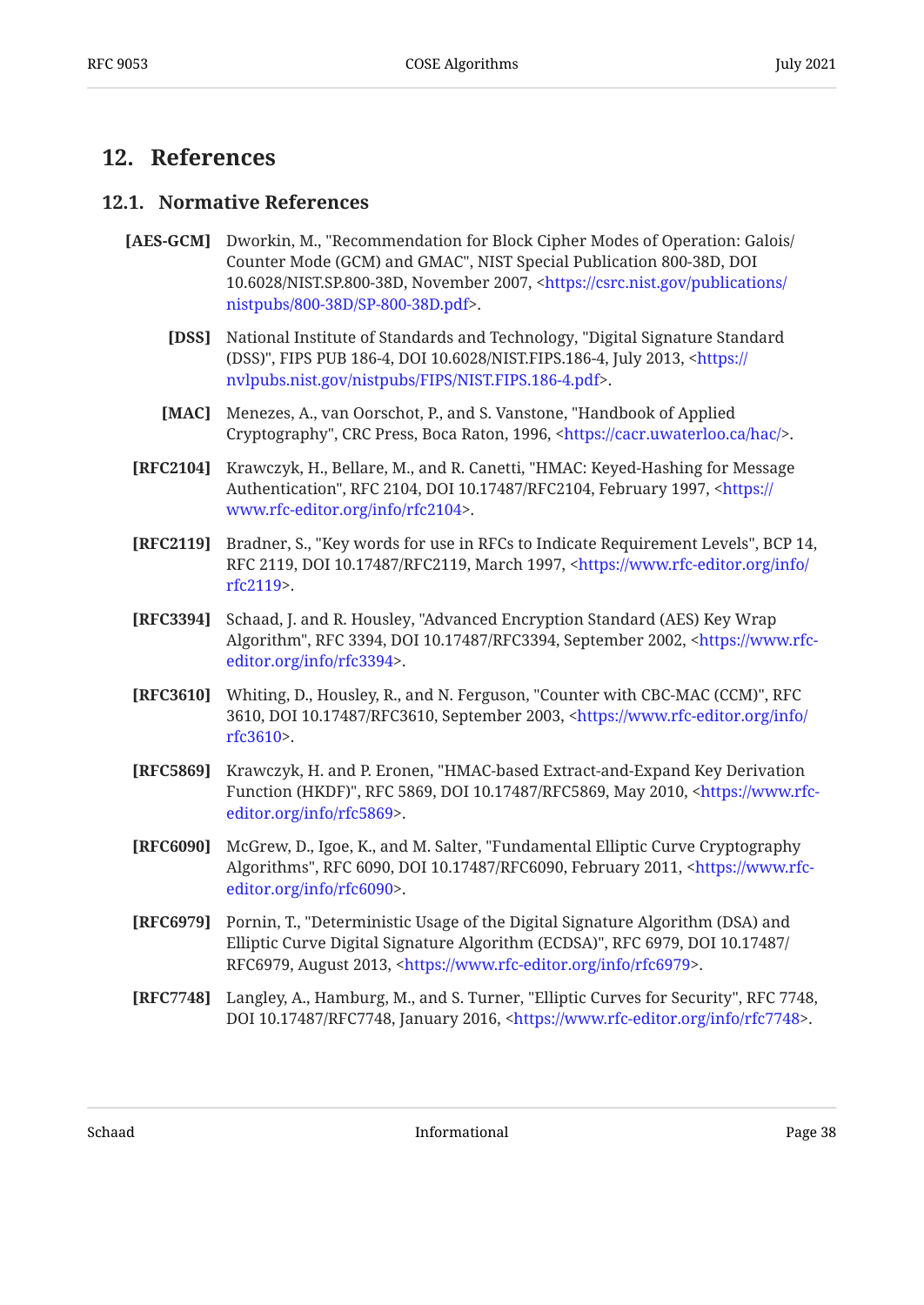- <span id="page-38-5"></span>**[RFC8017]** Moriarty, K., Ed., Kaliski, B., Jonsson, J., and A. Rusch, "PKCS #1: RSA Cryptography Specifications Version 2.2", RFC 8017, DOI 10.17487/RFC8017, November 2016, <https://www.rfc-editor.org/info/rfc8017>.
- <span id="page-38-7"></span>**[RFC8032]** Josefsson, S. and I. Liusvaara, "Edwards-Curve Digital Signature Algorithm (EdDSA)", RFC 8032, DOI 10.17487/RFC8032, January 2017, <[https://www.rfc-](https://www.rfc-editor.org/info/rfc8032). [editor.org/info/rfc8032>](https://www.rfc-editor.org/info/rfc8032)
- <span id="page-38-3"></span>**[RFC8174]** Leiba, B., "Ambiguity of Uppercase vs Lowercase in RFC 2119 Key Words", BCP 14, RFC 8174, DOI 10.17487/RFC8174, May 2017, [<https://www.rfc-editor.org/info/](https://www.rfc-editor.org/info/rfc8174) . [rfc8174>](https://www.rfc-editor.org/info/rfc8174)
- <span id="page-38-9"></span>**[RFC8439]** Nir, Y. and A. Langley, "ChaCha20 and Poly1305 for IETF Protocols", RFC 8439, DOI 10.17487/RFC8439, June 2018, <https://www.rfc-editor.org/info/rfc8439>.
- <span id="page-38-1"></span>**[RFC8949]** Bormann, C. and P. Hoffman, "Concise Binary Object Representation (CBOR)", STD 94, RFC 8949, DOI 10.17487/RFC8949, December 2020, <[https://www.rfc-](https://www.rfc-editor.org/info/rfc8949). [editor.org/info/rfc8949>](https://www.rfc-editor.org/info/rfc8949)
- <span id="page-38-2"></span>**[RFC9052]** Schaad, J., "CBOR Object Signing and Encryption (COSE): Structures and Process", STD 96, RFC 9052, DOI 10.17487/RFC9052, July 2021, <[https://www.rfc-](https://www.rfc-editor.org/info/rfc9052). [editor.org/info/rfc9052>](https://www.rfc-editor.org/info/rfc9052)
	- **[SEC1]** Certicom Research, "SEC 1: Elliptic Curve Cryptography", Standards for Efficient Cryptography, May 2009, <[https://www.secg.org/sec1-v2.pdf>](https://www.secg.org/sec1-v2.pdf).

#### <span id="page-38-11"></span><span id="page-38-0"></span>**[12.2. Informative References](#page-38-0)**

- <span id="page-38-6"></span>**[CFRG-DET-SIGS]** Mattsson, J. P., Thormarker, E., and S. Ruohomaa, "Deterministic ECDSA and EdDSA Signatures with Additional Randomness", Work in Progress, Internet-Draft, draft-mattsson-cfrg-det-sigs-with-noise-02, 11 March 2020, [<https://](https://datatracker.ietf.org/doc/html/draft-mattsson-cfrg-det-sigs-with-noise-02) . [datatracker.ietf.org/doc/html/draft-mattsson-cfrg-det-sigs-with-noise-02>](https://datatracker.ietf.org/doc/html/draft-mattsson-cfrg-det-sigs-with-noise-02)
- <span id="page-38-10"></span><span id="page-38-4"></span>**[GitHub-Examples]** "GitHub Examples of COSE", commit 3221310, 3 June 2020, [<https://](https://github.com/cose-wg/Examples) . [github.com/cose-wg/Examples](https://github.com/cose-wg/Examples)>
	- **[HKDF]** Krawczyk, H., "Cryptographic Extraction and Key Derivation: The HKDF Scheme", 2010, <[https://eprint.iacr.org/2010/264.pdf>](https://eprint.iacr.org/2010/264.pdf).
- <span id="page-38-12"></span><span id="page-38-8"></span>**[OSCORE-GROUPCOMM]** Tiloca, M., Selander, G., Palombini, F., Mattsson, J. P., and J. Park, "Group OSCORE - Secure Group Communication for CoAP", Work in Progress, Internet-Draft, draft-ietf-core-oscore-groupcomm-11, 22 February 2021, <[https://](https://datatracker.ietf.org/doc/html/draft-ietf-core-oscore-groupcomm-11) . [datatracker.ietf.org/doc/html/draft-ietf-core-oscore-groupcomm-11](https://datatracker.ietf.org/doc/html/draft-ietf-core-oscore-groupcomm-11)>
	- **[RFC4231]** , Nystrom, M. "Identifiers and Test Vectors for HMAC-SHA-224, HMAC-SHA-256, HMAC-SHA-384, and HMAC-SHA-512", RFC 4231, DOI 10.17487/RFC4231, December 2005, [<https://www.rfc-editor.org/info/rfc4231](https://www.rfc-editor.org/info/rfc4231)>.

Schaad Informational Page 39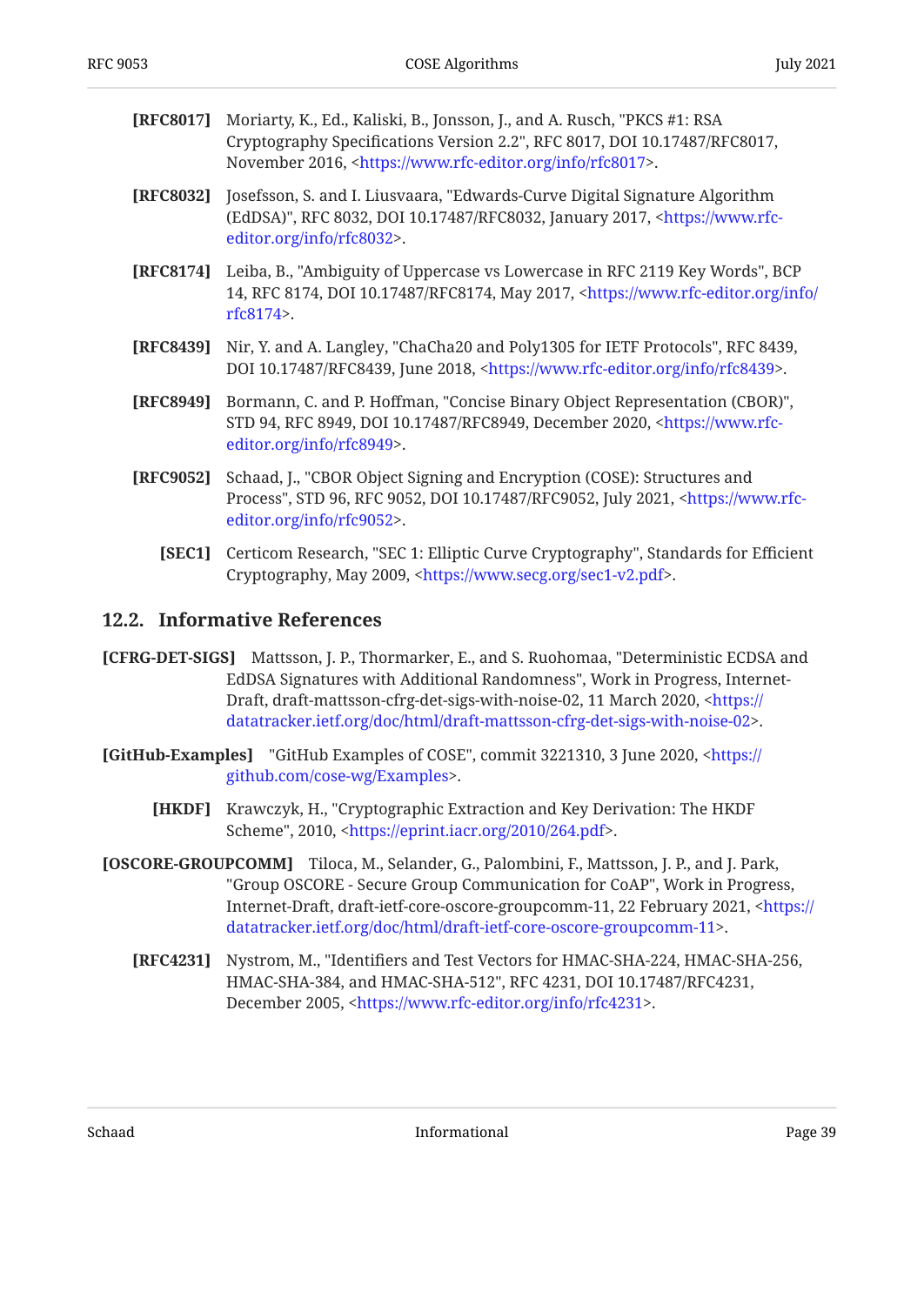<span id="page-39-11"></span><span id="page-39-10"></span><span id="page-39-9"></span><span id="page-39-8"></span><span id="page-39-7"></span><span id="page-39-6"></span><span id="page-39-5"></span><span id="page-39-4"></span><span id="page-39-3"></span><span id="page-39-2"></span><span id="page-39-1"></span><span id="page-39-0"></span>

| [RFC4493] | Song, JH., Poovendran, R., Lee, J., and T. Iwata, "The AES-CMAC Algorithm", RFC<br>4493, DOI 10.17487/RFC4493, June 2006, <https: <br="" info="" www.rfc-editor.org="">rfc4493&gt;.</https:>                                                                                                                   |
|-----------|----------------------------------------------------------------------------------------------------------------------------------------------------------------------------------------------------------------------------------------------------------------------------------------------------------------|
| [RFC5116] | McGrew, D., "An Interface and Algorithms for Authenticated Encryption", RFC<br>5116, DOI 10.17487/RFC5116, January 2008, <https: <br="" info="" www.rfc-editor.org="">rfc5116&gt;.</https:>                                                                                                                    |
| [RFC5480] | Turner, S., Brown, D., Yiu, K., Housley, R., and T. Polk, "Elliptic Curve<br>Cryptography Subject Public Key Information", RFC 5480, DOI 10.17487/RFC5480,<br>March 2009, <https: info="" rfc5480="" www.rfc-editor.org="">.</https:>                                                                          |
| [RFC6151] | Turner, S. and L. Chen, "Updated Security Considerations for the MD5 Message-<br>Digest and the HMAC-MD5 Algorithms", RFC 6151, DOI 10.17487/RFC6151, March<br>2011, <https: info="" rfc6151="" www.rfc-editor.org="">.</https:>                                                                               |
| [RFC7252] | Shelby, Z., Hartke, K., and C. Bormann, "The Constrained Application Protocol<br>(CoAP)", RFC 7252, DOI 10.17487/RFC7252, June 2014, <https: www.rfc-<br="">editor.org/info/rfc7252&gt;.</https:>                                                                                                              |
| [RFC7518] | Jones, M., "JSON Web Algorithms (JWA)", RFC 7518, DOI 10.17487/RFC7518, May<br>2015, <https: info="" rfc7518="" www.rfc-editor.org="">.</https:>                                                                                                                                                               |
| [RFC8126] | Cotton, M., Leiba, B., and T. Narten, "Guidelines for Writing an IANA<br>Considerations Section in RFCs", BCP 26, RFC 8126, DOI 10.17487/RFC8126, June<br>2017, <https: info="" rfc8126="" www.rfc-editor.org="">.</https:>                                                                                    |
| [RFC8152] | Schaad, J., "CBOR Object Signing and Encryption (COSE)", RFC 8152, DOI<br>10.17487/RFC8152, July 2017, <https: info="" rfc8152="" www.rfc-editor.org="">.</https:>                                                                                                                                             |
| [RFC8230] | Jones, M., "Using RSA Algorithms with CBOR Object Signing and Encryption<br>(COSE) Messages", RFC 8230, DOI 10.17487/RFC8230, September 2017, <https: <br="">www.rfc-editor.org/info/rfc8230&gt;.</https:>                                                                                                     |
| [RFC8551] | Schaad, J., Ramsdell, B., and S. Turner, "Secure/Multipurpose Internet Mail<br>Extensions (S/MIME) Version 4.0 Message Specification", RFC 8551, DOI 10.17487/<br>RFC8551, April 2019, <https: info="" rfc8551="" www.rfc-editor.org="">.</https:>                                                             |
| [RFC8610] | Birkholz, H., Vigano, C., and C. Bormann, "Concise Data Definition Language<br>(CDDL): A Notational Convention to Express Concise Binary Object<br>Representation (CBOR) and JSON Data Structures", RFC 8610, DOI 10.17487/<br>RFC8610, June 2019, <https: info="" rfc8610="" www.rfc-editor.org="">.</https:> |
| [RFC8778] | Housley, R., "Use of the HSS/LMS Hash-Based Signature Algorithm with CBOR<br>Object Signing and Encryption (COSE)", RFC 8778, DOI 10.17487/RFC8778, April<br>2020, <https: info="" rfc8778="" www.rfc-editor.org="">.</https:>                                                                                 |
| [RFC9001] | Thomson, M., Ed. and S. Turner, Ed., "Using TLS to Secure QUIC", RFC 9001, DOI<br>10.17487/RFC9001, May 2021, <https: info="" rfc9001="" www.rfc-editor.org="">.</https:>                                                                                                                                      |
|           |                                                                                                                                                                                                                                                                                                                |